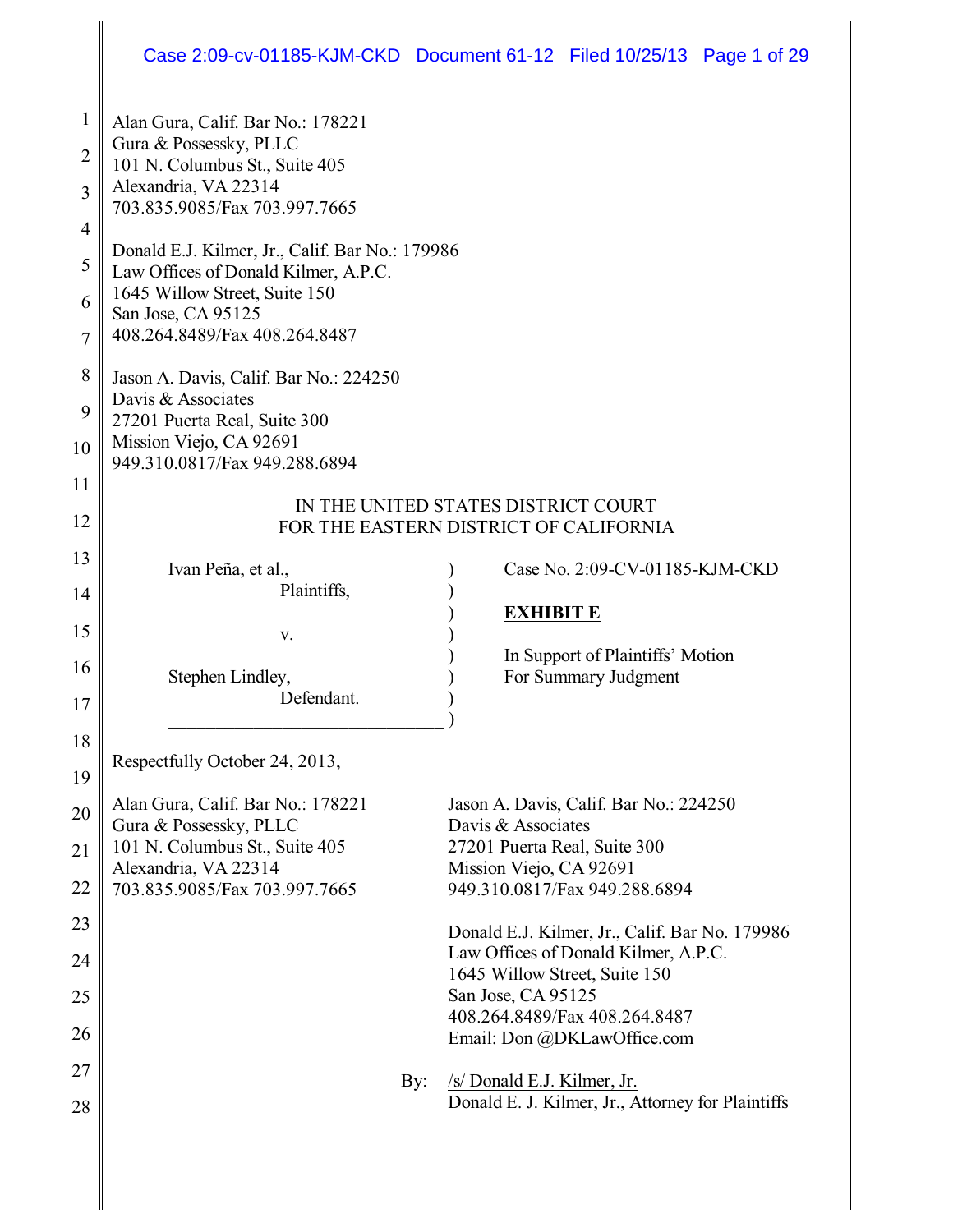# De-Certified Handgun Models Department of Justice Bureau of Firearms



The following handgun model listings have expired and consequently have been removed from the DOJ Handgun Roster and may no longer be sold, manufactured, etc., within California unless such sale, manufacture, etc., is otherwise expressly allowed under

| <b>Make</b>                                       | <b>Model</b>                                                              | <b>Caliber</b> | <b>Type</b> | <b>Barrel</b><br>Length | <b>Date De-Certified</b> |
|---------------------------------------------------|---------------------------------------------------------------------------|----------------|-------------|-------------------------|--------------------------|
| Walther USA (Carl<br>Walther)                     | P99 (Titanium Coated) SKU<br>WAP65032 / Steel, Polymer                    | .40 S&W        | Pistol      | 4.12"                   | 10/1/2013                |
| Walther USA (Carl<br>Walther)                     | P99 (Titanium Coated) SKU<br>WAP66032 / Steel, Polymer                    | 9mm            | Pistol      | 4"                      | 10/1/2013                |
| Walther USA (Carl<br>Walther)                     | P99 AS SKU WAP77000 / Steel<br>and Polymer                                | 9mm            | Pistol      | 4"                      | 9/30/2013                |
| Walther USA (Carl<br>Walther)                     | P99 AS SKU WAP78000 / Steel<br>and Polymer                                | .40 S&W        | Pistol      | 4.12"                   | 9/30/2013                |
| Walther USA (Carl<br>Walther)                     | P99 QA SKU WAP77022 / Steel,<br>Polymer                                   | 9mm            | Pistol      | 4"                      | 9/30/2013                |
| Walther USA (Carl<br>Walther)                     | P99 QA SKU WAP78022 / Steel,<br>Polymer                                   | .40 S&W        | Pistol      | 4.12"                   | 9/30/2013                |
| Walther USA (Carl<br>Walther)                     | P22CA / Polymer, Alloy, Steel                                             | .22 LR         | Pistol      | 5"                      | 9/22/2013                |
| Walther USA (Carl<br>Walther)                     | P22CA (Black) SKU CAP 22003 /<br>Polymer, Alloy, Steel                    | .22 LR         | Pistol      | 3.42"                   | 9/20/2013                |
| Heckler & Koch                                    | P7M8 / Blue Steel                                                         | 9mm            | Pistol      | 4.13"                   | 9/10/2013                |
| Mitchell                                          | <b>Mitchell Gold Series Stainless .45</b><br><b>ACP</b> / Stainless Steel | .45 ACP        | Pistol      | 5"                      | 8/17/2013                |
| Rossi                                             | R971 / Steel                                                              | .357 Magnum    | Revolver    | 4"                      | 7/23/2013                |
| Taurus                                            | 44 TKR / Stainless Steel                                                  | .44 Magnum     | Revolver    | 4"                      | 7/18/2013                |
| Taurus                                            | 85 CHULT / Aluminum<br>Alloy/Titanium                                     | .38 spl        | Revolver    | 2"                      | 7/18/2013                |
| Walther USA (Carl<br>Walther)                     | SP22 M1 CA SKU CAP22201 /<br>Polymer, Alloy, Steel                        | .22 LR         | Pistol      | 4"                      | 7/17/2013                |
| Walther USA (Carl<br>Walther)                     | SP22 M2 CA SKU CAP22202 /<br>Polymer, Alloy, Steel                        | .22 LR         | Pistol      | 6"                      | 7/17/2013                |
| Charter 2000 (Charter<br>Arms)                    | 53850 All American / Aluminum,<br><b>Stainless Steel</b>                  | .38 Spl        | Revolver    | $2"$                    | 7/1/2013                 |
| Rossi                                             | R461 Blue / Blue Steel                                                    | .357 Magnum    | Revolver    | 2"                      | 7/1/2013                 |
| Sig Sauer, Inc. (Sauer, J.P.<br>& Sons, Sig Arms) | P229R (Blued) / Stainless Steel,<br>Alloy                                 | .40 S&W        | Pistol      | 3.9"                    | 6/28/2013                |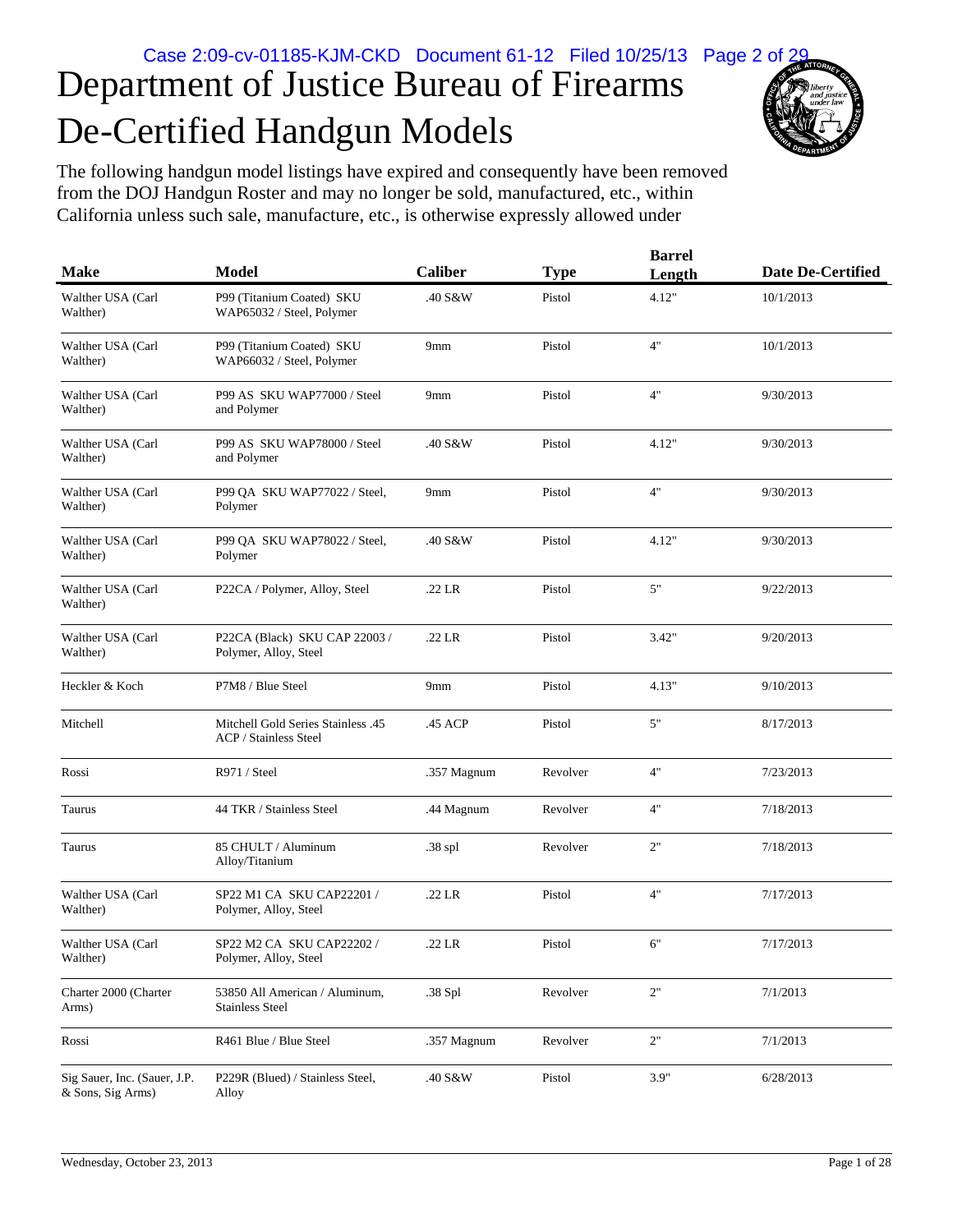#### Case 2:09-cv-01185-KJM-CKD Document 61-12 Filed 10/25/13 Page 3 of 29

| <b>Make</b>                                       | <b>Model</b>                                               | <b>Caliber</b> | <b>Type</b> | <b>Barrel</b><br>Length | Date De-Certified |
|---------------------------------------------------|------------------------------------------------------------|----------------|-------------|-------------------------|-------------------|
| Taurus                                            | 851 (Stainless) / Stainless Steel                          | .38 spl        | Revolver    | 2"                      | 6/20/2013         |
| Taurus                                            | 850 / Stainless Steel                                      | .38 Special    | Revolver    | 2"                      | 6/16/2013         |
| Walther USA (Carl<br>Walther)                     | P1 (Legacy Sports International) /<br>Composite, Steel     | 9mm            | Pistol      | 4.94"                   | 6/5/2013          |
| Colt                                              | O1091Z Custom M1991A1 (West<br>Point) / Stainless Steel    | .45 ACP        | Pistol      | 5"                      | 5/30/2013         |
| Colt                                              | O1991Z Custom M1991A1 (West<br>Point) / Steel              | .45 ACP        | Pistol      | 5"                      | 5/30/2013         |
| Sig Sauer, Inc. (Sauer, J.P.<br>& Sons, Sig Arms) | P229R (Blued) / Stainless, Alloy                           | .357 SIG       | Pistol      | 3.9"                    | 5/24/2013         |
| <b>Browning</b>                                   | Buck Mark Camper MS Adj. Sight<br>/ Steel; Alloy           | $.22$ LR       | Pistol      | 5.5"                    | 5/10/2013         |
| <b>Browning</b>                                   | Buck Mark Camper MS F/O Adj.<br>Sight / Steel; Alloy       | .22 LR         | Pistol      | 5.5"                    | 5/10/2013         |
| <b>Browning</b>                                   | Buck Mark Camper SS MS Adj.<br>Sights / Stnls Steel; Alloy | $.22$ LR       | Pistol      | 5.5"                    | 5/10/2013         |
| Taurus                                            | 17 / Stainless Steel                                       | .17 HMR        | Revolver    | 6.5"                    | 4/16/2013         |
| Sig Sauer, Inc. (Sauer, J.P.<br>& Sons, Sig Arms) | P226 Navy (Blued) / Stainless<br>Steel, Alloy              | 9mm            | Pistol      | 4.4"                    | 4/12/2013         |
| Sig Sauer, Inc. (Sauer, J.P.<br>& Sons, Sig Arms) | P229R (Blued) / Stainless Steel,<br>Alloy                  | 9mm            | Pistol      | 3.9"                    | 4/12/2013         |
| Sig Sauer, Inc. (Sauer, J.P.<br>& Sons, Sig Arms) | P220 (Blued) / Steel, Alloy                                | .45 ACP        | Pistol      | 4.4"                    | 4/7/2013          |
| Sig Sauer, Inc. (Sauer, J.P.<br>& Sons, Sig Arms) | P220 (Two-Tone) / Steel, Alloy                             | .45 ACP        | Pistol      | 4.4"                    | 4/7/2013          |
| Sig Sauer, Inc. (Sauer, J.P.<br>& Sons, Sig Arms) | P245 (Blued) / Steel, Alloy                                | .45 ACP        | Pistol      | 3.9"                    | 4/7/2013          |
| Sig Sauer, Inc. (Sauer, J.P.<br>& Sons, Sig Arms) | P245 (Two-Tone) / Steel, Alloy                             | .45 ACP        | Pistol      | 3.9"                    | 4/7/2013          |
| Sig Sauer, Inc. (Sauer, J.P.<br>& Sons, Sig Arms) | SP2009 (Blued) / Stainless Steel,<br>Polymer               | 9mm            | Pistol      | 3.8"                    | 4/7/2013          |
| Sig Sauer, Inc. (Sauer, J.P.<br>& Sons, Sig Arms) | SP2009 (Two-Tone) / Stainless<br>Steel, Polymer            | 9mm            | Pistol      | 3.8"                    | 4/7/2013          |
| Sig Sauer, Inc. (Sauer, J.P.<br>& Sons, Sig Arms) | SP2340 (Blued) / Stainless Steel,<br>Polymer               | .357 SIG       | Pistol      | 3.8"                    | 4/7/2013          |
| Sig Sauer, Inc. (Sauer, J.P.<br>& Sons, Sig Arms) | SP2340 (Blued) / Stainless Steel,<br>Polymer               | .40 S&W        | Pistol      | 3.8"                    | 4/7/2013          |
| Sig Sauer, Inc. (Sauer, J.P.<br>& Sons, Sig Arms) | SP2340 (Two-Tone) / Stainless<br>Steel, Polymer            | .357 SIG       | Pistol      | 3.8"                    | 4/7/2013          |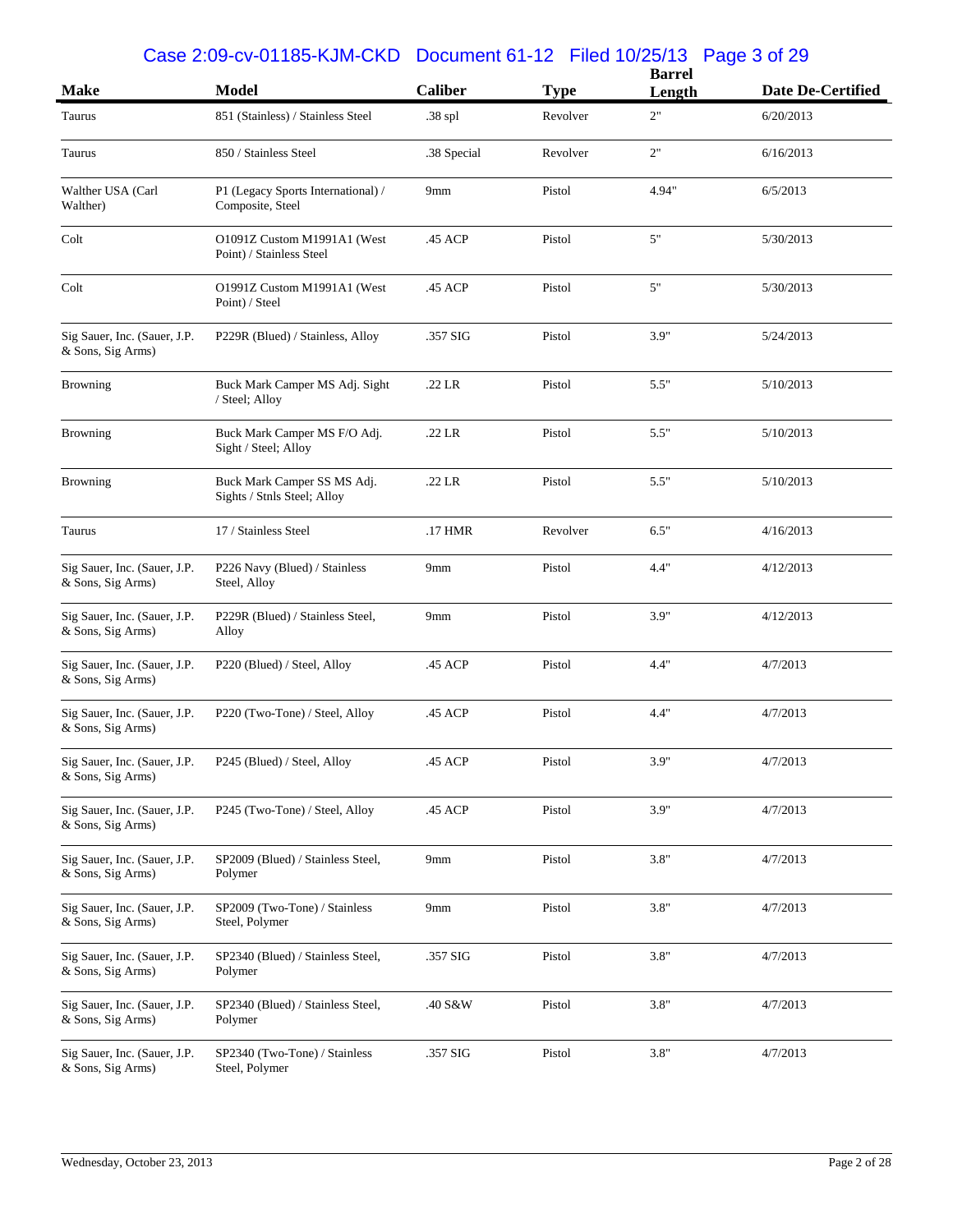#### Case 2:09-cv-01185-KJM-CKD Document 61-12 Filed 10/25/13 Page 4 of 29

| <b>Make</b>                                       | <b>Model</b>                                           | Caliber  | <b>Type</b> | <b>Barrel</b><br>Length | Date De-Certified |
|---------------------------------------------------|--------------------------------------------------------|----------|-------------|-------------------------|-------------------|
| Sig Sauer, Inc. (Sauer, J.P.<br>& Sons, Sig Arms) | SP2340 (Two-Tone) / Stainless<br>Steel, Polymer        | .40 S&W  | Pistol      | 3.8"                    | 4/7/2013          |
| Sig Sauer, Inc. (Sauer, J.P.<br>& Sons, Sig Arms) | P228 (Blued) / Steel, Alloy                            | 9mm      | Pistol      | 3.9"                    | 3/27/2013         |
| Sig Sauer, Inc. (Sauer, J.P.<br>& Sons, Sig Arms) | P226 DAK / Stainless Steel, Alloy                      | 9mm      | Pistol      | 4.4"                    | 3/23/2013         |
| Sig Sauer, Inc. (Sauer, J.P.<br>& Sons, Sig Arms) | P229 DAK / Stainless Steel, Alloy                      | 9mm      | Pistol      | 3.9"                    | 3/23/2013         |
| Sig Sauer, Inc. (Sauer, J.P.<br>& Sons, Sig Arms) | P226 FBINA / Stainless Steel,<br>Alloy                 | .40 S&W  | Pistol      | 4.4"                    | 3/19/2013         |
| Sig Sauer, Inc. (Sauer, J.P.<br>& Sons, Sig Arms) | P239 DAK (Blued) / Stainless<br>Steel, Alloy           | 9mm      | Pistol      | 3.6"                    | 3/19/2013         |
| Sig Sauer, Inc. (Sauer, J.P.<br>& Sons, Sig Arms) | P226R (Stainless) / Stainless Steel                    | .357 SIG | Pistol      | 4.4"                    | 3/11/2013         |
| Sig Sauer, Inc. (Sauer, J.P.<br>& Sons, Sig Arms) | P226R (Stainless) / Stainless Steel                    | .40 S&W  | Pistol      | 4.4"                    | 3/11/2013         |
| Sig Sauer, Inc. (Sauer, J.P.<br>& Sons, Sig Arms) | P226R (Stainless) / Stainless Steel                    | 9mm      | Pistol      | 4.4"                    | 3/11/2013         |
| Sig Sauer, Inc. (Sauer, J.P.<br>& Sons, Sig Arms) | P226 (Two-Tone) / Stainless Steel,<br>Alloy            | .357 SIG | Pistol      | 4.4"                    | 3/6/2013          |
| Sig Sauer, Inc. (Sauer, J.P.<br>& Sons, Sig Arms) | P226 (Two-Tone) / Stainless Steel,<br>Alloy            | .40 S&W  | Pistol      | 4.4"                    | 3/6/2013          |
| Sig Sauer, Inc. (Sauer, J.P.<br>& Sons, Sig Arms) | P226 (Two-Tone) / Stainless Steel,<br>Alloy            | 9mm      | Pistol      | 4.4"                    | 3/6/2013          |
| Sig Sauer, Inc. (Sauer, J.P.<br>& Sons, Sig Arms) | P229 (Two-Tone) / Stainless Steel,<br>Alloy            | .357 SIG | Pistol      | 3.9"                    | 3/6/2013          |
| Sig Sauer, Inc. (Sauer, J.P.<br>& Sons, Sig Arms) | P229 (Two-Tone) / Stainless Steel,<br>Alloy            | .40 S&W  | Pistol      | 3.8"                    | 3/6/2013          |
| Sig Sauer, Inc. (Sauer, J.P.<br>& Sons, Sig Arms) | P229 (Two-Tone) / Stainless Steel,<br>Alloy            | 9mm      | Pistol      | 3.9"                    | 3/6/2013          |
| Sig Sauer, Inc. (Sauer, J.P.<br>& Sons, Sig Arms) | P239 (Two-Tone) / Stainless Steel,<br>Alloy            | .357 SIG | Pistol      | 3.6"                    | 3/6/2013          |
| Sig Sauer, Inc. (Sauer, J.P.<br>& Sons, Sig Arms) | P239 (Two-Tone) / Stainless Steel,<br>Alloy            | .40 S&W  | Pistol      | 3.6"                    | 3/6/2013          |
| Sig Sauer, Inc. (Sauer, J.P.<br>& Sons, Sig Arms) | P239 (Two-Tone) / Stainless Steel,<br>Alloy            | 9mm      | Pistol      | 3.6"                    | 3/6/2013          |
| Sig Sauer, Inc. (Sauer, J.P.<br>& Sons, Sig Arms) | P220R Carry SAO (Two-Tone) /<br>Stainless Steel, Alloy | .45 ACP  | Pistol      | 3.9"                    | 2/27/2013         |
| Sig Sauer, Inc. (Sauer, J.P.<br>& Sons, Sig Arms) | P229 (Blued) / Stainless Steel,<br>Alloy               | .357 SIG | Pistol      | 3.9"                    | 1/29/2013         |
| Sig Sauer, Inc. (Sauer, J.P.<br>& Sons, Sig Arms) | P229 (Blued) / Stainless Steel,<br>Alloy               | 9mm      | Pistol      | 3.9"                    | 1/29/2013         |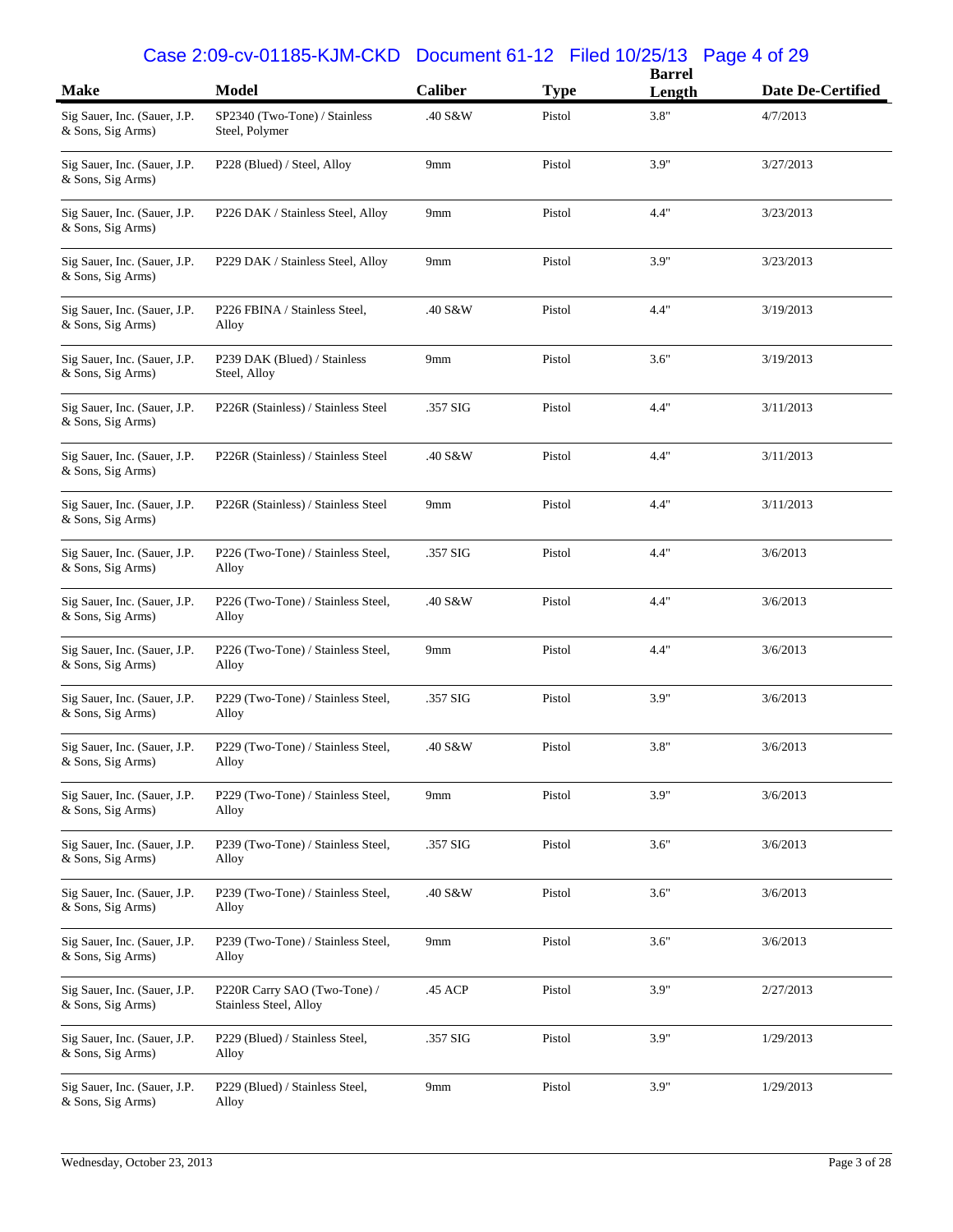#### Case 2:09-cv-01185-KJM-CKD Document 61-12 Filed 10/25/13 Page 5 of 29

| <b>Make</b>                                       | <b>Model</b>                                               | Caliber     | <b>Type</b> | <b>Barrel</b><br>Length | Date De-Certified |
|---------------------------------------------------|------------------------------------------------------------|-------------|-------------|-------------------------|-------------------|
| Sig Sauer, Inc. (Sauer, J.P.<br>& Sons, Sig Arms) | P226 DAK / Stainless Steel, Alloy                          | .357 SIG    | Pistol      | 4.4"                    | 1/26/2013         |
| Sig Sauer, Inc. (Sauer, J.P.<br>& Sons, Sig Arms) | P226 DAK / Stainless Steel, Alloy                          | .40 S&W     | Pistol      | 4.4"                    | 1/26/2013         |
| Sig Sauer, Inc. (Sauer, J.P.<br>& Sons, Sig Arms) | P229 DAK / Stainless Steel, Alloy                          | .357 SIG    | Pistol      | 3.9"                    | 1/26/2013         |
| Sig Sauer, Inc. (Sauer, J.P.<br>& Sons, Sig Arms) | P229 DAK / Stainless Steel, Alloy                          | .40 S&W     | Pistol      | 3.9"                    | 1/26/2013         |
| Rossi                                             | R352 Stainless / Stainless Steel                           | .38 Spl     | Revolver    | 2"                      | 1/25/2013         |
| Taurus                                            | 44 (Stainless 6 1/2") / Stainless<br><b>Steel</b>          | .44 Magnum  | Revolver    | 6.5"                    | 1/25/2013         |
| Taurus                                            | 454 (Stainless 8 3/8") / Stainless<br>Steel                | .454 Casull | Revolver    | 8.37"                   | 1/25/2013         |
| Taurus                                            | 617 Titanium (Shadow Gray) /<br>Titanium                   | .357 Magnum | Revolver    | 2"                      | 1/25/2013         |
| Taurus                                            | 627 (Stainless 4") / Stainless Steel                       | .357 Magnum | Revolver    | 4"                      | 1/25/2013         |
| Taurus                                            | 66 (Stainless 6") / Stainless Steel                        | .357 Magnum | Revolver    | 6"                      | 1/25/2013         |
| Taurus                                            | 85 (Blue Ultra-Lite) / Blue Steel,<br>Alloy Frame          | .38 Spl     | Revolver    | 2"                      | 1/25/2013         |
| Taurus                                            | 85 (Blue) / Blue Steel                                     | .38 Spl     | Revolver    | 2"                      | 1/25/2013         |
| Taurus                                            | 85 (Stainless Ultra-Lite) / Stainless<br>Steel, Alloy      | .38 Spl     | Revolver    | 2"                      | 1/25/2013         |
| Taurus                                            | 85 (Stainless) / Stainless Steel                           | .38 Spl     | Revolver    | 2"                      | 1/25/2013         |
| Taurus                                            | 85 Titanium (Shadow Gray) /<br>Titanium                    | .38 Spl     | Revolver    | 2"                      | 1/25/2013         |
| Sig Sauer, Inc. (Sauer, J.P.<br>& Sons, Sig Arms) | P226 (Blued) / Stainless Steel,<br>Alloy                   | .357 SIG    | Pistol      | 4.4"                    | 12/31/2012        |
| Sig Sauer, Inc. (Sauer, J.P.<br>& Sons, Sig Arms) | P226 (Blued) / Stainless Steel,<br>Alloy                   | .40 S&W     | Pistol      | 4.4"                    | 12/31/2012        |
| Sig Sauer, Inc. (Sauer, J.P.<br>& Sons, Sig Arms) | P226 (Blued) / Stainless Steel,<br>Alloy                   | 9mm         | Pistol      | 4.4"                    | 12/31/2012        |
| Sig Sauer, Inc. (Sauer, J.P.<br>& Sons, Sig Arms) | P229 (Blued) / Stainless Steel,<br>Alloy                   | .40 S&W     | Pistol      | 3.9"                    | 12/31/2012        |
| Sturm, Ruger & Co.                                | P89T / Blue Steel, Alum. Alloy,<br><b>Stainless Steel</b>  | 9mm         | Pistol      | 4.5"                    | 12/31/2012        |
| Sturm, Ruger & Co.                                | P90T / Blue Steel, Alum. Alloy,<br><b>Stainless Steel</b>  | .45 ACP     | Pistol      | 4.5"                    | 12/31/2012        |
| Sturm, Ruger & Co.                                | P944T / Blue Steel, Alum. Alloy,<br><b>Stainless Steel</b> | .40 S&W     | Pistol      | 4.2"                    | 12/31/2012        |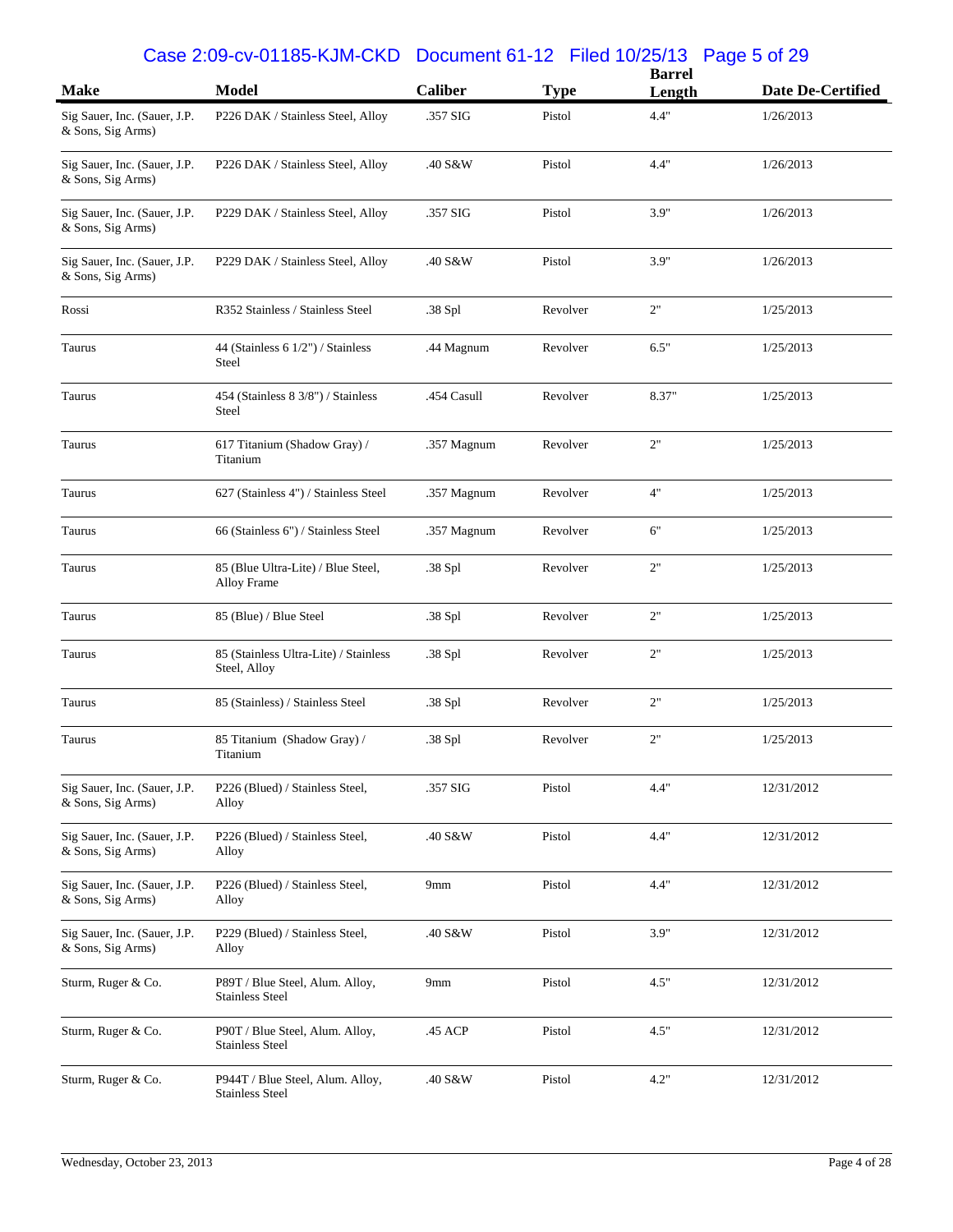#### Case 2:09-cv-01185-KJM-CKD Document 61-12 Filed 10/25/13 Page 6 of 29

| <b>Make</b>                                       | <b>Model</b>                                                    | <b>Caliber</b>  | <b>Type</b> | <b>Barrel</b> | <b>Date De-Certified</b> |
|---------------------------------------------------|-----------------------------------------------------------------|-----------------|-------------|---------------|--------------------------|
|                                                   |                                                                 |                 |             | Length        |                          |
| Sig Sauer, Inc. (Sauer, J.P.<br>& Sons, Sig Arms) | P226R Blackwater 226R-9-<br>Blackwater / Stainless Steel, Alloy | 9mm             | Pistol      | 4.4"          | 12/19/2012               |
| Sig Sauer, Inc. (Sauer, J.P.<br>& Sons, Sig Arms) | P229R Equinox / Stainless Steel,<br>Alloy                       | .40 S&W         | Pistol      | 3.9"          | 12/19/2012               |
| Bulgarian (Century Int'l<br>Arms)                 | Makarov (Century Int'l) / Steel                                 | 9 mm Mak        | Pistol      | 3.65"         | 12/6/2012                |
| Bersa (Industria Argentina)                       | Thunder 380 / 4140 Steel, Alloy                                 | .380            | Pistol      | 3.5"          | 11/15/2012               |
| Bersa (Industria Argentina)                       | Thunder 380 Duotone / 4140 Steel,<br>Alloy                      | .380            | Pistol      | 3.5"          | 11/15/2012               |
| Bersa (Industria Argentina)                       | Thunder 380 Gold / 4140 Steel,<br>Alloy                         | .380            | Pistol      | 3.5"          | 11/15/2012               |
| Bersa (Industria Argentina)                       | Thunder 380 Nickel / 4140 Steel,<br>Alloy                       | .380            | Pistol      | 3.5"          | 11/15/2012               |
| Sturm, Ruger & Co.                                | KMKIII512-60 (Matte Stainless) /<br><b>Stainless Steel</b>      | $.22$ LR        | Pistol      | 5.5"          | 11/13/2012               |
| Sturm, Ruger & Co.                                | MKIII512-60 (Black) / Blued Steel                               | $.22$ LR        | Pistol      | 5.5"          | 11/13/2012               |
| Sig Sauer, Inc. (Sauer, J.P.<br>& Sons, Sig Arms) | P225 (Blued) / Steel, Alloy                                     | 9 <sub>mm</sub> | Pistol      | 3.9"          | 8/21/2012                |
| Sig Sauer, Inc. (Sauer, J.P.<br>& Sons, Sig Arms) | P228R (Blue) / Steel, Alloy                                     | 9mm             | Pistol      | 3.9"          | 8/17/2012                |
| Sig Sauer, Inc. (Sauer, J.P.<br>& Sons, Sig Arms) | P229R DAK / Stainless Steel, Alloy                              | .357 SIG        | Pistol      | 3.9"          | 8/10/2012                |
| Sig Sauer, Inc. (Sauer, J.P.<br>& Sons, Sig Arms) | P229R DAK / Stainless Steel, Alloy                              | .40 S&W         | Pistol      | 3.9"          | 8/10/2012                |
| Sig Sauer, Inc. (Sauer, J.P.<br>& Sons, Sig Arms) | P229 SAS / Stainless Steel, Alloy                               | .40 S&W         | Pistol      | 3.9"          | 7/27/2012                |
| Sturm, Ruger & Co.                                | LCR-BGXS (Black) / Stainless<br>Steel; Polymer; Alloy           | .38 Spl         | Revolver    | 1.87"         | 7/22/2012                |
| Sig Sauer, Inc. (Sauer, J.P.<br>& Sons, Sig Arms) | P226R (Blued) / Stainless Steel,<br>Alloy                       | .357 SIG        | Pistol      | 4.4"          | 7/17/2012                |
| Sig Sauer, Inc. (Sauer, J.P.<br>& Sons, Sig Arms) | P226R (Blued) / Stainless Steel,<br>Alloy                       | .40 S&W         | Pistol      | 4.4"          | 7/17/2012                |
| Sig Sauer, Inc. (Sauer, J.P.<br>& Sons, Sig Arms) | P226R (Blued) / Stainless Steel,<br>Alloy                       | 9 <sub>mm</sub> | Pistol      | 4.4"          | 7/17/2012                |
| Sig Sauer, Inc. (Sauer, J.P.<br>& Sons, Sig Arms) | P226R DAK / Stainless Steel, Alloy                              | .357 SIG        | Pistol      | 4.4"          | 7/8/2012                 |
| Sig Sauer, Inc. (Sauer, J.P.<br>& Sons, Sig Arms) | P226R DAK / Stainless Steel, Alloy                              | .40 S&W         | Pistol      | 4.4"          | 7/8/2012                 |
| Sig Sauer, Inc. (Sauer, J.P.<br>& Sons, Sig Arms) | P226R DAK / Stainless Steel, Alloy                              | 9 <sub>mm</sub> | Pistol      | 4.4"          | 7/8/2012                 |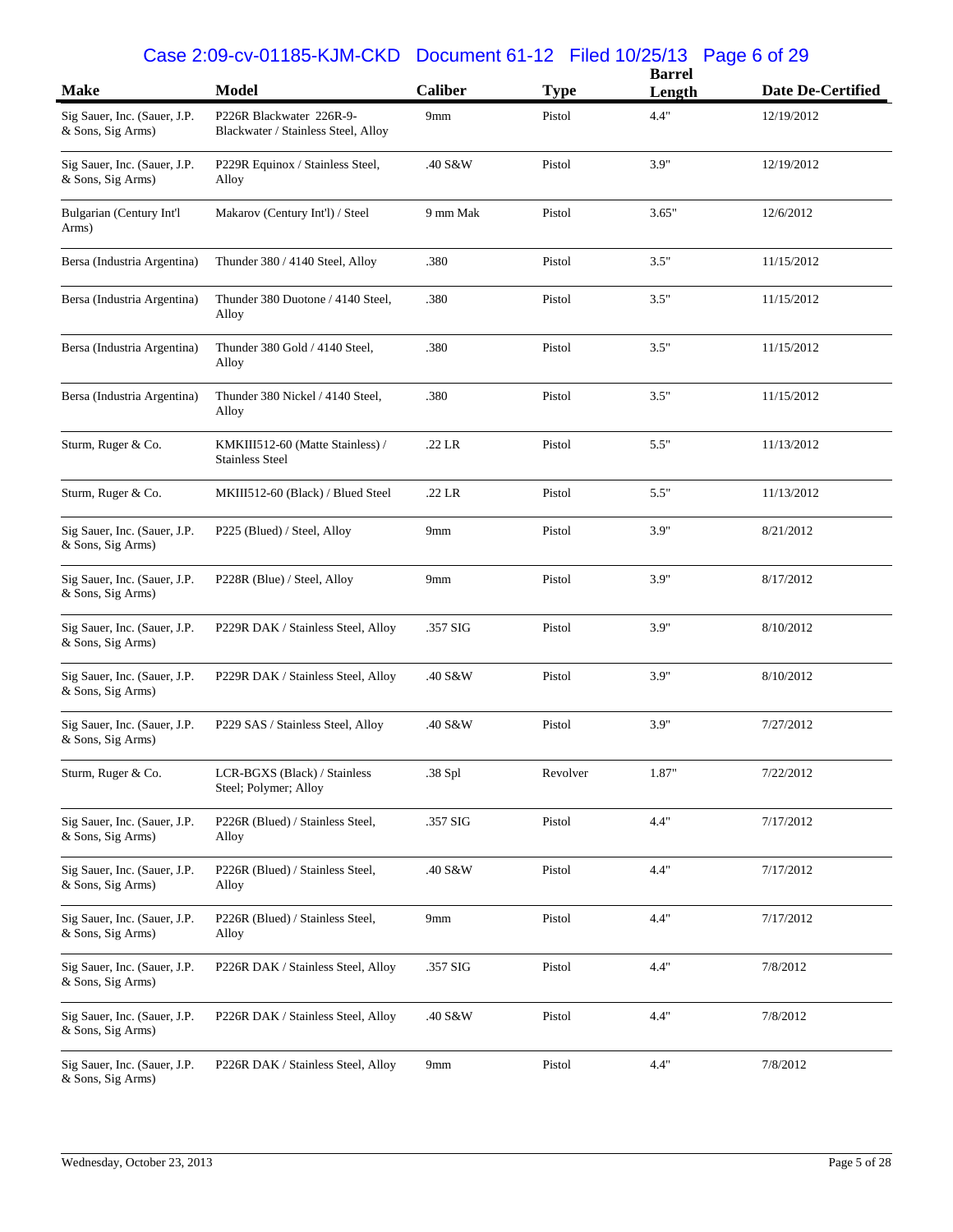#### Case 2:09-cv-01185-KJM-CKD Document 61-12 Filed 10/25/13 Page 7 of 29

| <b>Make</b>                                       | <b>Model</b>                                                | <b>Caliber</b>  | <b>Type</b> | <b>Barrel</b><br>Length | Date De-Certified |
|---------------------------------------------------|-------------------------------------------------------------|-----------------|-------------|-------------------------|-------------------|
| Sig Sauer, Inc. (Sauer, J.P.<br>& Sons, Sig Arms) | P229R DAK / Stainless Steel, Alloy                          | 9mm             | Pistol      | 3.9"                    | 7/8/2012          |
| Sturm, Ruger & Co.                                | P95 / Steel, Polymer                                        | 9mm             | Pistol      | 3.9"                    | 7/2/2012          |
| Sturm, Ruger & Co.                                | KRH-45-4 (Satin Stainless) /<br><b>Stainless Steel</b>      | .45 Colt        | Revolver    | 4"                      | 6/25/2012         |
| Colt                                              | O1991Z Custom M1991A1 (NRA<br>2011 Gun of the Year) / Steel | .45 ACP         | Pistol      | 5"                      | 6/16/2012         |
| Sturm, Ruger & Co.                                | KRH-444 / Stainless Steel                                   | .44 Magnum      | Revolver    | 4"                      | 6/14/2012         |
| Sturm, Ruger & Co.                                | KP944 / Stainless Steel, Alum<br>Alloy                      | .40 S&W         | Pistol      | 4.20"                   | 5/15/2012         |
| Sturm, Ruger & Co.                                | P944 / Blued Steel, Alum Alloy                              | .40 S&W         | Pistol      | 4.20"                   | 5/15/2012         |
| Sturm, Ruger & Co.                                | P944T / Blued Steel, Alum Alloy                             | .40 S&W         | Pistol      | 4.20"                   | 5/15/2012         |
| Sturm, Ruger & Co.                                | P944TH / Blued Steel, Alum Alloy                            | .40 S&W         | Pistol      | 4.20"                   | 5/15/2012         |
| <b>ISSC</b>                                       | M22 (Black) / Alloy; Polymer                                | $.22$ LR        | Pistol      | 4"                      | 4/26/2012         |
| Colt                                              | O1991Z Custom M1991A1<br>(USMA 2011) / Steel                | .45 ACP         | Pistol      | 5"                      | 4/17/2012         |
| Sturm, Ruger & Co.                                | KSRH-7480 / Stainless Steel                                 | .480 Ruger      | Revolver    | 7.5"                    | 4/17/2012         |
| Sturm, Ruger & Co.                                | KSRH-9480 / Stainless Steel                                 | .480 Ruger      | Revolver    | 9.5"                    | 4/17/2012         |
| Sturm, Ruger & Co.                                | KP89TH / Stainless Steel, Alum.<br>Alloy                    | 9 <sub>mm</sub> | Pistol      | 4.5"                    | 2/5/2012          |
| Sturm, Ruger & Co.                                | KP90TH / Stainless Steel, Alum.<br>Alloy                    | .45 ACP         | Pistol      | 4.5"                    | 2/5/2012          |
| Sturm, Ruger & Co.                                | KP944TH / Stainless Steel, Alum.<br>Alloy                   | .40 S&W         | Pistol      | 4.2"                    | 2/5/2012          |
| Sturm, Ruger & Co.                                | GP-141 / Blue Steel                                         | .357 Magnum     | Revolver    | 4"                      | 12/31/2011        |
| Sturm, Ruger & Co.                                | KGP-160 / Stainless Steel                                   | .357 Magnum     | Revolver    | 6"                      | 12/31/2011        |
| Sturm, Ruger & Co.                                | KMK10 (Mark II Target) /<br><b>Stainless Steel</b>          | .22 LR          | Pistol      | 10"                     | 12/31/2011        |
| Sturm, Ruger & Co.                                | KMK4 / Stainless Steel                                      | .22 LR          | Pistol      | 4.75"                   | 12/31/2011        |
| Sturm, Ruger & Co.                                | KMK512 (Mark II Target) /<br><b>Stainless Steel</b>         | .22 LR          | Pistol      | 5.5"                    | 12/31/2011        |
| Sturm, Ruger & Co.                                | KMK6 (Mark II) / Stainless Steel                            | .22 LR          | Pistol      | 6"                      | 12/31/2011        |
| Sturm, Ruger & Co.                                | KMK678 / Stainless Steel                                    | .22 LR          | Pistol      | 6.87"                   | 12/31/2011        |
| Sturm, Ruger & Co.                                | KMK678G / Stainless Steel                                   | .22 LR          | Pistol      | 6.87"                   | 12/31/2011        |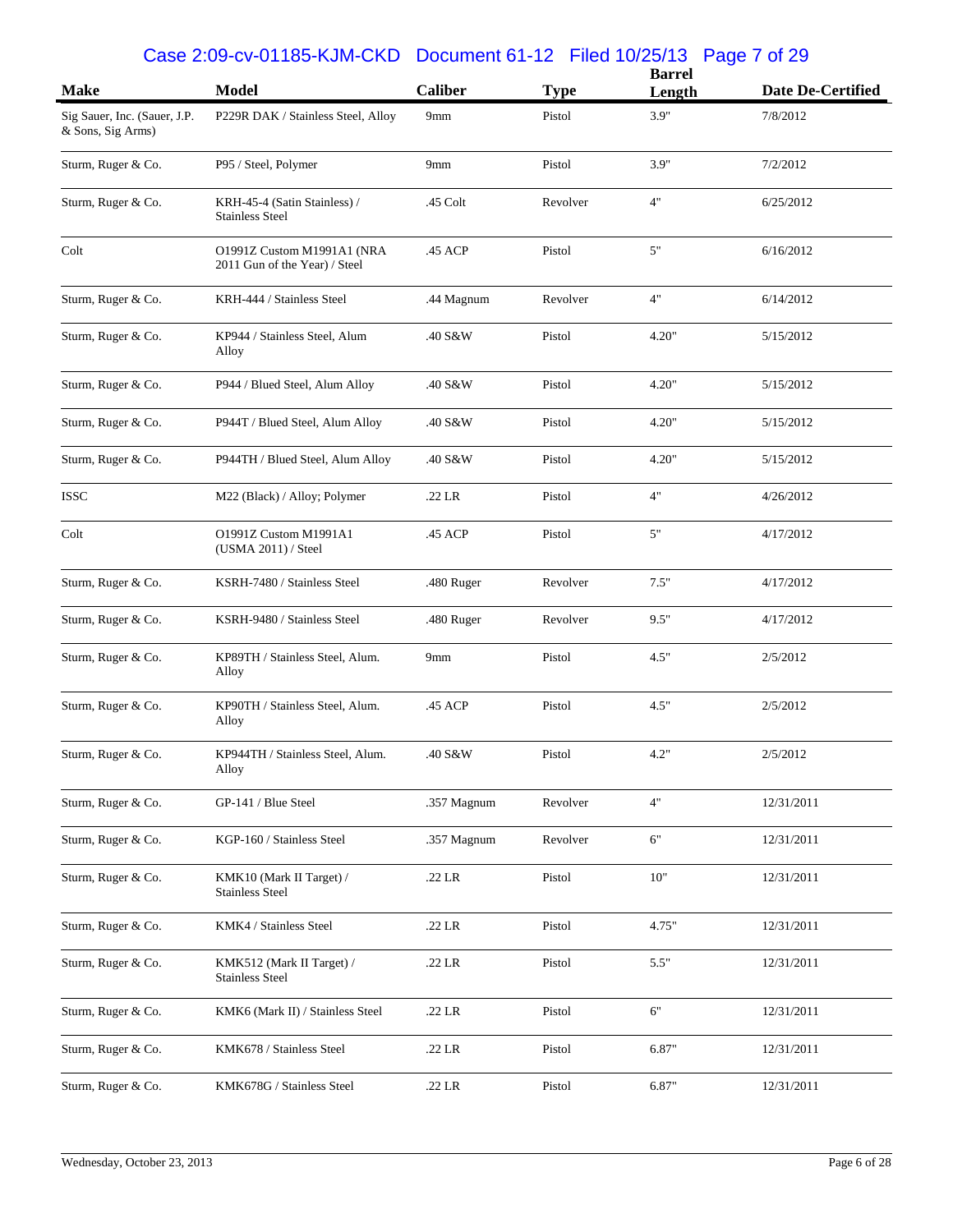#### Case 2:09-cv-01185-KJM-CKD Document 61-12 Filed 10/25/13 Page 8 of 29

| <b>Make</b>                    | <b>Model</b>                                                                   | <b>Caliber</b> | <b>Type</b> | <b>Barrel</b><br>Length | <b>Date De-Certified</b> |
|--------------------------------|--------------------------------------------------------------------------------|----------------|-------------|-------------------------|--------------------------|
| Sturm, Ruger & Co.             | KMK678GC / Stainless Steel                                                     | .22 LR         | Pistol      | 6.87"                   | 12/31/2011               |
| Sturm, Ruger & Co.             | KP512 (22/45 Target) / Stainless<br>Steel, Polymer                             | .22 LR         | Pistol      | 5.5"                    | 12/31/2011               |
| Sturm, Ruger & Co.             | KP94 / Stainless Steel, Alum. Alloy                                            | 9mm            | Pistol      | 4.2"                    | 12/31/2011               |
| Sturm, Ruger & Co.             | KP944 / Stainless Steel, Alum.<br>Alloy                                        | .40 S&W        | Pistol      | 4.2"                    | 12/31/2011               |
| Sturm, Ruger & Co.             | MK4 / Blue Steel                                                               | .22 LR         | Pistol      | 4.75"                   | 12/31/2011               |
| Sturm, Ruger & Co.             | MK512 / Blue Steel                                                             | .22 LR         | Pistol      | 5.5"                    | 12/31/2011               |
| Sturm, Ruger & Co.             | MK678 / Blue Steel                                                             | .22 LR         | Pistol      | 6.87"                   | 12/31/2011               |
| Sturm, Ruger & Co.             | MK678G / Blue Steel                                                            | .22 LR         | Pistol      | 6.87"                   | 12/31/2011               |
| Sturm, Ruger & Co.             | P4 / Blue Steel, Polymer                                                       | .22 LR         | Pistol      | 4"                      | 12/31/2011               |
| Sturm, Ruger & Co.             | P512 / Blue Steel, Polymer                                                     | .22 LR         | Pistol      | 5.5"                    | 12/31/2011               |
| Sturm, Ruger & Co.             | P678GC (22/45 Comp. Target) /<br>Blue Steel, Polymer                           | .22 LR         | Pistol      | 6.87"                   | 12/31/2011               |
| Sturm, Ruger & Co.             | P89TH / Blue Steel, Alum. Alloy,<br><b>Stainless Steel</b>                     | 9mm            | Pistol      | 4.5"                    | 12/31/2011               |
| Sturm, Ruger & Co.             | P90 / Blue Steel, Alum. Alloy                                                  | .45 ACP        | Pistol      | 4.5"                    | 12/31/2011               |
| Sturm, Ruger & Co.             | P90TH / Blue Steel, Alum. Alloy,<br><b>Stainless Steel</b>                     | .45 ACP        | Pistol      | 4.5"                    | 12/31/2011               |
| Sturm, Ruger & Co.             | P944 / Blue Steel, Alum. Alloy                                                 | .40 S&W        | Pistol      | 4.2"                    | 12/31/2011               |
| Sturm, Ruger & Co.             | P944TH / Blue Steel, Alum. Alloy,<br><b>Stainless Steel</b>                    | .40 S&W        | Pistol      | 4.2"                    | 12/31/2011               |
| Sturm, Ruger & Co.             | KBSR9-10-L (Black) / Stainless<br>Steel, Polymer                               | 9mm            | Pistol      | 4.14"                   | 12/16/2011               |
| Sturm, Ruger & Co.             | KODBSR9-10-L (Blk/Green) /<br>Stainless Steel, Polymer                         | 9mm            | Pistol      | 4.14"                   | 12/16/2011               |
| Charter 2000 (Charter<br>Arms) | 53884 Undercover Lite<br>(Orange/SS) Std / Aluminum,<br><b>Stainless Steel</b> | .38 Spl        | Revolver    | 2"                      | 7/1/2011                 |
| Taurus                         | PT24/7 (Blue 9mm) / Blue Steel,<br>Polymer                                     | 9mm            | Pistol      | 4"                      | 6/20/2011                |
| Taurus                         | PT24/7 (Stainless 9mm) 1-247099<br>/ Stainless Steel, Polymer                  | 9mm            | Pistol      | 4"                      | 6/20/2011                |
| Taurus                         | PT911 (Stainless) / Aluminum<br>Alloy, Stainless Steel                         | 9mm            | Pistol      | 4"                      | 6/20/2011                |
| Taurus                         | PT24/7 (40 S&W) / Stainless Steel,<br>Polymer                                  | .40 S&W        | Pistol      | 4"                      | 6/16/2011                |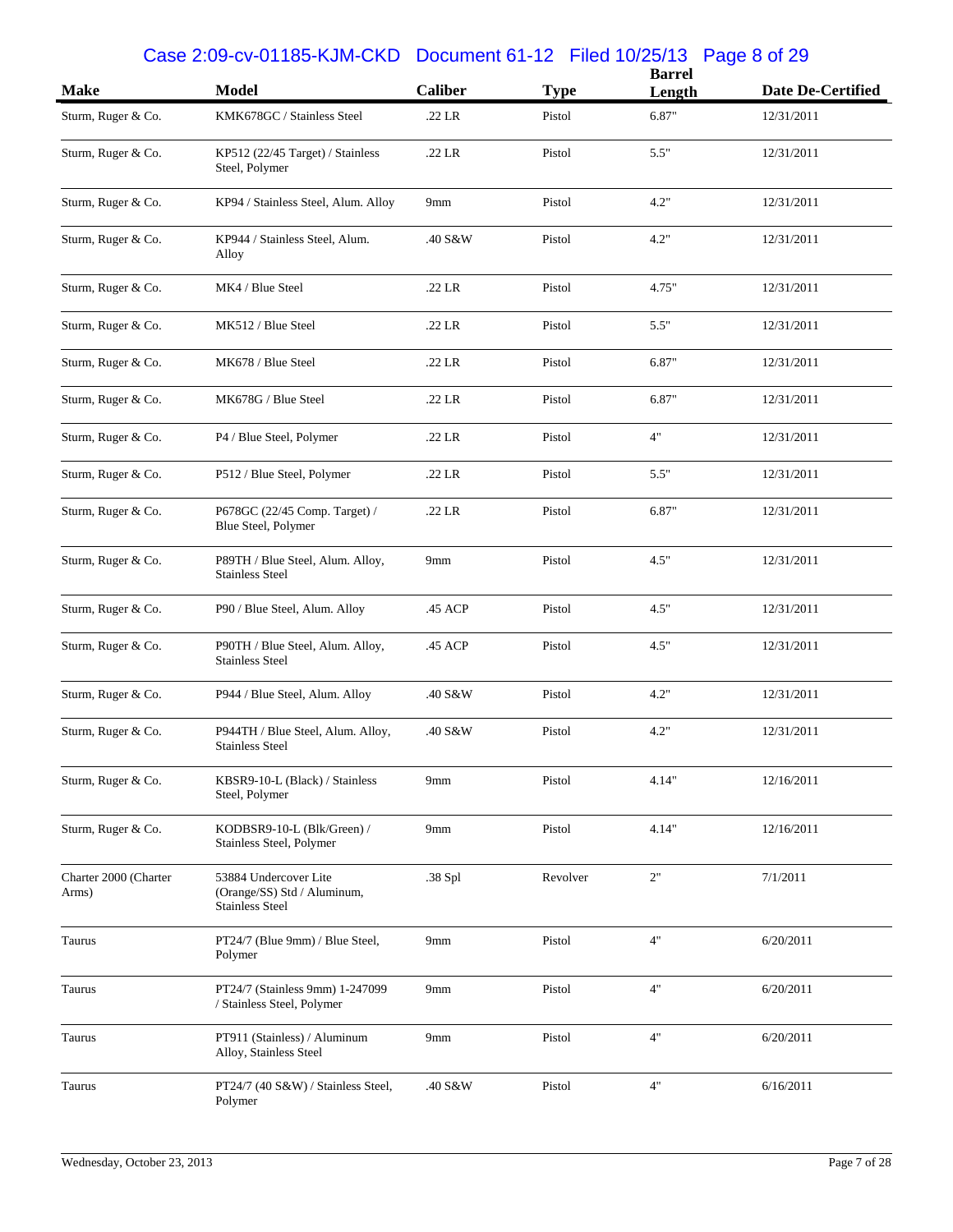#### Case 2:09-cv-01185-KJM-CKD Document 61-12 Filed 10/25/13 Page 9 of 29

|                                                   |                                                                    |                 |             | <b>Barrel</b> |                   |
|---------------------------------------------------|--------------------------------------------------------------------|-----------------|-------------|---------------|-------------------|
| <b>Make</b>                                       | <b>Model</b>                                                       | <b>Caliber</b>  | <b>Type</b> | Length        | Date De-Certified |
| Taurus                                            | PT24/7 (Blue 40 $S&W$ ) / Blued<br>Steel, Polymer                  | .40 S&W         | Pistol      | 4"            | 6/16/2011         |
| Taurus                                            | PT911 (Blue) / Blued Steel                                         | 9 <sub>mm</sub> | Pistol      | 4"            | 6/16/2011         |
| Browning                                          | Buck Mark Camper SS MS /<br>Stainless Steel, Alloy                 | .22 LR          | Pistol      | 5.5"          | 4/25/2011         |
| Browning                                          | Buck Mark Challenge SE MS /<br>Steel, Alloy                        | $.22$ LR        | Pistol      | 5.5"          | 4/25/2011         |
| Taurus                                            | PT111 (Gray/Blue) / Blue Steel,<br>Polymer                         | 9mm             | Pistol      | 3"            | 4/16/2011         |
| Taurus                                            | PT111 (Gray/Stainless) / Stainless,<br>Polymer                     | 9 <sub>mm</sub> | Pistol      | 3"            | 4/16/2011         |
| Sig Sauer, Inc. (Sauer, J.P.<br>& Sons, Sig Arms) | P6 (C.A.I.) / Steel, Alloy                                         | 9 <sub>mm</sub> | Pistol      | 3.9"          | 4/10/2011         |
| <b>Browning</b>                                   | Buck Mark Camper MS FO Sight /<br>Steel, Alloy                     | $.22$ LR        | Pistol      | 5.5"          | 4/8/2011          |
| <b>Browning</b>                                   | Buck Mark Micro Bull MS / Steel,<br>Alloy                          | .22 LR          | Pistol      | 4"            | 4/7/2011          |
| Browning                                          | <b>Buck Mark SE MS FLD PLUS</b><br>RSWD UDX ADJ S / Steel, Alloy   | .22 LR          | Pistol      | 5.5"          | 4/7/2011          |
| Taurus                                            | PT111 (Stainless) / Stainless,<br>Polymer                          | 9 <sub>mm</sub> | Pistol      | 3"            | 3/25/2011         |
| Taurus                                            | PT140 (Stainless) / Stainless,<br>Polymer                          | .40 S&W         | Pistol      | 3"            | 3/25/2011         |
| Sturm, Ruger & Co.                                | KSP-831X / Stainless Steel                                         | .38 Spl         | Revolver    | 3.06"         | 3/12/2011         |
| <b>Browning</b>                                   | Buck Mark 5.5 Target Cocabolo<br>SE MS / Steel, Alloy              | .22 LR          | Pistol      | 5.5"          | 3/8/2011          |
| Browning                                          | <b>Buck Mark Plus Stainless UDX</b><br>MS / Stainless Steel, Alloy | .22 LR          | Pistol      | 5.5"          | 3/8/2011          |
| <b>Browning</b>                                   | Buck Mark Standard SS MS /<br>Stainless Steel, Alloy               | .22 LR          | Pistol      | 5.5"          | 3/8/2011          |
| Sturm, Ruger & Co.                                | KSP-3231X / Stainless Steel                                        | .32 H&R Magnum  | Revolver    | 3.063"        | 3/6/2011          |
| Beretta                                           | 92FS Vertec (Black) / Steel,<br>Stainless Steel, Alloy             | 9mm             | Pistol      | 4.52"         | 3/5/2011          |
| <b>Browning</b>                                   | Buck Mark 5.5 Field Cocabolo SE<br>MS / Steel, Alloy               | .22 LR          | Pistol      | 5.5"          | 3/5/2011          |
| <b>Browning</b>                                   | Buck Mark Contour 5.5 Lite URX<br>SE MS / Steel, Alloy             | .22 LR          | Pistol      | 5.5"          | 3/5/2011          |
| <b>Browning</b>                                   | Buck Mark Contour 5.5 URX SE<br>MS / Steel, Alloy                  | .22 LR          | Pistol      | 5.5"          | 3/5/2011          |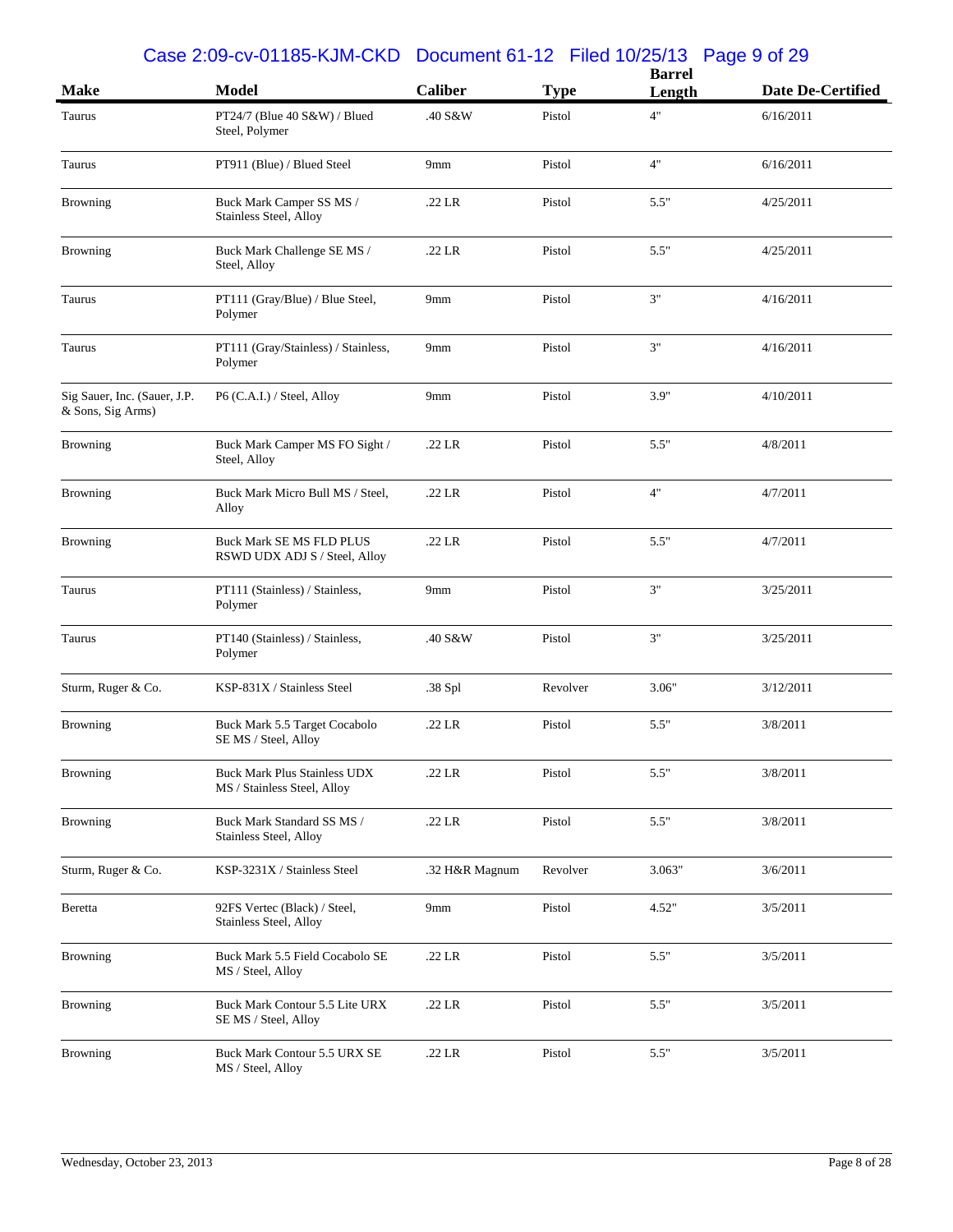#### Case 2:09-cv-01185-KJM-CKD Document 61-12 Filed 10/25/13 Page 10 of 29

|                    |                                                                       |                    |             | <b>Barrel</b> |                   |
|--------------------|-----------------------------------------------------------------------|--------------------|-------------|---------------|-------------------|
| <b>Make</b>        | <b>Model</b>                                                          | <b>Caliber</b>     | <b>Type</b> | Length        | Date De-Certified |
| <b>Browning</b>    | Buck Mark Contour 7.25 Lite URX<br>SE MS / Steel, Alloy               | .22 LR             | Pistol      | 7.25"         | 3/5/2011          |
| <b>Browning</b>    | Buck Mark LT Splash 5.5 URX<br>FO MS / Steel, Alloy                   | .22 LR             | Pistol      | 5.5"          | 3/5/2011          |
| Browning           | Buck Mark LT Splash 7.25 URX<br>FO SE MS / Steel, Alloy               | $.22$ LR           | Pistol      | 7.25"         | 3/5/2011          |
| <b>Browning</b>    | <b>Buck Mark Micro Standard SS</b><br>URX MS / Stainless Steel, Alloy | $.22\ \mathrm{LR}$ | Pistol      | 4"            | 3/5/2011          |
| <b>Browning</b>    | <b>Buck Mark Micro Standard URX</b><br>SE MS / Steel, Alloy           | $.22$ LR           | Pistol      | 4"            | 3/5/2011          |
| Browning           | Buck Mark Plus UDX SE MS /<br>Steel, Alloy                            | $.22$ LR           | Pistol      | 5.5"          | 3/5/2011          |
| <b>Browning</b>    | <b>Buck Mark Standard SS URX MS</b><br>/ Stainless Steel, Alloy       | .22 LR             | Pistol      | 5.5"          | 3/5/2011          |
| Browning           | Buck Mark Standard URX SE MS<br>/ Steel, Alloy                        | $.22$ LR           | Pistol      | 5.5"          | 3/5/2011          |
| Beretta            | U22 Neos $7.5$ In. Dlx / Steel,<br>Polymer                            | $.22$ LR           | Pistol      | 7.5"          | 3/4/2011          |
| Beretta            | U22 Neos 4.5 / Steel, Polymer                                         | $.22$ LR           | Pistol      | 4.5"          | 3/4/2011          |
| Beretta            | U22 Neos 6 / Steel, Polymer                                           | .22 LR             | Pistol      | 6"            | 3/4/2011          |
| Beretta            | U22 Neos 6 / Steel, Polymer                                           | $.22$ LR           | Pistol      | 6"            | 3/4/2011          |
| Beretta            | U22 Neos Inox 4.5 / Stainless<br>Steel, Polymer                       | $.22$ LR           | Pistol      | 4.5"          | 3/4/2011          |
| Beretta            | U22 Neos Inox 6 / Polymer,<br><b>Stainless Steel</b>                  | .22 LR             | Pistol      | 6"            | 3/4/2011          |
| Beretta            | U22 Neos Inox 6 / Stainless Steel,<br>Polymer                         | .22 LR             | Pistol      | 6"            | 3/4/2011          |
| Beretta            | U22 Neos Inox 7.5 In. Dlx /<br>Stainless Steel, Polymer               | .22 LR             | Pistol      | 7.5"          | 3/4/2011          |
| Browning           | Buck Mark Camper MS (Tolerance<br>Band) / Steel, Alloy                | .22 LR             | Pistol      | 5.5"          | 2/28/2011         |
| Beretta            | 96 Vertec (Black) / Steel, Stainless<br>Steel, Alloy                  | .40 S&W            | Pistol      | 4.7"          | 2/25/2011         |
| Beretta            | 950 Jetfire / Blue Steel                                              | .25 ACP            | Pistol      | 61 mm         | 2/13/2011         |
| Beretta            | 950 Jetfire Inox / Stainless Steel                                    | .25 ACP            | Pistol      | $61$ mm       | 2/13/2011         |
| <b>Steyr Arms</b>  | S-A1 / Steel, Polymer                                                 | .40 S&W            | Pistol      | 3.6"          | 2/8/2011          |
| Sturm, Ruger & Co. | KP89D / Stainless Steel, Alum.<br>Alloy                               | 9mm                | Pistol      | 4.5"          | 2/6/2011          |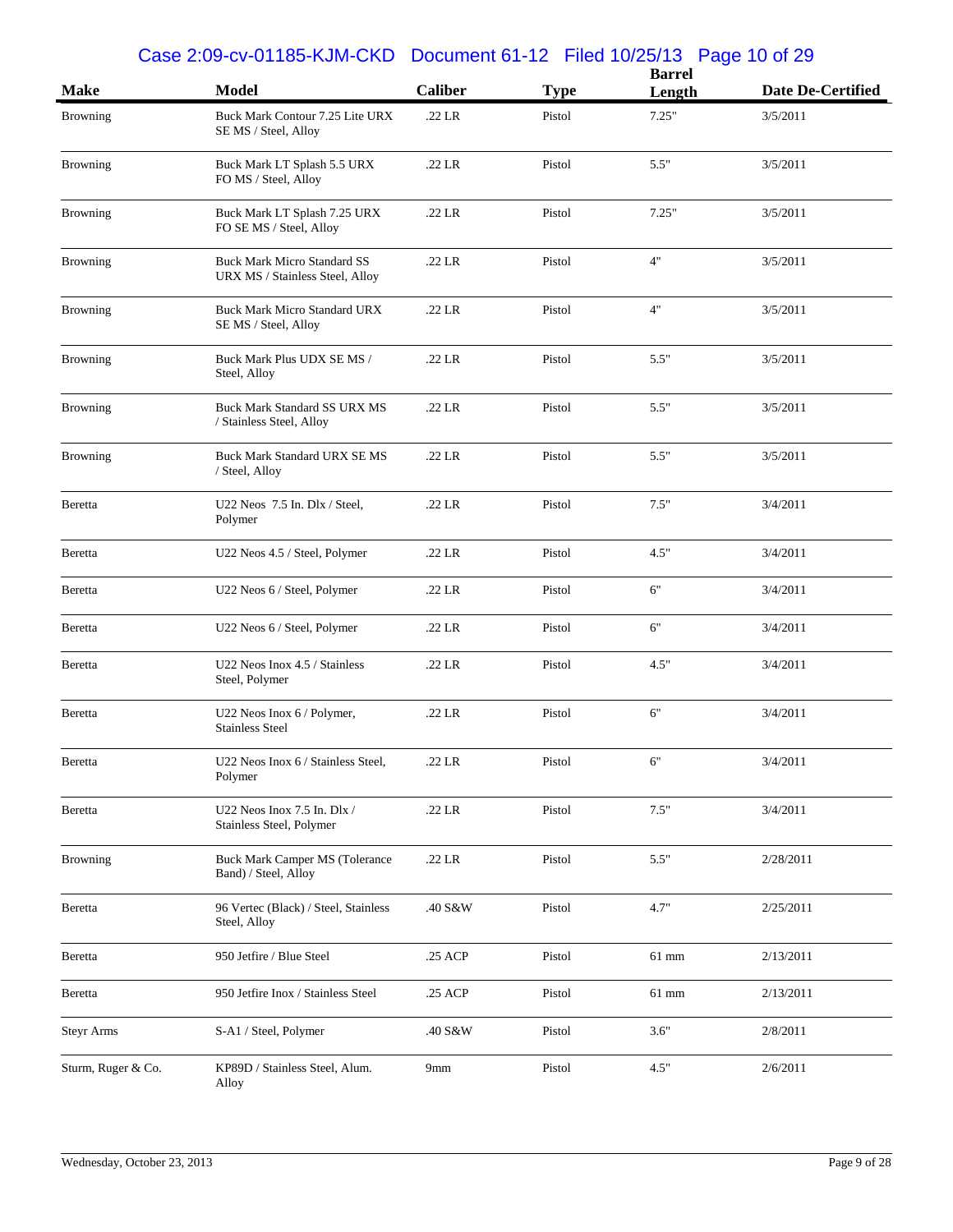### Case 2:09-cv-01185-KJM-CKD Document 61-12 Filed 10/25/13 Page 11 of 29

| <b>Make</b>        | <b>Model</b>                                           | <b>Caliber</b>  | <b>Type</b> | <b>Barrel</b><br>Length | <b>Date De-Certified</b> |
|--------------------|--------------------------------------------------------|-----------------|-------------|-------------------------|--------------------------|
| Sturm, Ruger & Co. | KP90D / Stainless Steel, Alum.<br>Alloy                | .45 ACP         | Pistol      | 4.5"                    | 2/6/2011                 |
| Sturm, Ruger & Co. | KP95D / Stainless Steel, Polymer                       | 9mm             | Pistol      | 3.9"                    | 2/6/2011                 |
| Sturm, Ruger & Co. | KP97D / Stainless Steel, Polymer                       | .45 ACP         | Pistol      | 4.2"                    | 2/6/2011                 |
| Sturm, Ruger & Co. | P89D / Blue Steel, Alum. Alloy                         | 9mm             | Pistol      | 4.5"                    | 2/6/2011                 |
| Sturm, Ruger & Co. | P95D / Blue Steel, Polymer                             | 9 <sub>mm</sub> | Pistol      | 3.9"                    | 2/6/2011                 |
| Beretta            | U22 Neos Inox 4.5 / Polymer,<br><b>Stainless Steel</b> | .22 LR          | Pistol      | 4.5"                    | 1/29/2011                |
| <b>Steyr Arms</b>  | M357-A1 / Steel, Polymer                               | .357 SIG        | Pistol      | 4"                      | 1/24/2011                |
| <b>Steyr Arms</b>  | M40-A1 / Steel, Polymer                                | .40 S&W         | Pistol      | 4"                      | 1/24/2011                |
| <b>Steyr Arms</b>  | M9-A1 / Steel, Polymer                                 | 9mm             | Pistol      | 4"                      | 1/24/2011                |
| Taurus             | PT111 (Blue w/night sight) / Blue<br>Steel, Polymer    | 9mm             | Pistol      | 3"                      | 1/19/2011                |
| Taurus             | PT111 (Blue) / Blue Steel, Polymer                     | 9mm             | Pistol      | 3"                      | 1/19/2011                |
| Taurus             | PT140 (Blue w/night sight) / Blue<br>Steel, Polymer    | .40 S&W         | Pistol      | 3"                      | 1/19/2011                |
| Taurus             | PT140 (Blue) / Blue Steel, Polymer                     | .40 S&W         | Pistol      | 3"                      | 1/19/2011                |
| Springfield Armory | PX9181L (ambi safety) / Stainless<br>Steel             | .45 ACP         | Pistol      | 5"                      | 12/31/2010               |
| Springfield Armory | PX9181L / Stainless Steel                              | .45 ACP         | Pistol      | 5"                      | 12/31/2010               |
| Sturm, Ruger & Co. | RH-44 / Blue Steel                                     | .44 Magnum      | Revolver    | 7.5"                    | 12/31/2010               |
| Sturm, Ruger & Co. | RH-445 / Blue Steel                                    | .44 Magnum      | Revolver    | 5.5"                    | 12/31/2010               |
| Sturm, Ruger & Co. | RH-44R / Blue Steel                                    | .44 Magnum      | Revolver    | 7.5"                    | 12/31/2010               |
| Wilson Combat      | CQB, Ambi, AT Tac Lt Rl (Blk)<br>(WCQB-AL-CA) / Steel  | .45 ACP         | Pistol      | 5"                      | 12/29/2010               |
| Taurus             | PT145P (Blue) / Blue Steel,<br>Polymer                 | .45 ACP         | Pistol      | 3.3"                    | 12/8/2010                |
| Taurus             | PT145P (Stainless) / Stainless<br>Steel, Polymer       | .45 ACP         | Pistol      | 3.3"                    | 12/8/2010                |
| Taurus             | M22H SS (Raging Hornet) /<br><b>Stainless Steel</b>    | .22 Hornet      | Revolver    | $10"$                   | 11/2/2010                |
| Taurus             | PT24-7 (Two-Tone) / Stainless<br>Steel                 | .45 ACP         | Pistol      | 4"                      | 10/26/2010               |
| Springfield Armory | PB9162L / Carbon Steel                                 | .45             | Pistol      | 3.5"                    | 10/4/2010                |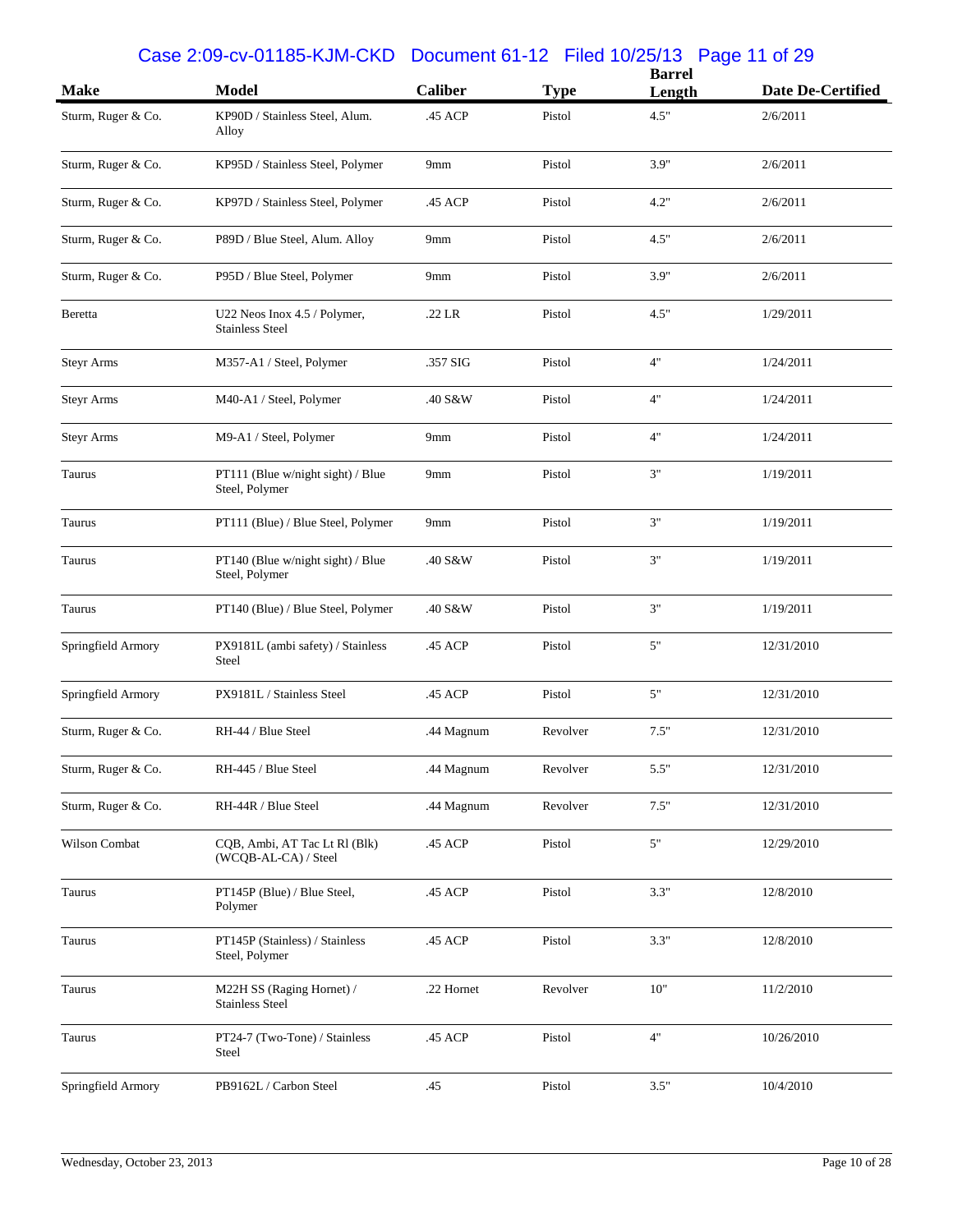#### Case 2:09-cv-01185-KJM-CKD Document 61-12 Filed 10/25/13 Page 12 of 29

| <b>Make</b>                                       | <b>Model</b>                                                | <b>Caliber</b>  | <b>Type</b> | <b>Barrel</b><br>Length | Date De-Certified |
|---------------------------------------------------|-------------------------------------------------------------|-----------------|-------------|-------------------------|-------------------|
| Taurus                                            | PT145 (Blue) / Blue Steel, Polymer                          | .45 ACP         | Pistol      | 3.3"                    | 10/3/2010         |
| Taurus                                            | PT145 (Stainless) / Stainless Steel,<br>Polymer             | .45 ACP         | Pistol      | 3.3"                    | 10/3/2010         |
| Taurus                                            | PT111P-CA (Blue) / Blued<br>Steel/Polymer                   | 9mm             | Pistol      | 3.25"                   | 10/1/2010         |
| Taurus                                            | PT140P-CA (Blue) / Blued<br>Steel/Polymer                   | .40 S&W         | Pistol      | 3.25"                   | 10/1/2010         |
| Taurus                                            | PT145P-CA (Blue) / Blued<br>Steel/Polymer                   | .45 ACP         | Pistol      | 3.3"                    | 10/1/2010         |
| Springfield Armory                                | XD9524 / Polymer, Stainless Steel                           | .45 GAP         | Pistol      | $4^{\circ}$             | 9/26/2010         |
| Springfield Armory                                | XD9525 / Polymer, Stainless Steel                           | .45 GAP         | Pistol      | 5"                      | 9/26/2010         |
| Springfield Armory                                | PX9806L / Stainless Steel                                   | .45 ACP         | Pistol      | 3"                      | 9/22/2010         |
| Sig Sauer, Inc. (Sauer, J.P.<br>& Sons, Sig Arms) | P226R HSP / Stainless Steel, Alloy                          | .40 S&W         | Pistol      | 4.4"                    | 9/21/2010         |
| Sig Sauer, Inc. (Sauer, J.P.<br>& Sons, Sig Arms) | P229R HSP / Stainless Steel, Alloy                          | .40 S&W         | Pistol      | 3.9"                    | 9/21/2010         |
| Springfield Armory                                | PX9105L / Blue Steel                                        | .45 ACP         | Pistol      | 5"                      | 9/6/2010          |
| Springfield Armory                                | PX9505L / Alloy, Stainless Steel                            | 9mm             | Pistol      | 3.5"                    | 9/6/2010          |
| Springfield Armory                                | PX9808L / Blue Steel                                        | .45 ACP         | Pistol      | 3"                      | 9/6/2010          |
| <b>Browning</b>                                   | Hi-Power MKIII Fixed Sights /<br>Steel                      | .40 S&W         | Pistol      | 4.66"                   | 9/4/2010          |
| Beretta                                           | M9 "America's Defender" 20th<br>Anniversary / Steel, Alloy  | 9mm             | Pistol      | 4.9"                    | 8/24/2010         |
| Taurus                                            | PT111P (Stainless) / Stainless                              | 9mm             | Pistol      | 3.25"                   | 8/23/2010         |
| Kimber                                            | NRA Eclipse II / Stainless Steel                            | .45 ACP         | Pistol      | 5"                      | 8/16/2010         |
| Springfield Armory                                | PX9802L / Alloy, Stainless Steel                            | .45 ACP         | Pistol      | 3"                      | 8/13/2010         |
| <b>Browning</b>                                   | Hi-Power Practical Fixed Sights /<br>Stainless Steel, Steel | .40 S&W         | Pistol      | 4.66"                   | 8/12/2010         |
| Springfield Armory                                | PX9609L / Carbon Steel                                      | .45 ACP         | Pistol      | $5"$                    | 7/31/2010         |
| <b>Browning</b>                                   | Hi-Power Practical Adj Sights /<br>Steel                    | 9 <sub>mm</sub> | Pistol      | 4.66"                   | 7/26/2010         |
| <b>Browning</b>                                   | Hi-Power Practical Fixed Sights /<br>Steel                  | 9 <sub>mm</sub> | Pistol      | 4.66"                   | 7/26/2010         |
| <b>Browning</b>                                   | Hi-Power Silver Chrome Fixed<br>Sights / Steel              | 9 <sub>mm</sub> | Pistol      | 4.66"                   | 7/26/2010         |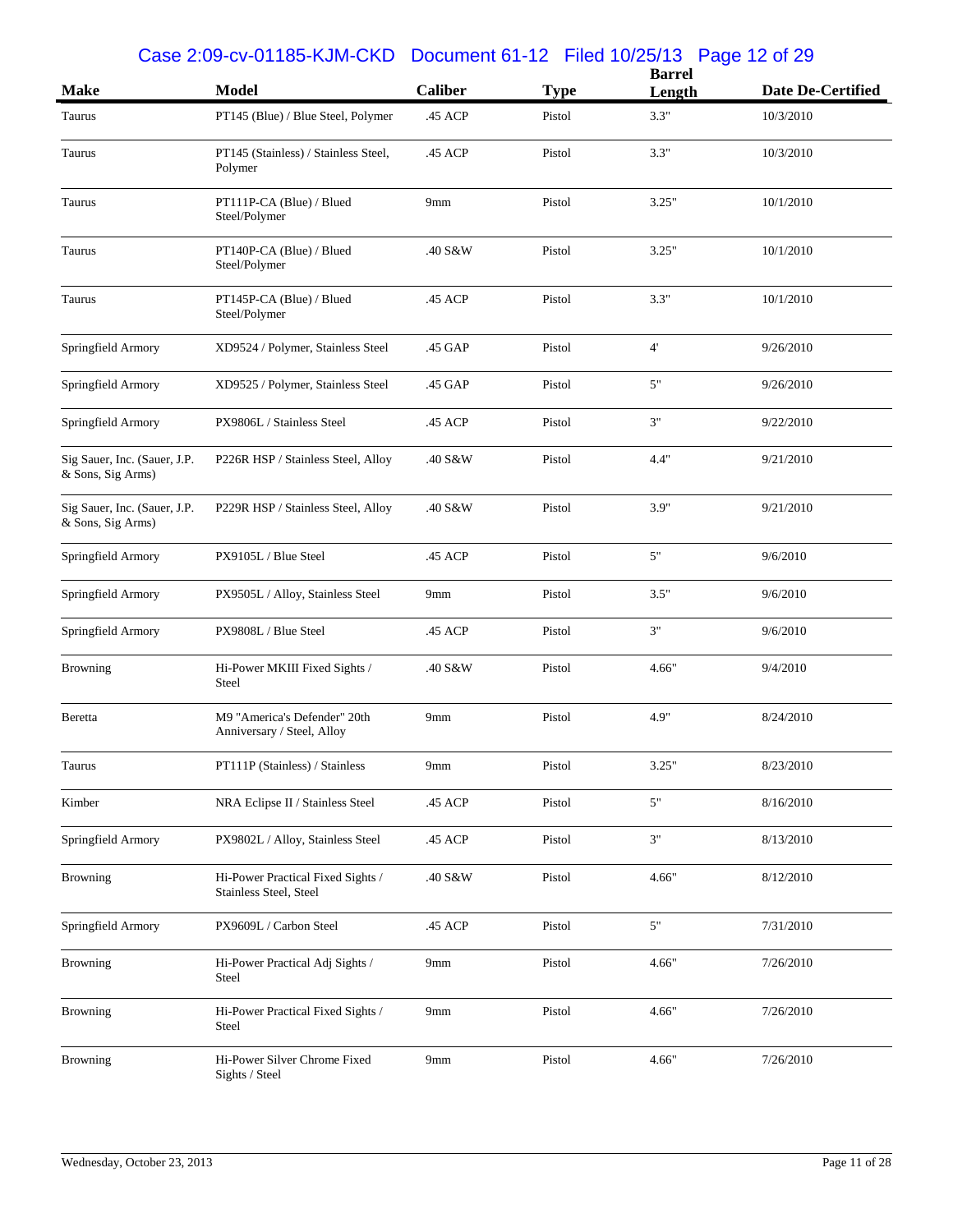|                               |                                                              |                 |             | <b>Barrel</b> |                          |
|-------------------------------|--------------------------------------------------------------|-----------------|-------------|---------------|--------------------------|
| <b>Make</b>                   | <b>Model</b>                                                 | <b>Caliber</b>  | <b>Type</b> | Length        | <b>Date De-Certified</b> |
| Magnum Research               | Desert Eagle Mark XIX<br>DE44CA/blk oxide / Steel            | .44 Magnum      | Pistol      | 6"            | 7/19/2010                |
| Taurus                        | PT111P (Blue) / Blued<br>Steel/Polymer                       | 9 <sub>mm</sub> | Pistol      | 3.25"         | 7/18/2010                |
| Taurus                        | PT140P (Blue) / Blued<br>Steel/Polymer                       | .40 S&W         | Pistol      | 3.25"         | 7/18/2010                |
| Taurus                        | PT140P (Stainless) / Stainless<br>Steel/Polymer              | .40 S&W         | Pistol      | 3.25"         | 7/18/2010                |
| Sturm, Ruger & Co.            | MK4NRA / Blue Steel                                          | .22 LR          | Pistol      | 4.75"         | 7/10/2010                |
| Walther USA (Carl<br>Walther) | PPK/S-1 (Crimson Trace) /<br><b>Stainless Steel</b>          | .380 ACP        | Pistol      | 3.35"         | 6/16/2010                |
| Walther USA (Carl<br>Walther) | PPK/S-1 (Two-Tone) / Stainless<br>Steel, Steel               | .380 ACP        | Pistol      | 3.35"         | 5/27/2010                |
| Walther USA (Carl<br>Walther) | PPK/S-1 / Stainless Steel                                    | .380 ACP        | Pistol      | 3.35"         | 5/8/2010                 |
| <b>Browning</b>               | Buck Mark Camper MS / Steel,<br>Alloy                        | .22 LR          | Pistol      | 5.5"          | 4/25/2010                |
| Springfield Armory            | XD9504 / Polymer, Carbon Steel                               | .45             | Pistol      | 4.05"         | 3/23/2010                |
| Springfield Armory            | XD9505 / Polymer, Carbon Steel                               | .45             | Pistol      | 5.01"         | 3/23/2010                |
| <b>Browning</b>               | Buck Mark JMB NRA HG / Steel,<br>Alloy                       | .22 LR          | Pistol      | 5.5"          | 2/27/2010                |
| <b>Browning</b>               | Buck Mark JMB NRA MS / Steel,<br>Alloy                       | .22 LR          | Pistol      | 5.5"          | 2/27/2010                |
| Walther USA (Carl<br>Walther) | PPK 75th Anniversary / Stainless<br>Steel, Steel             | .380 ACP        | Pistol      | 3.35"         | 2/27/2010                |
| Wilson Combat                 | KZ-45 (Black) (WKZ-T-PA-CA) /<br>Carbon Steel, Polymer       | .45 ACP         | Pistol      | $5"$          | 2/26/2010                |
| Mitchell                      | Mitchell White Lightning .17HMR<br>/ Stainless Steel/Polymer | .17 HMR         | Pistol      | 8.5"          | 2/14/2010                |
| Mitchell                      | Mitchell White Lightning .22<br>WMR / Steel, Polymer         | .22 WMR         | Pistol      | 8.5"          | 2/14/2010                |
| Walther USA (Carl<br>Walther) | PPK (Blued) / Stainless Steel, Steel                         | .380 ACP        | Pistol      | 3.35"         | 2/14/2010                |
| Wilson Combat                 | ADP (Black) (WC-ADP) / Steel,<br>Polymer                     | 9mm             | Pistol      | 3.75"         | 2/14/2010                |
| Magnum Research               | Baby Dsrt Eagle MR4500RS / Steel                             | .45 ACP         | Pistol      | 3.9"          | 1/29/2010                |
| Magnum Research               | Baby Dsrt Eagle MR9400 / Steel                               | .40 S&W         | Pistol      | 4.52"         | 1/29/2010                |
| Magnum Research               | Baby Dsrt Eagle MR9900 / Steel                               | 9mm             | Pistol      | 4.52"         | 12/31/2009               |

#### Case 2:09-cv-01185-KJM-CKD Document 61-12 Filed 10/25/13 Page 13 of 29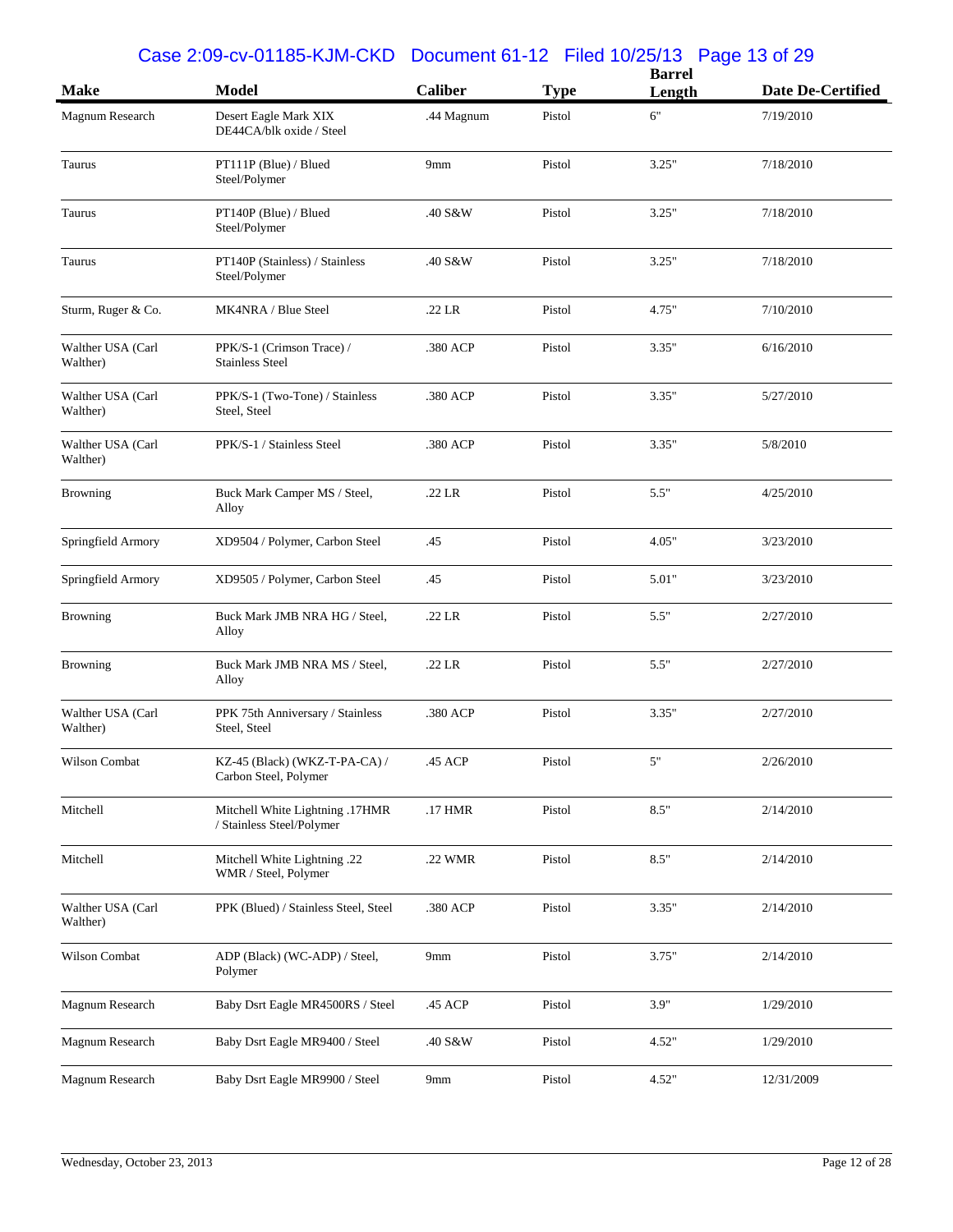## Case 2:09-cv-01185-KJM-CKD Document 61-12 Filed 10/25/13 Page 14 of 29

|                               | <b>Model</b>                                                                  | <b>Caliber</b>  |             | <b>Barrel</b> | Date De-Certified |
|-------------------------------|-------------------------------------------------------------------------------|-----------------|-------------|---------------|-------------------|
| <b>Make</b>                   |                                                                               |                 | <b>Type</b> | Length        |                   |
| Magnum Research               | Baby Dsrt Eagle MR9900RB / Steel                                              | 9 <sub>mm</sub> | Pistol      | 3.64          | 12/31/2009        |
| Sturm, Ruger & Co.            | GP160 / Blue Steel                                                            | .357 Magnum     | Revolver    | 6"            | 12/31/2009        |
| Sturm, Ruger & Co.            | GPF-331 / Blue Steel                                                          | .357 Magnum     | Revolver    | 3"            | 12/31/2009        |
| Sturm, Ruger & Co.            | GPF-341 / Blue Steel                                                          | .357 Magnum     | Revolver    | 4"            | 12/31/2009        |
| Sturm, Ruger & Co.            | KGPF-341 / Stainless Steel                                                    | .357 Magnum     | Revolver    | 4"            | 12/31/2009        |
| Sturm, Ruger & Co.            | MK10 / Blue Steel                                                             | .22 LR          | Pistol      | 10"           | 12/31/2009        |
| Sturm, Ruger & Co.            | MK8 / Blue Steel                                                              | .22 LR          | Pistol      | 8"            | 12/31/2009        |
| Sturm, Ruger & Co.            | P8GC / Blue Steel, Polymer                                                    | .22 LR          | Pistol      | 8"            | 12/31/2009        |
| Kimber                        | Custom II/External Extractor /<br><b>Blue Steel</b>                           | .45 ACP         | Pistol      | 5"            | 11/14/2009        |
| Kimber                        | Ultra Carry Stainless II/External<br>Extractor / Stainless Steel,<br>Aluminum | .45 ACP         | Pistol      | 3"            | 11/14/2009        |
| Bersa (Industria Argentina)   | Bersa Thunder 9 Ultra Compact /<br><b>Blue Steel, Alloy</b>                   | 9mm             | Pistol      | 3.25"         | 11/8/2009         |
| Kimber                        | Raptor II/External Extractor / Blue<br>Steel                                  | .45 ACP         | Pistol      | 5"            | 11/8/2009         |
| Walther USA (Carl<br>Walther) | PPK (Stainless) / Stainless Steel                                             | .380 ACP        | Pistol      | 3.35"         | 11/8/2009         |
| Kimber                        | Eclipse Pro II w/External Extractor<br>/ Stainless Steel                      | .45 ACP         | Pistol      | 4"            | 11/5/2009         |
| Kimber                        | Stainless II/External Extractor /<br><b>Stainless Steel</b>                   | .45 ACP         | Pistol      | 5"            | 11/5/2009         |
| Kimber                        | Custom TLE/RL II / Blue Steel                                                 | .45 ACP         | Pistol      | 5"            | 10/21/2009        |
| Kimber                        | Pro Carry Ten II / Stainless Steel,<br>Polymer                                | .45 ACP         | Pistol      | 4"            | 10/10/2009        |
| Kimber                        | LTP II / Stainless, Carbon                                                    | .45 ACP         | Pistol      | $5"$          | 9/17/2009         |
| Bersa (Industria Argentina)   | Thunder 45 Ultra Compact (Matte)<br>/ Alloy, 4140 Steel                       | .45 ACP         | Pistol      | 3.6"          | 9/8/2009          |
| Walther USA (Carl<br>Walther) | P1 (Century Int'l) / Composite,<br>Steel                                      | 9mm             | Pistol      | 4.94"         | 8/21/2009         |
| Kimber                        | Ultra Ten II / Stainless Steel,<br>Polymer                                    | .45 ACP         | Pistol      | 3"            | 8/19/2009         |
| <b>Ed Brown Products</b>      | SF-BB-CAL (Special Forces) /<br>Carbon Steel                                  | .45 ACP         | Pistol      | 5"            | 8/16/2009         |
| Firestorm (Gabilondo)         | Mini Fire Storm 9mm / Blue Steel,<br>Alloy                                    | 9mm             | Pistol      | 3.375"        | 7/29/2009         |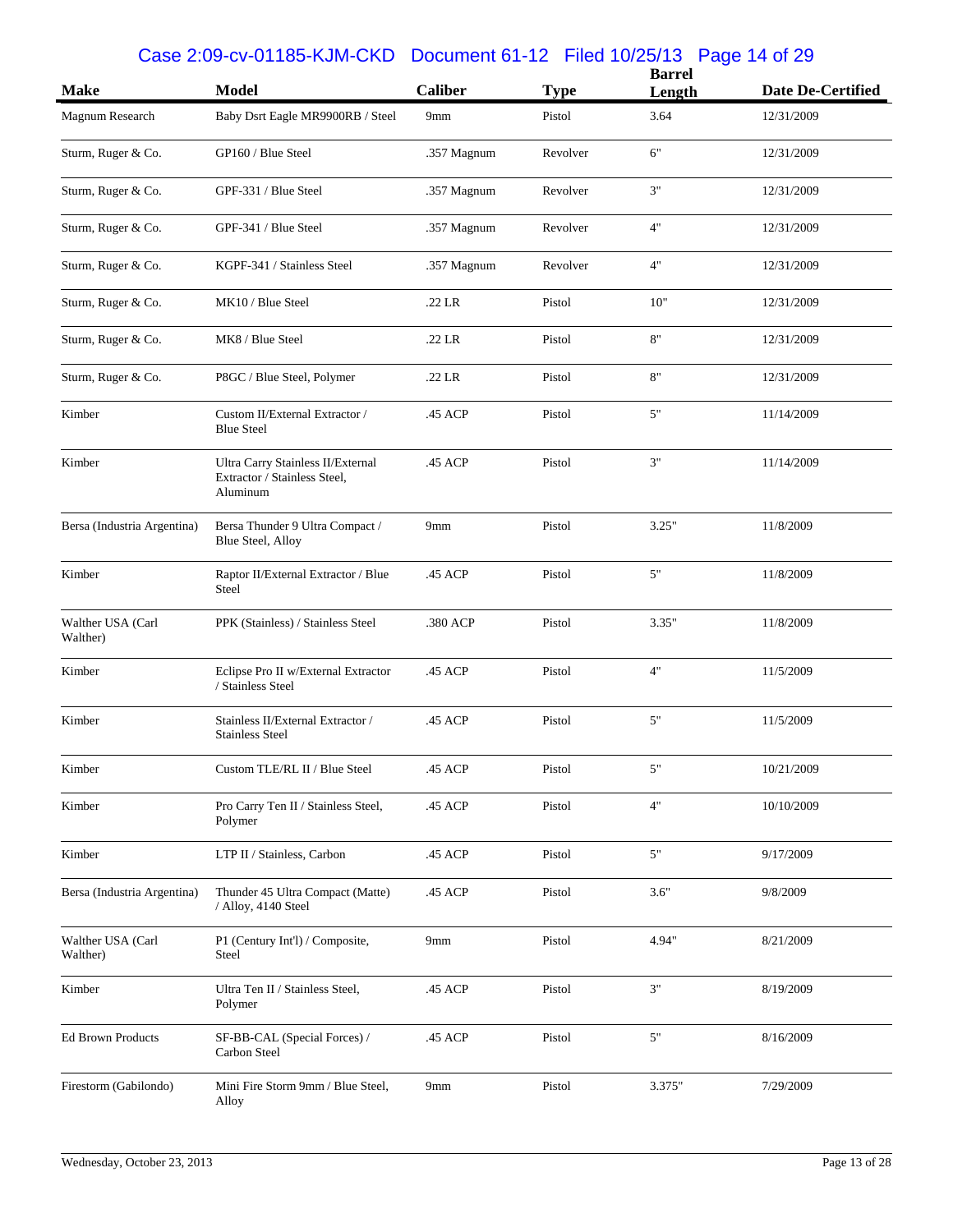#### Case 2:09-cv-01185-KJM-CKD Document 61-12 Filed 10/25/13 Page 15 of 29

| <b>Make</b>              | <b>Model</b>                                                   | <b>Caliber</b> | <b>Type</b> | <b>Barrel</b><br>Length | Date De-Certified |
|--------------------------|----------------------------------------------------------------|----------------|-------------|-------------------------|-------------------|
| <b>Ed Brown Products</b> | Executive Target "ET-BB-CAL" /<br>Carbon Steel                 | .45 ACP        | Pistol      | 5"                      | 7/18/2009         |
| Kimber                   | Team Match II / Stainless Steel                                | .45 ACP        | Pistol      | $5"$                    | 7/17/2009         |
| Sturm, Ruger & Co.       | P95L / Blued Steel, Stnls Steel,<br>Polymer                    | 9mm            | Pistol      | 3.90"                   | 6/25/2009         |
| <b>Ed Brown Products</b> | KC-SS-CAL / Stainless Steel                                    | .45 ACP        | Pistol      | 4.25"                   | 6/24/2009         |
| <b>Browning</b>          | <b>Buck Mark Micro Standard URX</b><br>SE MS / Steel, Alloy    | .22 LR         | Pistol      | 4"                      | 6/18/2009         |
| <b>Browning</b>          | Buck Mark SE MS Lt Splash 7.25<br>URX FO, Adj S / Steel, Alloy | .22 LR         | Pistol      | 7.25"                   | 6/18/2009         |
| Sturm, Ruger & Co.       | KMK512GCUS / Stainless Steel                                   | .22 LR         | Pistol      | 5.5"                    | 6/18/2009         |
| Sturm, Ruger & Co.       | P97D / Blue Steel, Polymer                                     | .45 ACP        | Pistol      | 4.25"                   | 6/13/2009         |
| Magnum Research          | BE9900RB / Steel                                               | 9mm            | Pistol      | 3.5"                    | 6/11/2009         |
| Sturm, Ruger & Co.       | KGP-141TG / Stainless Steel                                    | .357 Magnum    | Revolver    | 4"                      | 6/3/2009          |
| Sturm, Ruger & Co.       | KSP-321XTG / Stainless Steel                                   | .357 Magnum    | Revolver    | 2.25"                   | 6/3/2009          |
| Sturm, Ruger & Co.       | P95DPR / Blue Steel, Polymer                                   | 9mm            | Pistol      | 3.9"                    | 5/27/2009         |
| Sturm, Ruger & Co.       | KP944D / Stainless Steel, Alum.<br>Alloy                       | .40 S&W        | Pistol      | 4.20"                   | 5/15/2009         |
| Kimber                   | Stainless TLE/RL II / Stainless<br>Steel                       | .45 ACP        | Pistol      | 5"                      | 5/10/2009         |
| Sturm, Ruger & Co.       | KP345DPR / Stainless Steel,<br>Polymer                         | .45 ACP        | Pistol      | 4.2"                    | 4/25/2009         |
| Sturm, Ruger & Co.       | KSRH-9454 / Stainless Steel                                    | .454 Casull    | Revolver    | 9.5"                    | 4/17/2009         |
| Charles Daly             | CDGR6002 1911 A-1 / Blue Steel                                 | .45 ACP        | Pistol      | 5"                      | 4/4/2009          |
| Kimber                   | Tactical Pro II / Blue Steel,<br>Aluminum                      | .45 ACP        | Pistol      | 4"                      | 3/27/2009         |
| Springfield Armory       | PX9503L (ambi safety) / Alloy,<br>Steel                        | .45 ACP        | Pistol      | 4"                      | 3/27/2009         |
| Springfield Armory       | PX9503L / Alloy, Steel                                         | .45 ACP        | Pistol      | 4"                      | 3/27/2009         |
| Firestorm (Gabilondo)    | Mini Firestorm / 4140 Steel, Alloy                             | .40 S&W        | Pistol      | 3.25"                   | 3/26/2009         |
| Kimber                   | Tactical Custom II / Blue Steel,<br>Aluminum                   | .45 ACP        | Pistol      | 5"                      | 3/20/2009         |
| Firestorm (Gabilondo)    | Mini Firestorm 45 / Alloy, 4140<br>Steel                       | .45 ACP        | Pistol      | 3.6"                    | 3/19/2009         |
| Kimber                   | Tactical Ultra II / Blue Steel,<br>Aluminum                    | .45 ACP        | Pistol      | $3"$                    | 3/19/2009         |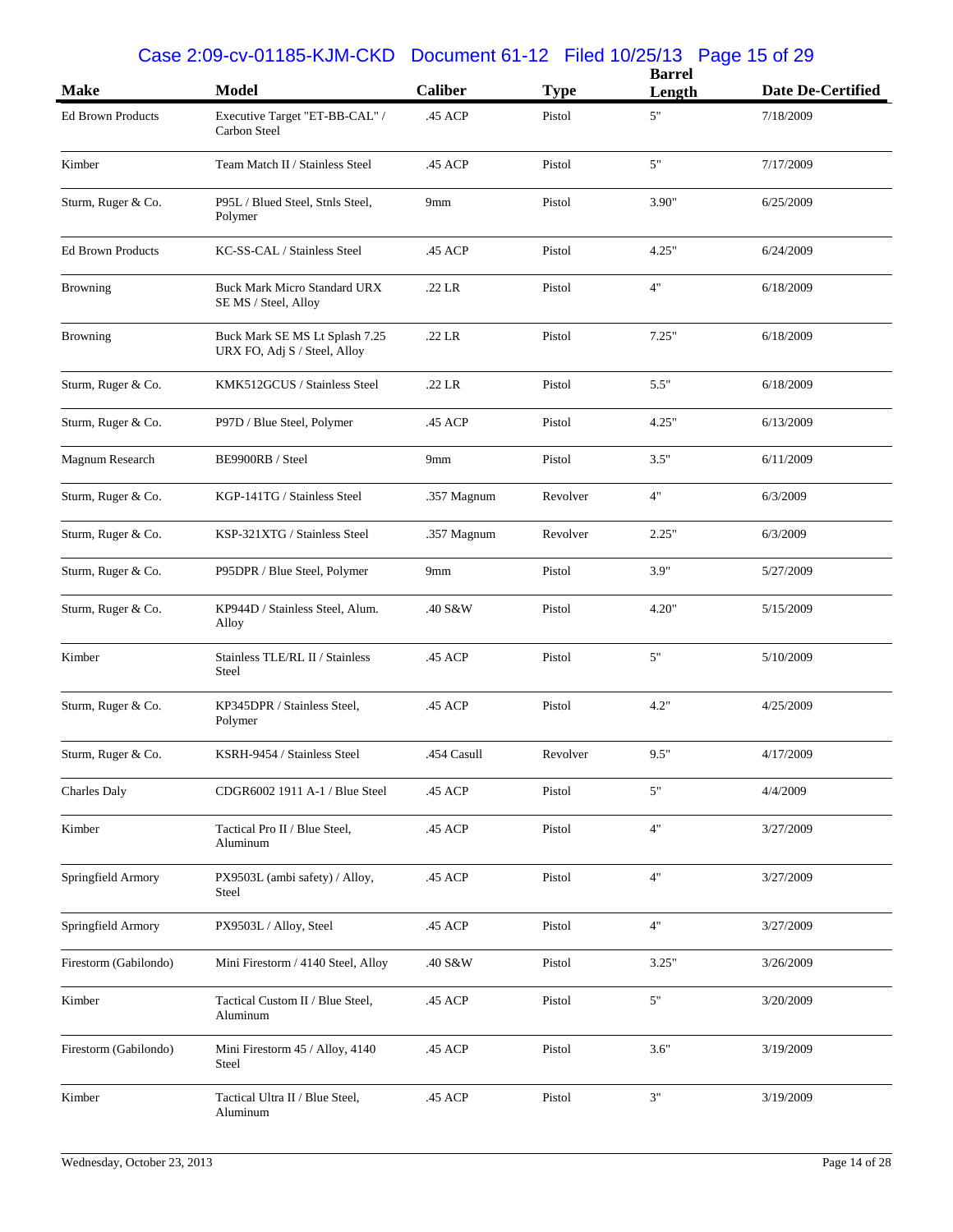## Case 2:09-cv-01185-KJM-CKD Document 61-12 Filed 10/25/13 Page 16 of 29

|                    |                                                                   |                |             | <b>Barrel</b> |                          |
|--------------------|-------------------------------------------------------------------|----------------|-------------|---------------|--------------------------|
| <b>Make</b>        | <b>Model</b>                                                      | <b>Caliber</b> | <b>Type</b> | Length        | <b>Date De-Certified</b> |
| Sturm, Ruger & Co. | MK512GCL / Blue Steel                                             | .22 LR         | Pistol      | 5.5"          | 3/19/2009                |
| Kimber             | Royal II/External Extractor / Blue<br>Steel                       | .45 ACP        | Pistol      | 5"            | 3/16/2009                |
| <b>Browning</b>    | <b>Buck Mark Micro Standard SS MS</b><br>/ Stainless Steel, Alloy | .22 LR         | Pistol      | 4"            | 3/8/2009                 |
| Sturm, Ruger & Co. | KSP-241X / Stainless Steel                                        | $.22$ LR       | Revolver    | 4"            | 3/6/2009                 |
| Sturm, Ruger & Co. | KSP-3241X / Stainless Steel                                       | .32 H&R Magnum | Revolver    | 4"            | 3/6/2009                 |
| Kimber             | BP Ten II / Blue Steel, Poly                                      | .45 ACP        | Pistol      | 5"            | 3/4/2009                 |
| Kimber             | Custom CDP II / Stainless,<br>Aluminum                            | .45 ACP        | Pistol      | 5"            | 3/4/2009                 |
| Kimber             | Pro BP Ten II / Blue Steel, Poly                                  | .45 ACP        | Pistol      | 4"            | 3/4/2009                 |
| Kimber             | Custom Target/External Extractor /<br><b>Blue Steel</b>           | .45 ACP        | Pistol      | 5"            | 2/25/2009                |
| Kimber             | Custom TLE II/External Extractor /<br><b>Blue Steel</b>           | .45 ACP        | Pistol      | 5"            | 2/25/2009                |
| Kimber             | Eclipse Pro Target II/External<br>Extractor / Stainless Steel     | .45 ACP        | Pistol      | 4"            | 2/25/2009                |
| Kimber             | Gold Match II/External Extractor /<br><b>Blue Steel</b>           | .45 ACP        | Pistol      | 5"            | 2/25/2009                |
| Kimber             | Gold Stainless Combat II/External<br>Extractor / Stainless Steel  | .45 ACP        | Pistol      | 5"            | 2/25/2009                |
| Kimber             | Stainless TLE/External Extractor /<br><b>Stainless Steel</b>      | .45 ACP        | Pistol      | 5"            | 2/25/2009                |
| Springfield Armory | PX9129L (ambi safety) / Stainless<br>Steel                        | .45 ACP        | Pistol      | 6"            | 2/20/2009                |
| Springfield Armory | PX9129L / Stainless Steel                                         | .45 ACP        | Pistol      | 6"            | 2/20/2009                |
| Springfield Armory | PX9510L (ambi safety) / Stainless,<br><b>Blue Carbon Steel</b>    | .45 ACP        | Pistol      | 3.25"         | 2/20/2009                |
| Springfield Armory | PX9510L / Stainless, Blue Carbon<br>Steel                         | .45 ACP        | Pistol      | 3.25"         | 2/20/2009                |
| Kimber             | Gold Match Ten II / Stainless,<br>Polymer                         | .45 ACP        | Pistol      | 5"            | 2/9/2009                 |
| Kimber             | Gold Combat II/External Extractor<br>/ Stainless Steel            | .45 ACP        | Pistol      | 5"            | 2/4/2009                 |
| Kimber             | Pro CDP II/External Extractor /<br>Stainless Steel, Aluminum      | .45 ACP        | Pistol      | 4"            | 2/4/2009                 |
| Kimber             | Pro HD II/External Extractor /<br><b>Stainless Steel</b>          | .45 ACP        | Pistol      | 4"            | 2/4/2009                 |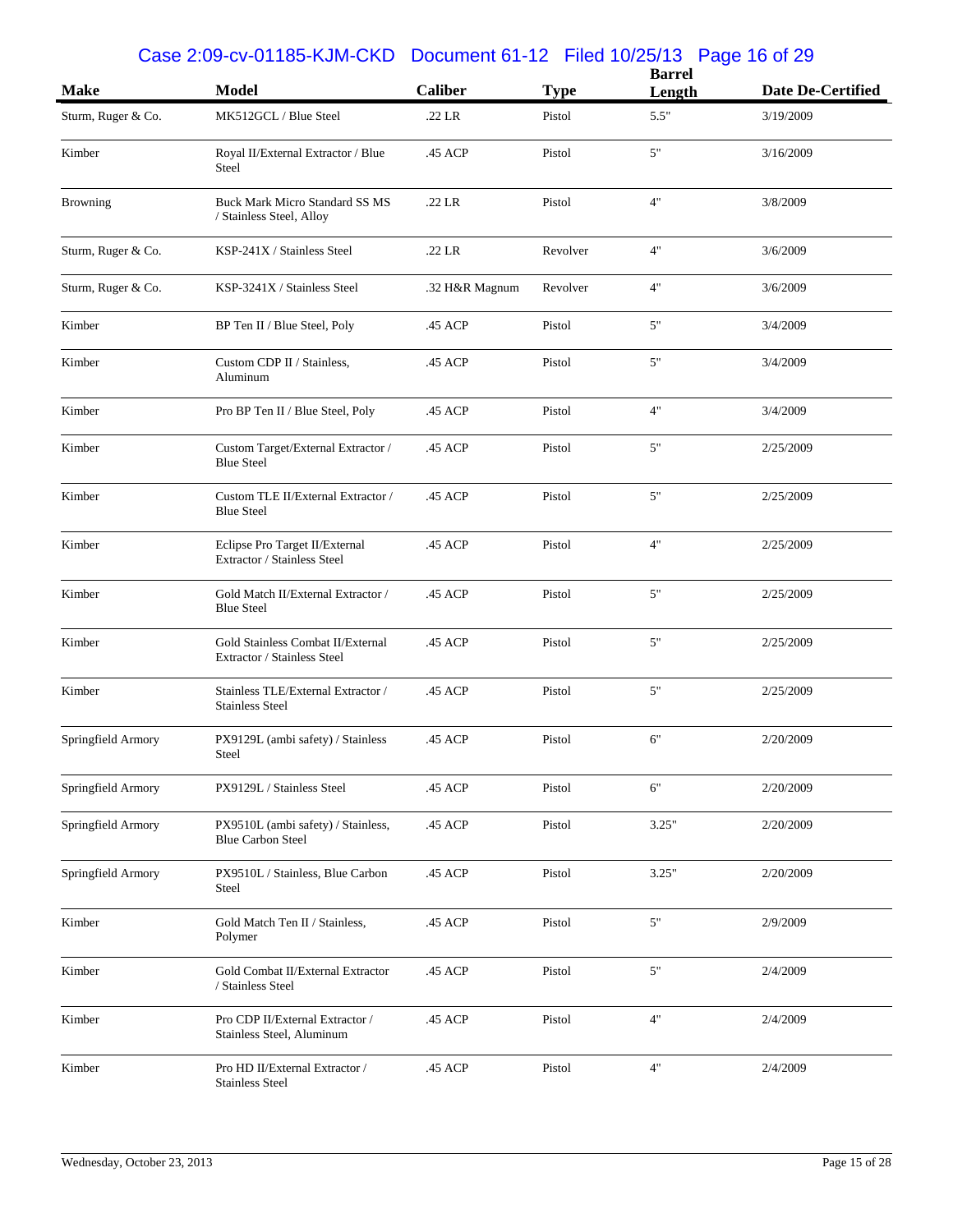## Case 2:09-cv-01185-KJM-CKD Document 61-12 Filed 10/25/13 Page 17 of 29

| <b>Make</b>              | <b>Model</b>                                                                | <b>Caliber</b> | <b>Type</b> | <b>Barrel</b><br>Length | <b>Date De-Certified</b> |
|--------------------------|-----------------------------------------------------------------------------|----------------|-------------|-------------------------|--------------------------|
| Springfield Armory       | PX9629L (ambi safety) / Stainless<br>Steel                                  | .45            | Pistol      | 6"                      | 1/29/2009                |
| Springfield Armory       | PX9629L / Stainless Steel                                                   | .45            | Pistol      | 6"                      | 1/29/2009                |
| Kimber                   | Stainless Ten II / Stainless/Polymer                                        | .45 ACP        | Pistol      | 5"                      | 1/27/2009                |
| Springfield Armory       | PX9805L / Alloy, Stainless Steel                                            | .45 ACP        | Pistol      | $3"$                    | 1/17/2009                |
| Kimber                   | Eclipse Ultra II/External Extractor<br>/ Stainless Steel                    | .45 ACP        | Pistol      | 3"                      | 1/9/2009                 |
| Kimber                   | Stainless Pro Carry II/External<br>Extractor / Stainless Steel,<br>Aluminum | .45 ACP        | Pistol      | 4"                      | 1/5/2009                 |
| Kimber                   | Super Match II/External Extractor /<br><b>Stainless Steel</b>               | .45 ACP        | Pistol      | 5"                      | 1/5/2009                 |
| Sturm, Ruger & Co.       | GPF-340 / Blue Steel                                                        | .357 Magnum    | Revolver    | 4"                      | 12/31/2008               |
| Sturm, Ruger & Co.       | KGPF-330 / Stainless Steel                                                  | .357 Magnum    | Revolver    | 3"                      | 12/31/2008               |
| Sturm, Ruger & Co.       | KGPF-340 / Stainless Steel                                                  | .357 Magnum    | Revolver    | 4"                      | 12/31/2008               |
| Sturm, Ruger & Co.       | KGPF-840 / Stainless Steel                                                  | .38 Spl        | Revolver    | 4"                      | 12/31/2008               |
| Sturm, Ruger & Co.       | KP4 / Stainless Steel, Polymer                                              | .22 LR         | Pistol      | 4.75"                   | 12/31/2008               |
| Sturm, Ruger & Co.       | KRH-445 / Stainless Steel                                                   | .44 Magnum     | Revolver    | 5.5"                    | 12/31/2008               |
| Sturm, Ruger & Co.       | KRH-45 / Stainless Steel                                                    | .45 Long Colt  | Revolver    | 7.5"                    | 12/31/2008               |
| Sturm, Ruger & Co.       | KRH-45R / Stainless Steel                                                   | .45 Long Colt  | Revolver    | 7.5"                    | 12/31/2008               |
| Sturm, Ruger & Co.       | MK6 (Mark II) / Blue Steel                                                  | .22 LR         | Pistol      | 6"                      | 12/31/2008               |
| Sturm, Ruger & Co.       | P94 / Blue Steel, Alum. Alloy                                               | 9mm            | Pistol      | 4.2"                    | 12/31/2008               |
| Detonics USA LLC         | 9-11-01 / Stainless Steel                                                   | .45 ACP        | Pistol      | $5"$                    | 12/29/2008               |
| Detonics USA LLC         | Combat Master / Stainless Steel                                             | .45 ACP        | Pistol      | 3.5"                    | 12/29/2008               |
| Para USA (Para Ordnance) | PX745ELMB / Steel                                                           | .45 ACP        | Pistol      | $5"$                    | 12/29/2008               |
| Para USA (Para Ordnance) | PX745EMB / Steel                                                            | .45 ACP        | Pistol      | $5"$                    | 12/29/2008               |
| Para USA (Para Ordnance) | PX745ENMB / Steel                                                           | .45 ACP        | Pistol      | 5"                      | 12/29/2008               |
| Springfield Armory       | XD9102LE / Polymer, Steel                                                   | .40 S&W        | Pistol      | 4.08"                   | 12/20/2008               |
| Springfield Armory       | XD9103LE / Polymer, Steel                                                   | .357 SIG       | Pistol      | 4.08"                   | 12/20/2008               |
| Kimber                   | Stainless Gold Match II/External<br>Extractor / Stainless Steel             | .45 ACP        | Pistol      | $5"$                    | 12/17/2008               |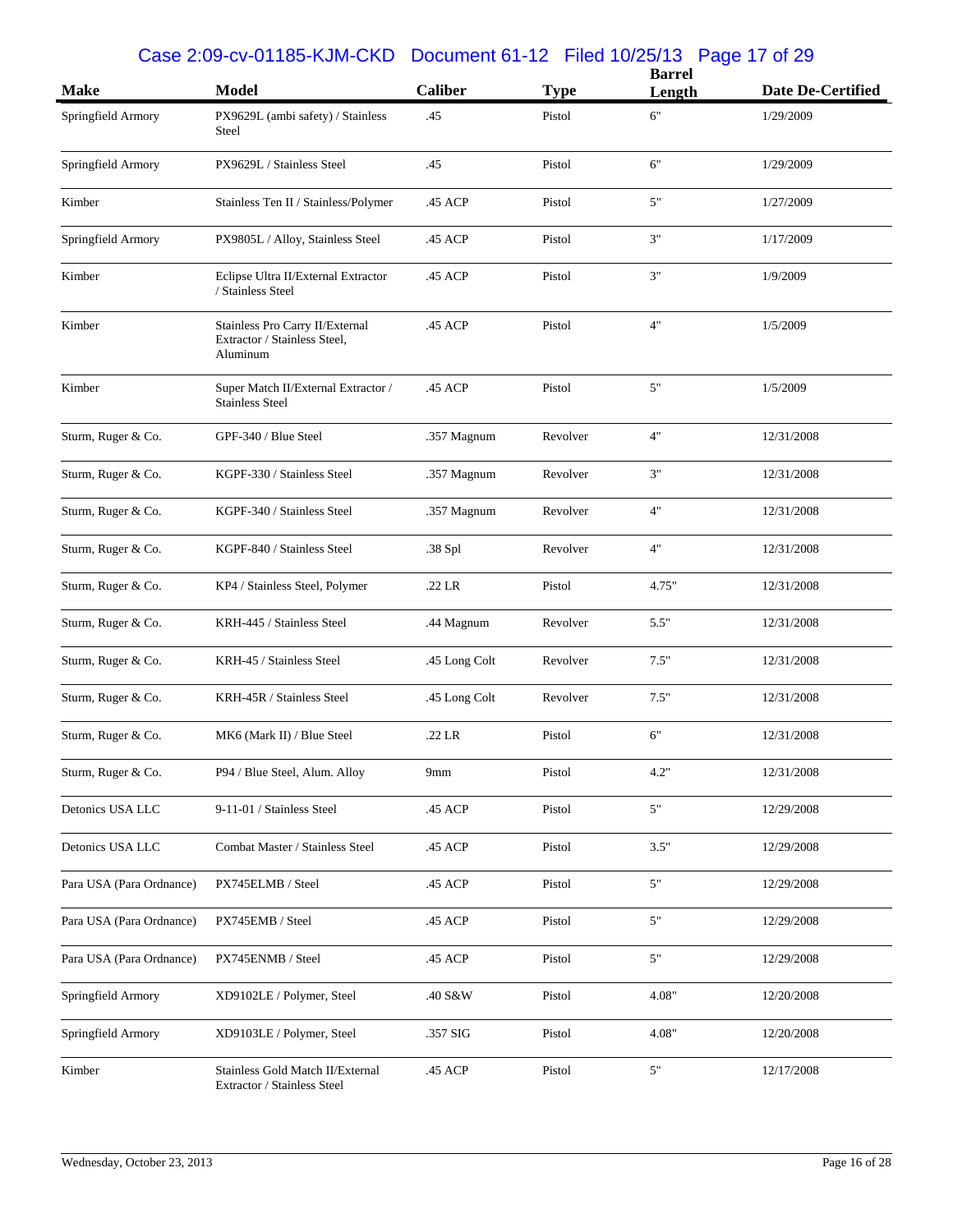#### Case 2:09-cv-01185-KJM-CKD Document 61-12 Filed 10/25/13 Page 18 of 29

|                                                   |                                                                |                 |             | <b>Barrel</b> |                          |
|---------------------------------------------------|----------------------------------------------------------------|-----------------|-------------|---------------|--------------------------|
| <b>Make</b>                                       | <b>Model</b>                                                   | <b>Caliber</b>  | <b>Type</b> | Length        | <b>Date De-Certified</b> |
| Kimber                                            | Eclipse Custom II/External<br>Extractor / Stainless Steel      | .45 ACP         | Pistol      | 5"            | 12/16/2008               |
| Kimber                                            | Eclipse Target II/External<br>Extractor / Stainless Steel      | .45 ACP         | Pistol      | $5"$          | 12/16/2008               |
| Kimber                                            | Stainless Target II/External<br>Extractor / Stainless Steel    | .45 ACP         | Pistol      | 5"            | 12/16/2008               |
| Kimber                                            | Ultra CDP II/External Extractor /<br>Stainless Steel, Aluminum | .45 ACP         | Pistol      | 3"            | 12/16/2008               |
| Nighthawk Custom                                  | Talon IV (Black/Blue) / Steel                                  | .45 ACP         | Pistol      | 3.65"         | 12/14/2008               |
| Nighthawk Custom                                  | Talon IV (Black/Sniper Gray) /<br>Steel                        | .45 ACP         | Pistol      | 3.65"         | 12/14/2008               |
| Nighthawk Custom                                  | Talon IV / Steel                                               | .45 ACP         | Pistol      | 3.65"         | 12/14/2008               |
| Kimber                                            | Rimfire Target Black 17M2 /<br>Lightweight Alloy               | .17 HM2         | Pistol      | 5"            | 11/4/2008                |
| Springfield Armory                                | XD9101LE / Steel, Polymer                                      | 9mm             | Pistol      | 4.08"         | 10/21/2008               |
| Sig Sauer, Inc. (Sauer, J.P.<br>& Sons, Sig Arms) | 1911-45-S / Stainless Steel                                    | .45 ACP         | Pistol      | 5"            | 8/10/2008                |
| Charles Daly                                      | CDGR6269 1911A-1 / Stainless<br>Steel                          | .45 ACP         | Pistol      | 4"            | 8/2/2008                 |
| <b>Charles Daly</b>                               | CDGR8008 Field HP / Blue Steel                                 | 9 <sub>mm</sub> | Pistol      | 4.625"        | 8/2/2008                 |
| <b>Browning</b>                                   | Buck Mark Camper Splash MS /<br>Steel, Alloy                   | $.22$ LR        | Pistol      | 5.5"          | 7/29/2008                |
| <b>Browning</b>                                   | Buck Mark Plus SE MS NKL /<br>Steel, Alloy                     | $.22$ LR        | Pistol      | 5.5"          | 7/29/2008                |
| <b>Browning</b>                                   | Pro-9 / Stainless Steel, Polymer                               | 9 <sub>mm</sub> | Pistol      | 4"            | 7/29/2008                |
| Sig Sauer, Inc. (Sauer, J.P.<br>& Sons, Sig Arms) | 226-9-Sport-STK / Stainless Steel                              | 9mm             | Pistol      | 4.4"          | 6/28/2008                |
| Sig Sauer, Inc. (Sauer, J.P.<br>& Sons, Sig Arms) | P229R GCP / Stainless Steel, Alloy                             | .40 S&W         | Pistol      | 3.8"          | 6/13/2008                |
| Feg. Hungary (Hungarian<br>Arm Works)             | PA 63 Two-Tone (Century Int'l) /<br>Aluminum, Steel            | 9 mm Mak        | Pistol      | 3.9"          | 5/21/2008                |
| <b>Charles Daly</b>                               | CDGR6505 1911-A1 / Blue Steel                                  | .45 ACP         | Pistol      | 5"            | 4/26/2008                |
| Charles Daly                                      | CDGR6556 1911-A1 / Stainless<br>Steel                          | .45 ACP         | Pistol      | $5"$          | 4/26/2008                |
| <b>Charles Daly</b>                               | CDGR6900 1911-A1 / Stainless<br>Steel                          | .45 ACP         | Pistol      | 5"            | 4/26/2008                |
| <b>Browning</b>                                   | <b>Buck Mark Micro Standard SE MS</b><br>/ Steel, Alloy        | .22 LR          | Pistol      | $4"$          | 4/25/2008                |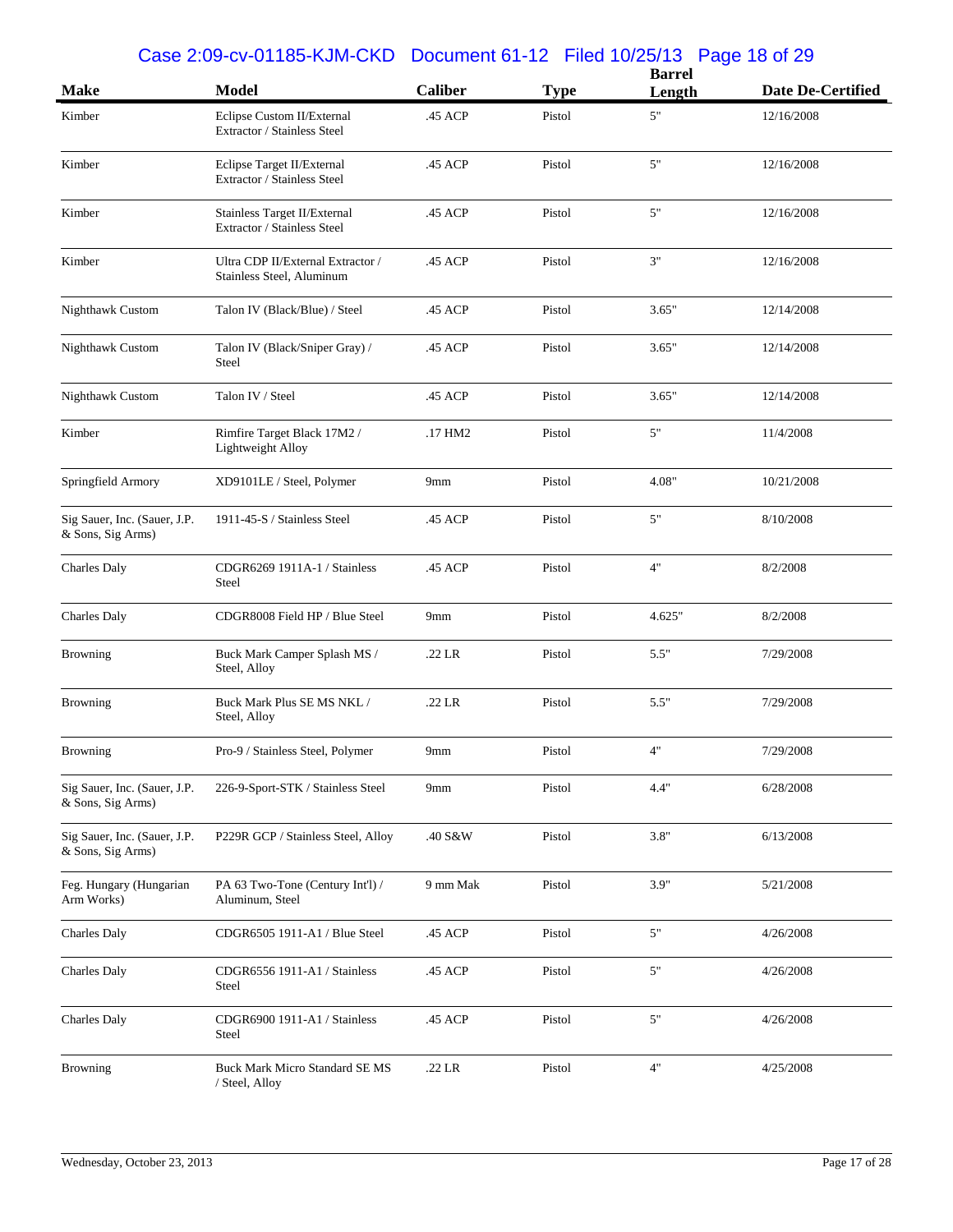#### Case 2:09-cv-01185-KJM-CKD Document 61-12 Filed 10/25/13 Page 19 of 29

| <b>Make</b>                                       | <b>Model</b>                                             | <b>Caliber</b>  | <b>Type</b> | <b>Barrel</b><br>Length | Date De-Certified |
|---------------------------------------------------|----------------------------------------------------------|-----------------|-------------|-------------------------|-------------------|
| <b>Browning</b>                                   | Buck Mark Plus SE MS / Steel,                            | .22 LR          | Pistol      | 5.5"                    | 4/25/2008         |
|                                                   | Alloy                                                    |                 |             |                         |                   |
| <b>Browning</b>                                   | Buck Mark Standard SE MS /<br>Steel, Alloy               | .22 LR          | Pistol      | 5.5"                    | 4/25/2008         |
| Sig Sauer, Inc. (Sauer, J.P.<br>& Sons, Sig Arms) | P228 (Two Tone) / Steel, Alloy                           | 9 <sub>mm</sub> | Pistol      | 3.9"                    | 4/7/2008          |
| Charles Daly                                      | CDGR6051 1911 A-1 / Stainless<br>Steel                   | .45 ACP         | Pistol      | 5"                      | 4/4/2008          |
| <b>Charles Daly</b>                               | CDGR6228 1911 A-1 / Blue Steel                           | .45 ACP         | Pistol      | 4"                      | 4/4/2008          |
| <b>Charles Daly</b>                               | CDGR6417 1911 A-1 / Blue Steel                           | .45 ACP         | Pistol      | 3.5"                    | 4/4/2008          |
| Sig Sauer, Inc. (Sauer, J.P.<br>& Sons, Sig Arms) | P220 (Stainless) Sport / Stainless<br>Steel              | .45 ACP         | Pistol      | 5.5"                    | 12/31/2007        |
| Sig Sauer, Inc. (Sauer, J.P.<br>& Sons, Sig Arms) | Mosquito (Green) MOS-22-G /<br>Steel, Polymer            | .22 LR          | Pistol      | 4"                      | 12/19/2007        |
| Sturm, Ruger & Co.                                | P90THGA / Blue Steel, Alum.<br>Alloy, Stainless Steel    | .45 ACP         | Pistol      | 4.5"                    | 12/18/2007        |
| Sturm, Ruger & Co.                                | P90THGADLX / Blue Steel,<br>Alum. Alloy, Stainless Steel | .45 ACP         | Pistol      | 4.5"                    | 12/18/2007        |
| <b>Browning</b>                                   | <b>Buck Mark SE MS FLD PLUS</b><br>RSWD / Steel, Alloy   | .22 LR          | Pistol      | 5.5"                    | 10/4/2007         |
| Browning                                          | Buck Mark Camper SE MS NKL /<br>Steel, Alloy             | .22 LR          | Pistol      | 5.5"                    | 8/10/2007         |
| <b>Browning</b>                                   | Buck Mark Micro NKL SE MS /<br>Steel, Alloy              | .22 LR          | Pistol      | 4"                      | 7/29/2007         |
| Browning                                          | Buck Mark SE MS NKL / Steel,<br>Alloy                    | .22 LR          | Pistol      | 5.5"                    | 7/29/2007         |
| Browning                                          | Buck Mark Micro Plus Std SE /<br>Steel, Alloy            | .22 LR          | Pistol      | 4"                      | 3/19/2007         |
| Browning                                          | Buck Mark Nickel SE / Steel, Alloy                       | .22 LR          | Pistol      | 5.5"                    | 3/19/2007         |
| <b>Browning</b>                                   | Buck Mark Plus Nickel SE / Steel,<br>Alloy               | .22 LR          | Pistol      | 5.5"                    | 3/19/2007         |
| <b>Browning</b>                                   | Buck Mark Plus SE / Steel, Alloy                         | .22 LR          | Pistol      | 5.5"                    | 3/19/2007         |
| <b>Browning</b>                                   | Buck Mark 5.5 Field SE / Steel,<br>Alloy                 | .22 LR          | Pistol      | 5.5"                    | 3/8/2007          |
| <b>Browning</b>                                   | Buck Mark Camper Nickel / Steel,<br>Alloy                | .22 LR          | Pistol      | 5.5"                    | 3/8/2007          |
| Browning                                          | Buck Mark Micro Nickel SE/<br>Steel, Alloy               | .22 LR          | Pistol      | 4"                      | 3/8/2007          |
| Browning                                          | Buck Mark 5.5 Target SE / Steel,<br>Alloy                | .22 LR          | Pistol      | 5.5"                    | 3/4/2007          |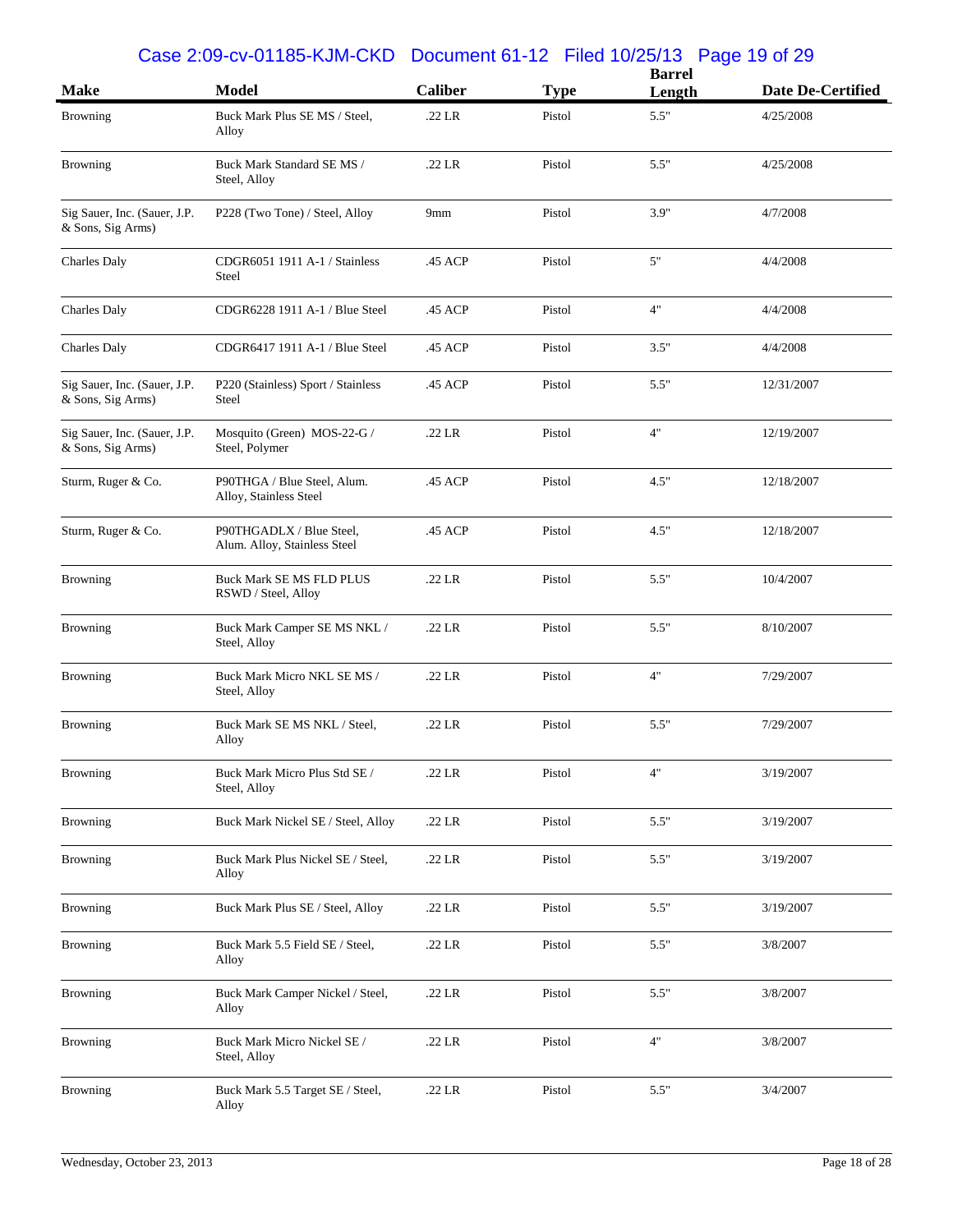#### Case 2:09-cv-01185-KJM-CKD Document 61-12 Filed 10/25/13 Page 20 of 29

|                                       |                                                |                |             | <b>Barrel</b> |                   |  |
|---------------------------------------|------------------------------------------------|----------------|-------------|---------------|-------------------|--|
| <b>Make</b>                           | <b>Model</b>                                   | <b>Caliber</b> | <b>Type</b> | Length        | Date De-Certified |  |
| <b>Browning</b>                       | Buck Mark Camper / Steel, Alloy                | .22 LR         | Pistol      | 5.5"          | 3/4/2007          |  |
| <b>Browning</b>                       | Buck Mark Challenge SE / Steel,<br>Alloy       | .22 LR         | Pistol      | 5.5"          | 3/4/2007          |  |
| <b>Browning</b>                       | Buck Mark Micro Standard SE /<br>Steel, Alloy  | .22 LR         | Pistol      | 4"            | 3/4/2007          |  |
| <b>Browning</b>                       | Buck Mark Standard SE / Steel,<br>Alloy        | .22 LR         | Pistol      | 5.5"          | 3/4/2007          |  |
| <b>Charles Daly</b>                   | CDGR6473 1911A-1 / Stainless<br>Steel          | .45 ACP        | Pistol      | 3.5"          | 11/27/2006        |  |
| <b>Browning</b>                       | Buck Mark SE FLD PLUS RSWD<br>/ Steel, Alloy   | .22 LR         | Pistol      | 5.5"          | 10/4/2006         |  |
| Shooters Arms Mfg.                    | M-1911 / Blue Steel                            | .45 ACP        | Pistol      | 5"            | 9/10/2006         |  |
| <b>Browning</b>                       | Buck Mark Camo Camper<br>(MOBU) / Steel, Alloy | .22 LR         | Pistol      | 5.5"          | 7/26/2006         |  |
| European American<br>Armory           | Witness EA40B / Steel                          | .40 S&W        | Pistol      | 4.5"          | 7/10/2006         |  |
| European American<br>Armory           | Witness EA45B / Steel                          | .45 ACP        | Pistol      | 4.5"          | 7/10/2006         |  |
| Heckler & Koch                        | USP .357 Sig Compact / Steel,<br>Polymer       | .357 SIG       | Pistol      | 3.58"         | 5/23/2006         |  |
| Mauser                                | M2 / Steel, Alloy                              | .40 S&W        | Pistol      | 3.5"          | 3/16/2006         |  |
| Feg. Hungary (Hungarian<br>Arm Works) | PJK--9HP / Blue Steel                          | 9mm            | Pistol      | 4.625"        | 1/17/2006         |  |
| Firestorm (Gabilondo)                 | Gov't / Steel                                  | .45 ACP        | Pistol      | 5"            | 1/8/2006          |  |
| Llama (Gabilondo)                     | MAX-I / Steel                                  | .45 ACP        | Pistol      | 5"            | 1/8/2006          |  |
| Para USA (Para Ordnance)              | P1345SL / Stainless Steel                      | .45 ACP        | Pistol      | 4.25"         | 12/31/2005        |  |
| Para USA (Para Ordnance)              | P1345SN / Stainless Steel                      | .45 ACP        | Pistol      | 4.25"         | 12/31/2005        |  |
| Para USA (Para Ordnance)              | P1345SR / Stainless Steel                      | .45 ACP        | Pistol      | 4.25"         | 12/31/2005        |  |
| Heckler & Koch                        | P7M8 Anniversary / Blue Steel                  | 9mm            | Pistol      | 4.13"         | 11/22/2005        |  |
| Para USA (Para Ordnance)              | CTX1345GL / Stainless Steel                    | .45 ACP        | Pistol      | 4.25"         | 11/4/2005         |  |
| Para USA (Para Ordnance)              | CTX1345GN / Stainless Steel                    | .45 ACP        | Pistol      | 4.25"         | 11/4/2005         |  |
| Para USA (Para Ordnance)              | CTX1345GR / Stainless Steel                    | .45 ACP        | Pistol      | 4.25"         | 11/4/2005         |  |
| <b>Browning</b>                       | HP Standard / Steel                            | .40 S&W        | Pistol      | 4.66"         | 10/23/2005        |  |
| Mauser                                | M2 / Steel, Alloy                              | .45 ACP        | Pistol      | 3.5"          | 10/16/2005        |  |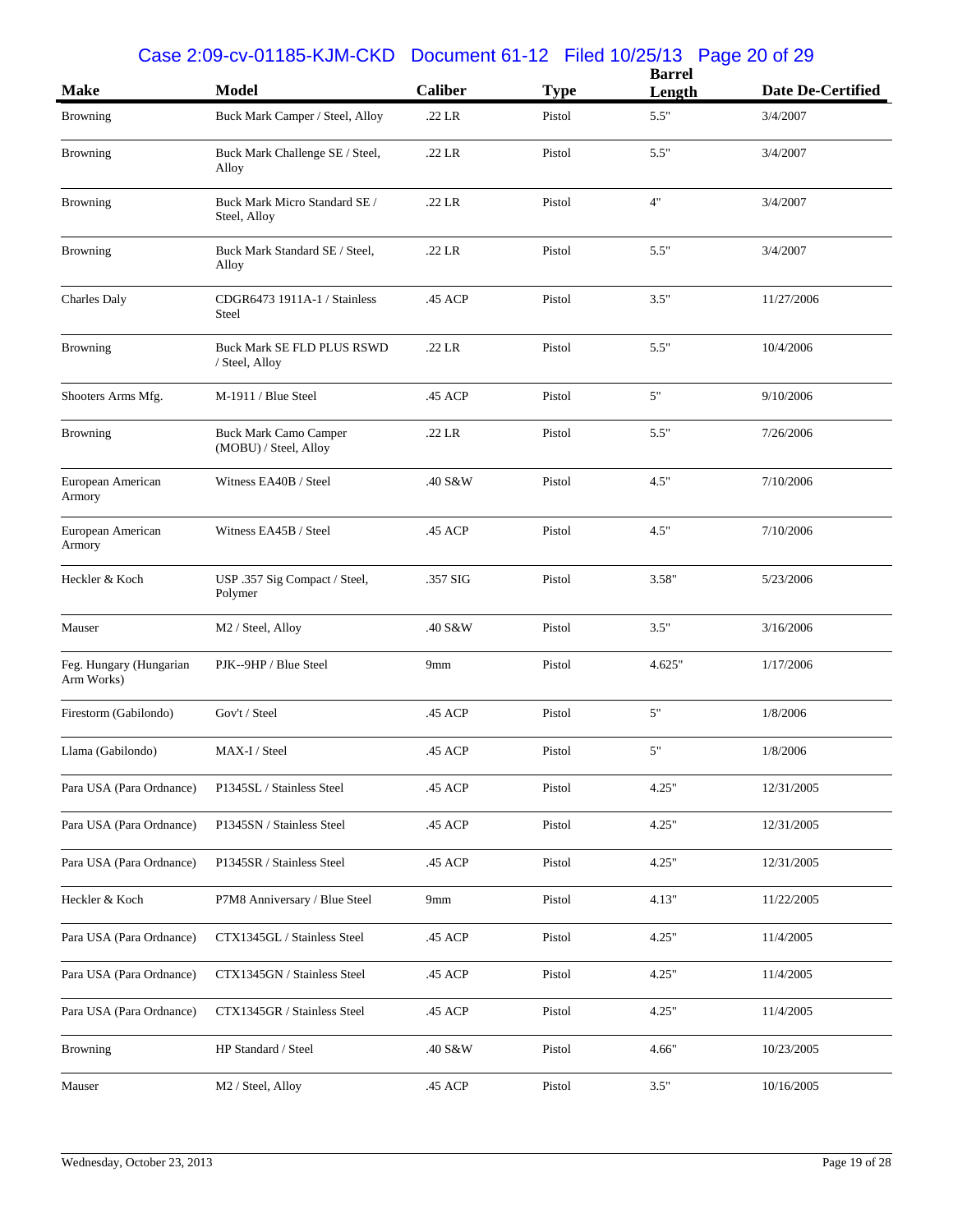## Case 2:09-cv-01185-KJM-CKD Document 61-12 Filed 10/25/13 Page 21 of 29

| <b>Make</b>              | <b>Model</b>                                         | <b>Caliber</b> | <b>Type</b> | <b>Barrel</b><br>Length | <b>Date De-Certified</b> |
|--------------------------|------------------------------------------------------|----------------|-------------|-------------------------|--------------------------|
| Para USA (Para Ordnance) | D745S / Stainless Steel                              | .45 ACP        | Pistol      | 5"                      | 10/16/2005               |
| Para USA (Para Ordnance) | D745SL / Stainless Steel                             | .45 ACP        | Pistol      | 5"                      | 10/16/2005               |
| Para USA (Para Ordnance) | D745SN / Stainless Steel                             | .45 ACP        | Pistol      | 5"                      | 10/16/2005               |
| Firestorm (Gabilondo)    | Firestorm Government Model .38<br>Super / Blue Steel | .38 Super      | Pistol      | 5"                      | 8/24/2005                |
| Llama (Gabilondo)        | Llama MiniMax Subcompact .45 /<br><b>Blue Steel</b>  | .45 ACP        | Pistol      | 3.63"                   | 8/14/2005                |
| <b>Browning</b>          | Buck Mark Camper Blue / Steel,<br>Alloy              | .22 LR         | Pistol      | 5.5"                    | 7/26/2005                |
| <b>Browning</b>          | Buck Mark Camper Green / Steel,<br>Alloy             | .22 LR         | Pistol      | 5.5"                    | 7/26/2005                |
| <b>Browning</b>          | Buck Mark Camper Red / Steel,<br>Alloy               | .22 LR         | Pistol      | 5.5"                    | 7/26/2005                |
| <b>Browning</b>          | Hi-Power Silver Chrome Adj<br>Sights / Steel         | 9mm            | Pistol      | 4.66"                   | 7/26/2005                |
| Para USA (Para Ordnance) | C745S / Stainless Steel                              | .45 ACP        | Pistol      | 3.5"                    | 7/24/2005                |
| Para USA (Para Ordnance) | C745SL / Stainless Steel                             | .45 ACP        | Pistol      | 3.5"                    | 7/24/2005                |
| Para USA (Para Ordnance) | C745SN / Stainless Steel                             | .45 ACP        | Pistol      | 3.5"                    | 7/24/2005                |
| Llama (Gabilondo)        | Micro Max .380 Matte / Blue Steel                    | .380 ACP       | Pistol      | 3.75"                   | 7/16/2005                |
| Para USA (Para Ordnance) | D1640SL / Stainless Steel                            | .40 S&W        | Pistol      | 5"                      | 6/4/2005                 |
| Para USA (Para Ordnance) | D1640SN / Stainless Steel                            | .40 S&W        | Pistol      | 5"                      | 6/4/2005                 |
| Para USA (Para Ordnance) | D1640SR / Stainless Steel                            | .40 S&W        | Pistol      | 5"                      | 6/4/2005                 |
| Para USA (Para Ordnance) | T1445EL / Steel                                      | .45 ACP        | Pistol      | 5"                      | 6/4/2005                 |
| Para USA (Para Ordnance) | T1445EN / Steel                                      | .45 ACP        | Pistol      | 5"                      | 6/4/2005                 |
| Para USA (Para Ordnance) | T1445ER / Steel                                      | .45 ACP        | Pistol      | 5"                      | 6/4/2005                 |
| Fabrique Nationale       | FN HP-SFS / Steel, Alloy                             | 9mm            | Pistol      | 4.6"                    | 5/24/2005                |
| Para USA (Para Ordnance) | CCW745S / Stainless Steel                            | .45 ACP        | Pistol      | 4.25"                   | 5/19/2005                |
| Para USA (Para Ordnance) | CCW745SL / Stainless Steel                           | .45 ACP        | Pistol      | 4.25"                   | 5/19/2005                |
| Para USA (Para Ordnance) | CCW745SN / Stainless Steel                           | .45 ACP        | Pistol      | 4.25"                   | 5/19/2005                |
| Para USA (Para Ordnance) | CT1345S / Stainless Steel                            | .45 ACP        | Pistol      | 4.25"                   | 5/19/2005                |
| Para USA (Para Ordnance) | CT1345SL / Stainless Steel                           | .45 ACP        | Pistol      | 4.25"                   | 5/19/2005                |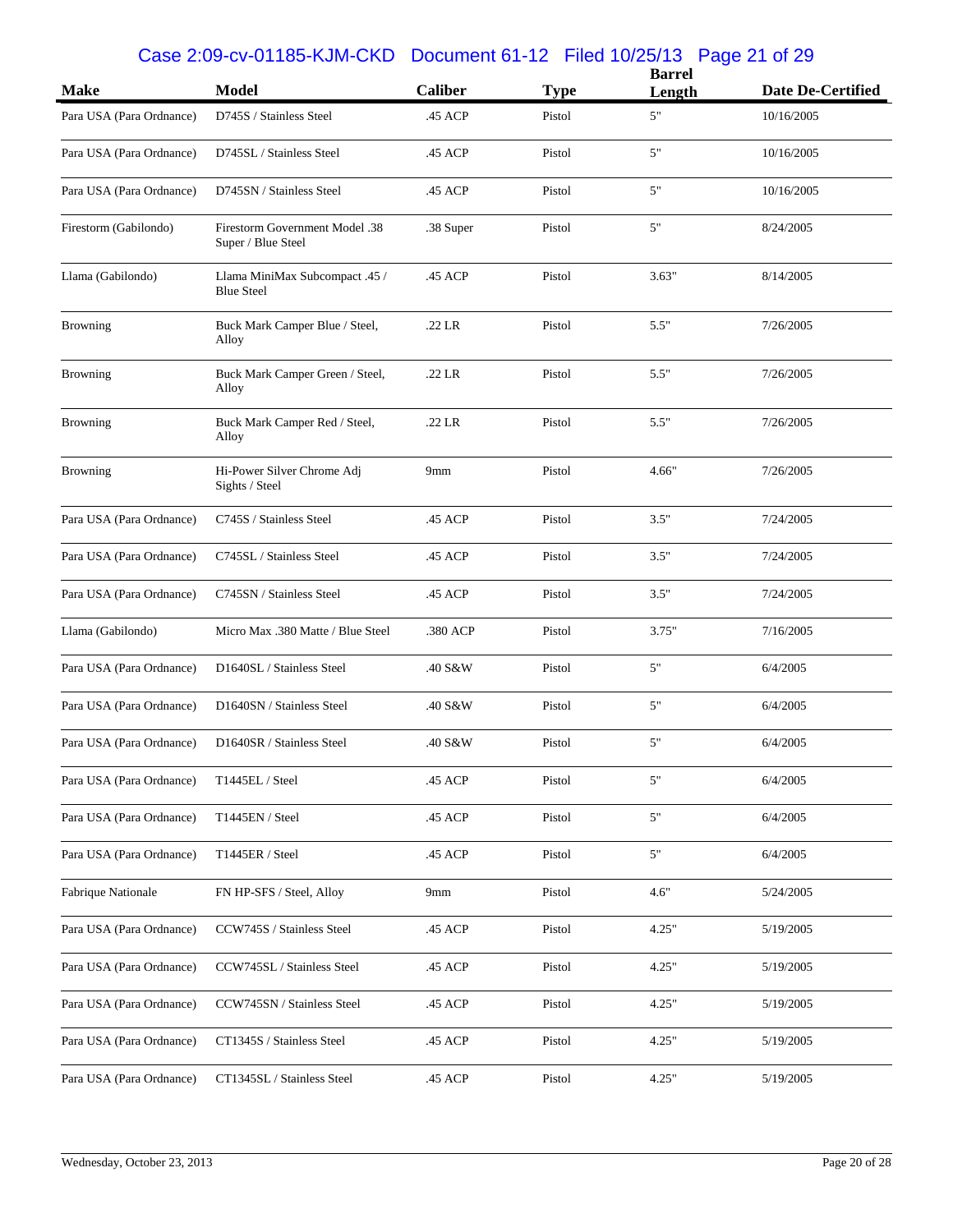## Case 2:09-cv-01185-KJM-CKD Document 61-12 Filed 10/25/13 Page 22 of 29

| <b>Make</b>                                | <b>Model</b>                                        | <b>Caliber</b> | <b>Type</b> | <b>Barrel</b><br>Length | Date De-Certified |
|--------------------------------------------|-----------------------------------------------------|----------------|-------------|-------------------------|-------------------|
| Para USA (Para Ordnance)                   | CT1345SN / Stainless Steel                          | .45 ACP        | Pistol      | 4.25"                   | 5/19/2005         |
| Para USA (Para Ordnance)                   | L1245SL / Stainless Steel                           | .45 ACP        | Pistol      | 3.5"                    | 5/17/2005         |
| Para USA (Para Ordnance)                   | L1245SN / Stainless Steel                           | .45 ACP        | Pistol      | 3.5"                    | 5/17/2005         |
| Para USA (Para Ordnance)                   | L1245SR / Stainless Steel                           | .45 ACP        | Pistol      | 3.5"                    | 5/17/2005         |
| Para USA (Para Ordnance)                   | C6.45S / Stainless Steel                            | .45 ACP        | Pistol      | 3"                      | 5/8/2005          |
| Para USA (Para Ordnance)                   | C6.45SL / Stainless Steel                           | .45 ACP        | Pistol      | 3"                      | 5/8/2005          |
| Para USA (Para Ordnance)                   | C6.45SN / Stainless Steel                           | .45 ACP        | Pistol      | 3"                      | 5/8/2005          |
| Para USA (Para Ordnance)                   | D1445SL / Stainless Steel                           | .45 ACP        | Pistol      | 5"                      | 5/7/2005          |
| Para USA (Para Ordnance)                   | D1445SN / Stainless Steel                           | .45 ACP        | Pistol      | 5"                      | 5/7/2005          |
| Para USA (Para Ordnance)                   | D1445SR / Stainless Steel                           | .45 ACP        | Pistol      | 5"                      | 5/7/2005          |
| Para USA (Para Ordnance)                   | D189EL / Steel                                      | 9mm            | Pistol      | 5"                      | 5/7/2005          |
| Para USA (Para Ordnance)                   | D189EN / Steel                                      | 9mm            | Pistol      | 5"                      | 5/7/2005          |
| Para USA (Para Ordnance)                   | D189ER / Steel                                      | 9mm            | Pistol      | 5"                      | 5/7/2005          |
| Para USA (Para Ordnance)                   | T1445SL / Stainless Steel                           | .45 ACP        | Pistol      | 5"                      | 5/7/2005          |
| Para USA (Para Ordnance)                   | T1445SN / Stainless Steel                           | .45 ACP        | Pistol      | 5"                      | 5/7/2005          |
| Para USA (Para Ordnance)                   | T1445SR / Stainless Steel                           | .45 ACP        | Pistol      | 5"                      | 5/7/2005          |
| Para USA (Para Ordnance)                   | T1640SL / Stainless Steel                           | .40 S&W        | Pistol      | 5"                      | 5/7/2005          |
| Para USA (Para Ordnance)                   | T1640SN / Stainless Steel                           | .40 S&W        | Pistol      | 5"                      | 5/7/2005          |
| Para USA (Para Ordnance)                   | T1640SR / Stainless Steel                           | .40 S&W        | Pistol      | 5"                      | 5/7/2005          |
| Colt                                       | O2070E Govt Model MK IV /<br><b>Stainless Steel</b> | .38 Super      | Pistol      | 5"                      | 4/30/2005         |
| Fabrique Nationale                         | BDA0 / Steel                                        | 9mm            | Pistol      | 4.8"                    | 4/30/2005         |
| Fabrique Nationale                         | BDA9 / Steel                                        | 9mm            | Pistol      | 4.8"                    | 4/30/2005         |
| STI International (Strayer<br>Tripp, Inc.) | CA Trojan / 4140 Steel                              | .45 ACP        | Pistol      | $5"$                    | 4/30/2005         |
| Firestorm (Gabilondo)                      | 45 Compact / 4140 Steel                             | .45 ACP        | Pistol      | 4.25"                   | 4/17/2005         |
| Llama (Gabilondo)                          | Mini Max 45 / 4140 Steel                            | .45 ACP        | Pistol      | 3.5"                    | 4/17/2005         |
| Firestorm (Gabilondo)                      | Firestorm 380 Duotone / 4140<br>Steel, Alloy        | .380           | Pistol      | 3.5"                    | 4/9/2005          |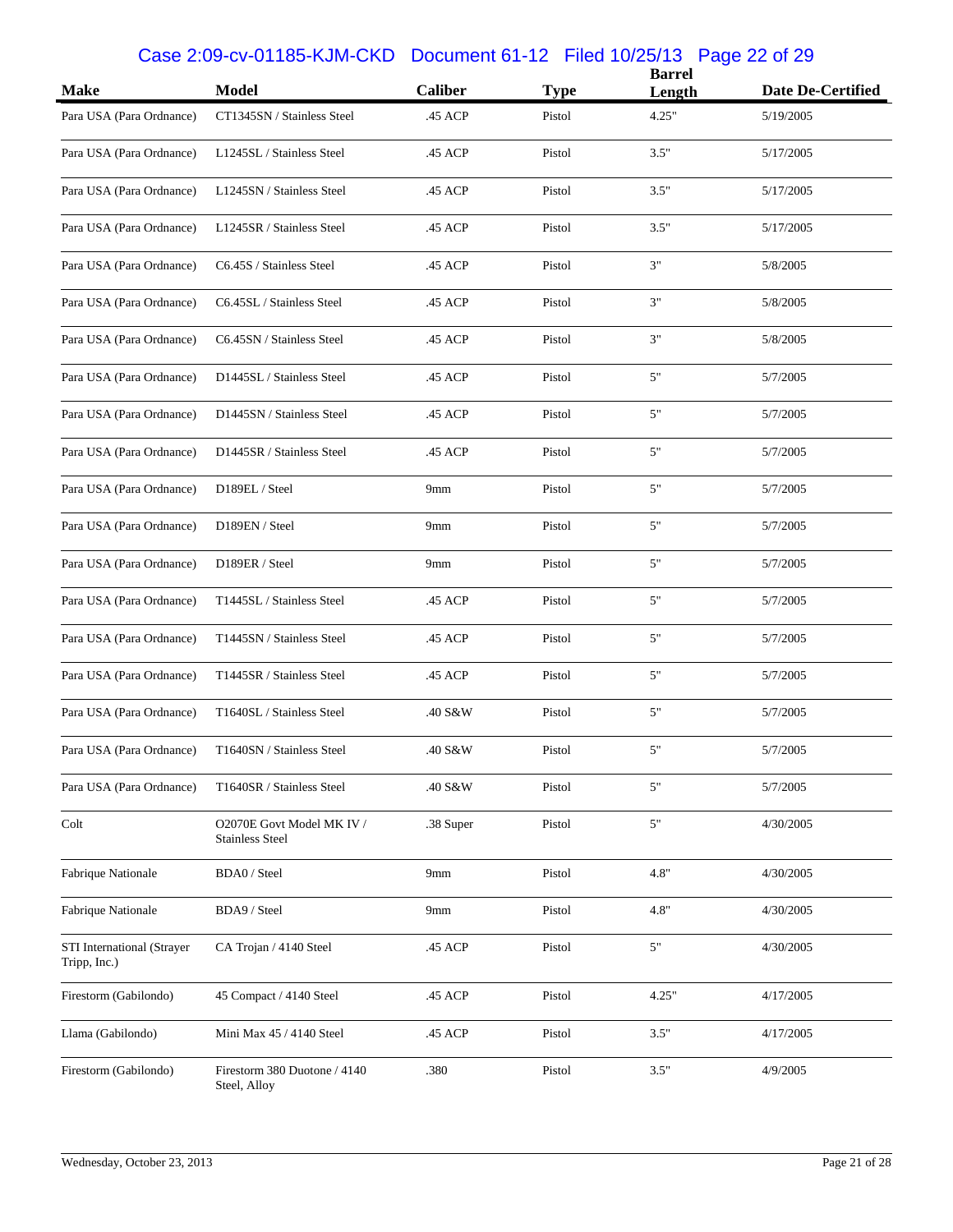### Case 2:09-cv-01185-KJM-CKD Document 61-12 Filed 10/25/13 Page 23 of 29

|                          |                                                         |                |             | <b>Barrel</b> |                   |
|--------------------------|---------------------------------------------------------|----------------|-------------|---------------|-------------------|
| <b>Make</b>              | <b>Model</b>                                            | <b>Caliber</b> | <b>Type</b> | Length        | Date De-Certified |
| Firestorm (Gabilondo)    | Firestorm Gov't Duotone / Steel                         | .45 ACP        | Pistol      | 5"            | 4/9/2005          |
| Browning                 | Buck Mark Camper Camo / Steel,<br>Alloy                 | .22 LR         | Pistol      | 5.5"          | 4/8/2005          |
| <b>Browning</b>          | Buck Mark Camper Gold / Steel,<br>Alloy                 | .22 LR         | Pistol      | 5.5"          | 4/8/2005          |
| <b>Browning</b>          | Buck Mark Camper Gray, FO<br>Sights / Steel, Alloy      | $.22$ LR       | Pistol      | 5.5"          | 4/8/2005          |
| <b>Browning</b>          | Buck Mark Camper Gray, Lam.<br>Grips / Steel, Alloy     | .22 LR         | Pistol      | 5.5"          | 4/8/2005          |
| <b>Browning</b>          | <b>Buck Mark Camper Sanodal Black</b><br>/ Steel, Alloy | $.22$ LR       | Pistol      | 5.5"          | 4/8/2005          |
| Colt                     | MM3060 DT / Stainless Steel                             | .44 Magnum     | Revolver    | 6"            | 3/12/2005         |
| Colt                     | O2570E Govt Model Mark IV Ser<br>80 / Steel (blue)      | .38 Super      | Pistol      | 5"            | 3/12/2005         |
| Para USA (Para Ordnance) | L1445SL / Stainless Steel                               | .45 ACP        | Pistol      | 5"            | 3/12/2005         |
| Para USA (Para Ordnance) | L1445SN / Stainless Steel                               | .45 ACP        | Pistol      | 5"            | 3/12/2005         |
| Para USA (Para Ordnance) | L1445SR / Stainless Steel                               | .45 ACP        | Pistol      | 5"            | 3/12/2005         |
| Para USA (Para Ordnance) | S1445EL / Steel                                         | .45 ACP        | Pistol      | 5"            | 3/12/2005         |
| Para USA (Para Ordnance) | S1445EN / Steel                                         | .45 ACP        | Pistol      | 5"            | 3/12/2005         |
| Para USA (Para Ordnance) | S1445ER / Steel                                         | .45 ACP        | Pistol      | 5"            | 3/12/2005         |
| Para USA (Para Ordnance) | L1445EL / Steel                                         | .45 ACP        | Pistol      | 5"            | 2/28/2005         |
| Para USA (Para Ordnance) | L1445EN / Steel                                         | .45 ACP        | Pistol      | 5"            | 2/28/2005         |
| Para USA (Para Ordnance) | L1445ER / Steel                                         | .45 ACP        | Pistol      | $5"$          | 2/28/2005         |
| Para USA (Para Ordnance) | L1640EL / Steel                                         | .40 S&W        | Pistol      | 5"            | 2/28/2005         |
| Para USA (Para Ordnance) | L1640EN / Steel                                         | .40 S&W        | Pistol      | $5"$          | 2/28/2005         |
| Para USA (Para Ordnance) | L1640ER / Steel                                         | .40 S&W        | Pistol      | $5"$          | 2/28/2005         |
| Para USA (Para Ordnance) | S1245SL / Stainless Steel                               | .45 ACP        | Pistol      | 3.5"          | 2/28/2005         |
| Para USA (Para Ordnance) | S1245SN / Stainless Steel                               | .45 ACP        | Pistol      | 3.5"          | 2/28/2005         |
| Para USA (Para Ordnance) | S1245SR / Stainless Steel                               | .45 ACP        | Pistol      | 3.5"          | 2/28/2005         |
| Para USA (Para Ordnance) | S1445SL / Stainless Steel                               | .45 ACP        | Pistol      | $5"$          | 2/28/2005         |
| Para USA (Para Ordnance) | S1445SN / Stainless Steel                               | .45 ACP        | Pistol      | $5"$          | 2/28/2005         |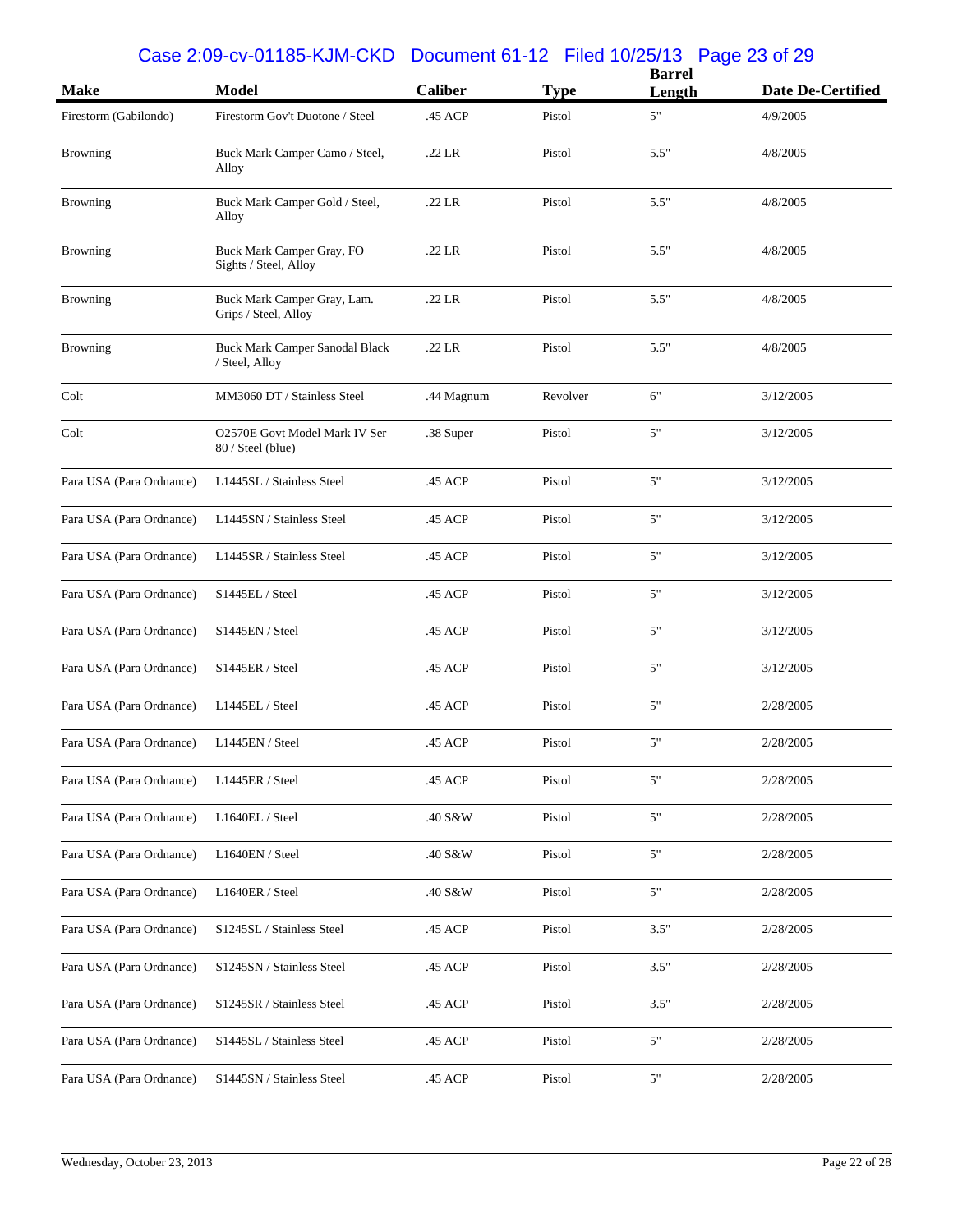## Case 2:09-cv-01185-KJM-CKD Document 61-12 Filed 10/25/13 Page 24 of 29

|                          |                                                            | <b>Caliber</b>  |             | <b>Barrel</b> |                   |
|--------------------------|------------------------------------------------------------|-----------------|-------------|---------------|-------------------|
| <b>Make</b>              | <b>Model</b>                                               |                 | <b>Type</b> | Length        | Date De-Certified |
| Para USA (Para Ordnance) | S1445SR / Stainless Steel                                  | .45 ACP         | Pistol      | $5"$          | 2/28/2005         |
| Para USA (Para Ordnance) | S1640EL / Steel                                            | .40 S&W         | Pistol      | 5"            | 2/28/2005         |
| Para USA (Para Ordnance) | S1640EN / Steel                                            | .40 S&W         | Pistol      | 5"            | 2/28/2005         |
| Para USA (Para Ordnance) | S1640ER / Steel                                            | .40 S&W         | Pistol      | 5"            | 2/28/2005         |
| Para USA (Para Ordnance) | S1640SL / Stainless Steel                                  | .40 S&W         | Pistol      | 5"            | 2/28/2005         |
| Para USA (Para Ordnance) | S1640SN / Stainless Steel                                  | .40 S&W         | Pistol      | 5"            | 2/28/2005         |
| Para USA (Para Ordnance) | S1640SR / Stainless Steel                                  | .40 S&W         | Pistol      | $5"$          | 2/28/2005         |
| Colt                     | O7860D / Alloy, Stainless Steel                            | .45 ACP         | Pistol      | 3"            | 2/10/2005         |
| Para USA (Para Ordnance) | P1245RL / Steel, Alloy                                     | .45 ACP         | Pistol      | 3.5"          | 1/25/2005         |
| Para USA (Para Ordnance) | P1245RN / Steel, Alloy                                     | .45 ACP         | Pistol      | 3.5"          | 1/25/2005         |
| Para USA (Para Ordnance) | P1245RR / Steel, Alloy                                     | .45 ACP         | Pistol      | 3.5"          | 1/25/2005         |
| Taurus                   | PT92 (Blue w/night sight) / Blue<br>Steel                  | 9 <sub>mm</sub> | Pistol      | 5"            | 1/19/2005         |
| Taurus                   | PT92 (Stainless w/night sight) /<br><b>Stainless Steel</b> | 9mm             | Pistol      | 5"            | 1/19/2005         |
| Taurus                   | PT92 (Stainless) / Stainless Steel                         | 9mm             | Pistol      | $5"$          | 1/19/2005         |
| Taurus                   | 85 Titanium (Spectrum Blue) /<br>Titanium                  | .38 Spl         | Revolver    | 2"            | 1/13/2005         |
| <b>Bryco Arms</b>        | Jennings Nine CA / Zinc Die Cast                           | 9mm             | Pistol      | 3.75"         | 1/4/2005          |
| <b>Bryco Arms</b>        | Jennings T380-CA / Zinc Die Cast                           | .380            | Pistol      | 4"            | 1/4/2005          |
| <b>Bryco Arms</b>        | M38-CA / Zinc Diecast                                      | .380            | Pistol      | 2.75"         | 1/3/2005          |
| Para USA (Para Ordnance) | D1445EL / Steel                                            | .45 ACP         | Pistol      | 5"            | 12/31/2004        |
| Para USA (Para Ordnance) | D1445EN / Steel                                            | .45 ACP         | Pistol      | 5"            | 12/31/2004        |
| Para USA (Para Ordnance) | D1445ER / Steel                                            | .45 ACP         | Pistol      | 5"            | 12/31/2004        |
| Para USA (Para Ordnance) | D1640EL / Steel                                            | .40 S&W         | Pistol      | 5"            | 12/31/2004        |
| Para USA (Para Ordnance) | D1640EN / Steel                                            | .40 S&W         | Pistol      | 5"            | 12/31/2004        |
| Para USA (Para Ordnance) | D1640ER / Steel                                            | .40 S&W         | Pistol      | 5"            | 12/31/2004        |
| Para USA (Para Ordnance) | D745E / Steel                                              | .45 ACP         | Pistol      | 5"            | 12/31/2004        |
| Para USA (Para Ordnance) | D745EL / Steel                                             | .45 ACP         | Pistol      | 5"            | 12/31/2004        |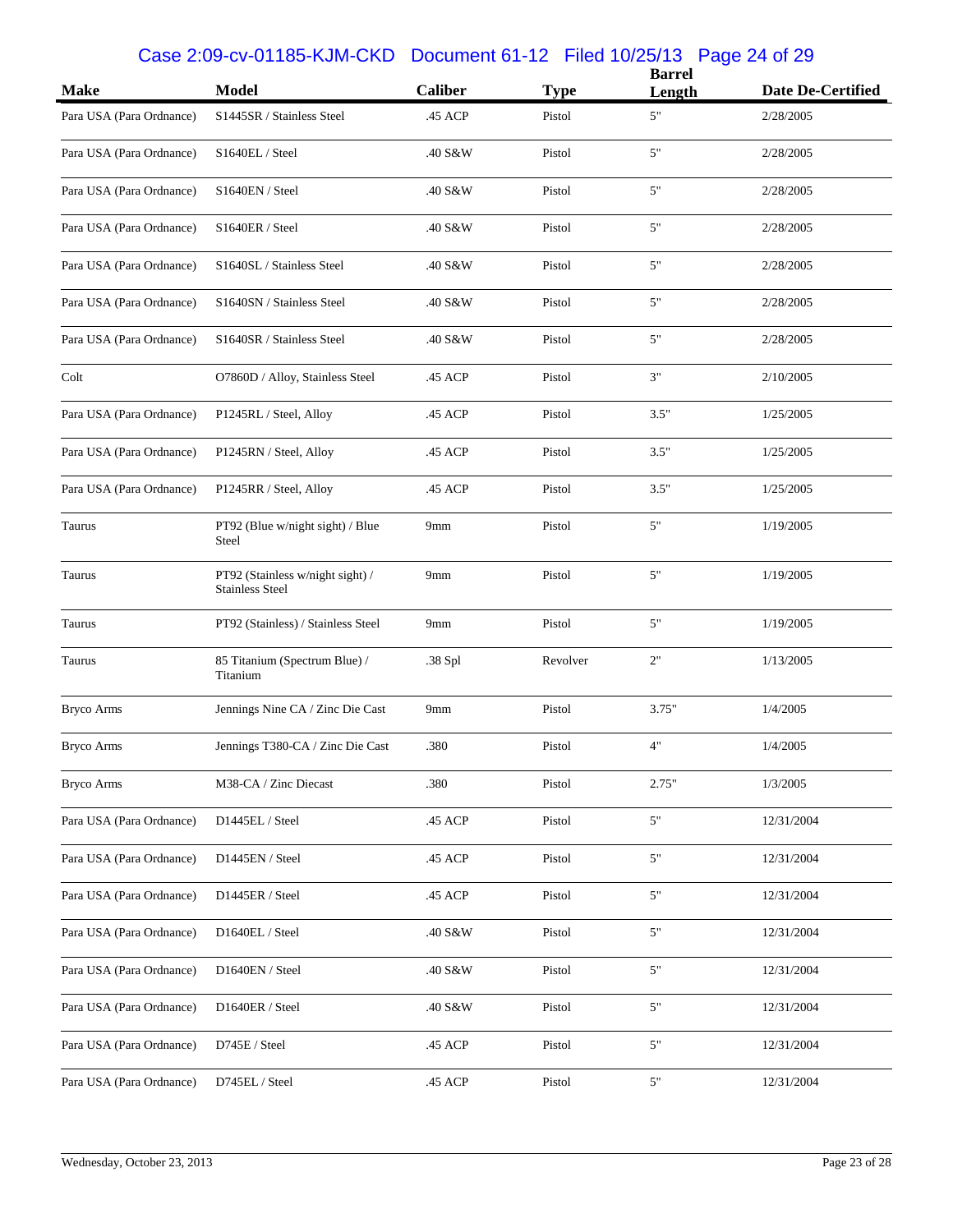## Case 2:09-cv-01185-KJM-CKD Document 61-12 Filed 10/25/13 Page 25 of 29

| <b>Make</b>                                | <b>Model</b>                                    | <b>Caliber</b> | <b>Type</b> | <b>Barrel</b><br>Length | Date De-Certified |
|--------------------------------------------|-------------------------------------------------|----------------|-------------|-------------------------|-------------------|
| Para USA (Para Ordnance)                   | D745EN / Steel                                  | .45 ACP        | Pistol      | 5"                      | 12/31/2004        |
| Para USA (Para Ordnance)                   | L1245EL / Steel                                 | .45 ACP        | Pistol      | 3.5"                    | 12/31/2004        |
| Para USA (Para Ordnance)                   | L1245EN / Steel                                 | .45 ACP        | Pistol      | 3.5"                    | 12/31/2004        |
| Para USA (Para Ordnance)                   | L1245ER / Steel                                 | .45 ACP        | Pistol      | 3.5"                    | 12/31/2004        |
| Para USA (Para Ordnance)                   | P1245SL / Stainless Steel                       | .45 ACP        | Pistol      | 3.5"                    | 12/31/2004        |
| Para USA (Para Ordnance)                   | P1245SN / Stainless Steel                       | .45 ACP        | Pistol      | 3.5"                    | 12/31/2004        |
| Para USA (Para Ordnance)                   | P1245SR / Stainless Steel                       | .45 ACP        | Pistol      | 3.5"                    | 12/31/2004        |
| Para USA (Para Ordnance)                   | P1345EL / Steel                                 | .45 ACP        | Pistol      | 4.25"                   | 12/31/2004        |
| Para USA (Para Ordnance)                   | P1345EN / Steel                                 | .45 ACP        | Pistol      | 4.25"                   | 12/31/2004        |
| Para USA (Para Ordnance)                   | P1345ER / Steel                                 | .45 ACP        | Pistol      | 4.25"                   | 12/31/2004        |
| Para USA (Para Ordnance)                   | P1445EL / Steel                                 | .45 ACP        | Pistol      | 5"                      | 12/31/2004        |
| Para USA (Para Ordnance)                   | P1445EN / Steel                                 | .45 ACP        | Pistol      | 5"                      | 12/31/2004        |
| Para USA (Para Ordnance)                   | P1445ER / Steel                                 | .45 ACP        | Pistol      | 5"                      | 12/31/2004        |
| Para USA (Para Ordnance)                   | P1445SL / Stainless Steel                       | .45 ACP        | Pistol      | 5"                      | 12/31/2004        |
| Para USA (Para Ordnance)                   | P1445SN / Stainless Steel                       | .45 ACP        | Pistol      | 5"                      | 12/31/2004        |
| Para USA (Para Ordnance)                   | P1445SR / Stainless Steel                       | .45 ACP        | Pistol      | 5"                      | 12/31/2004        |
| Springfield Armory                         | PI9601L (ambi safety) / Carbon<br><b>Steel</b>  | .45 ACP        | Pistol      | 5"                      | 12/31/2004        |
| Springfield Armory                         | PI9601L / Carbon Steel                          | .45 ACP        | Pistol      | 5"                      | 12/31/2004        |
| STI International (Strayer<br>Tripp, Inc.) | 2011 CA Edge / 4140 Carbon<br>Steel, Polymer    | .40 S&W        | Pistol      | $5"$                    | 12/21/2004        |
| Springfield Armory                         | PX9155L (ambi safety) / Stainless<br>Steel      | .40 S&W        | Pistol      | $5"$                    | 11/6/2004         |
| Springfield Armory                         | PX9155L / Stainless Steel                       | .40 S&W        | Pistol      | $5"$                    | 11/6/2004         |
| Springfield Armory                         | X-Treme Duty w/A.O. Tritium /<br>Polymer, Steel | .40 S&W        | Pistol      | 4.08"                   | 9/24/2004         |
| Springfield Armory                         | X-Treme Duty w/A.O. Tritium /<br>Steel, Polymer | 9mm            | Pistol      | 4.08"                   | 9/24/2004         |
| Springfield Armory                         | PB9105L / Steel                                 | .45 ACP        | Pistol      | 5"                      | 9/20/2004         |
| Springfield Armory                         | PB9160L / Steel                                 | .45 Ultra      | Pistol      | 3.5"                    | 9/20/2004         |
| Para USA (Para Ordnance)                   | LC745S / Stainless Steel                        | .45 ACP        | Pistol      | 3.5"                    | 7/30/2004         |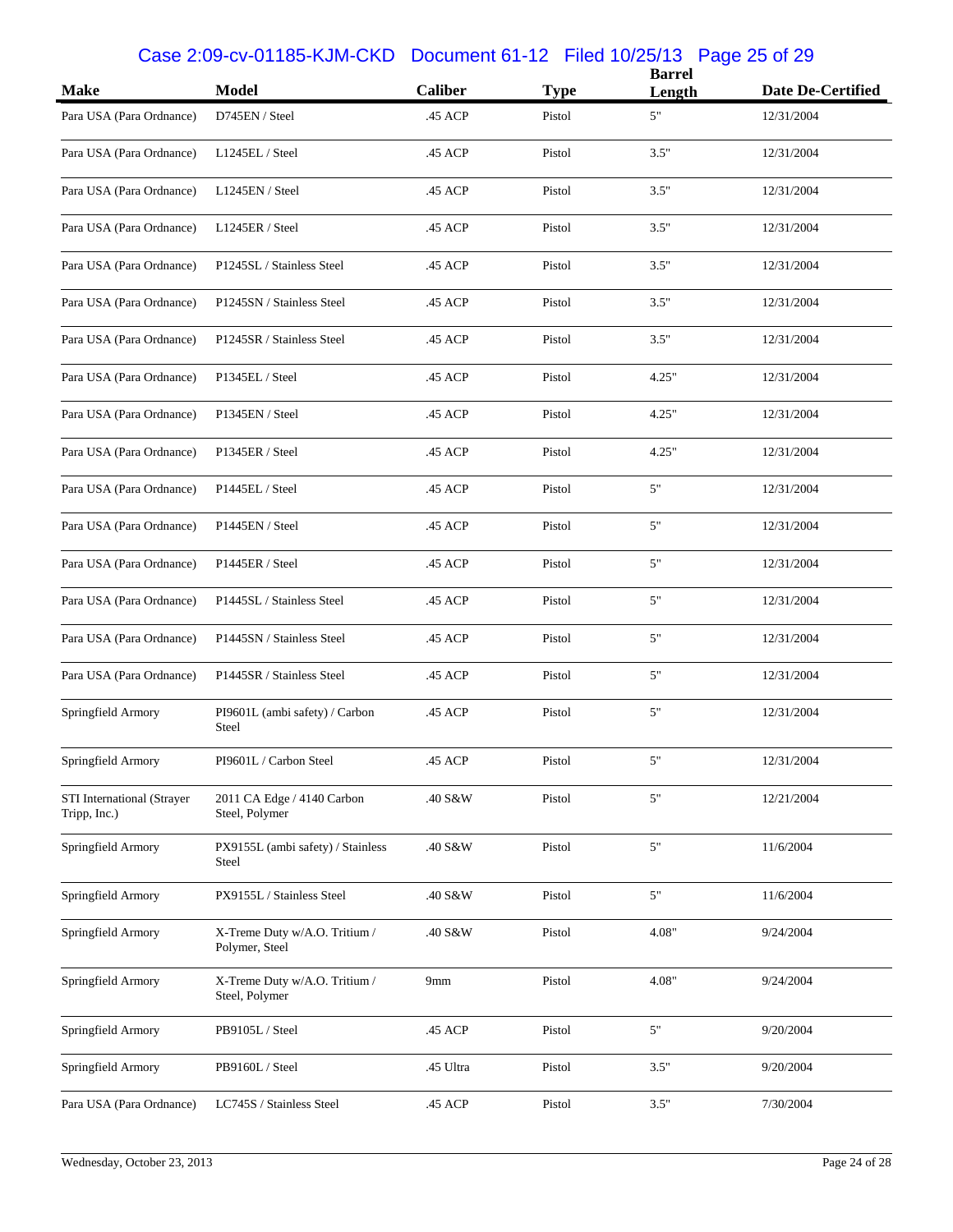## Case 2:09-cv-01185-KJM-CKD Document 61-12 Filed 10/25/13 Page 26 of 29

| <b>Make</b>              | <b>Model</b>                                         | <b>Caliber</b>       | <b>Type</b> | <b>Barrel</b> | <b>Date De-Certified</b> |
|--------------------------|------------------------------------------------------|----------------------|-------------|---------------|--------------------------|
|                          |                                                      |                      |             | Length        |                          |
| Para USA (Para Ordnance) | LC745SL / Stainless Steel                            | .45 ACP              | Pistol      | 3.5"          | 7/30/2004                |
| Para USA (Para Ordnance) | LC745SN / Stainless Steel                            | .45 ACP              | Pistol      | 3.5"          | 7/30/2004                |
| <b>Bryco Arms</b>        | J-22-CA / Zinc Die Cast                              | .22 LR               | Pistol      | 2.5"          | 6/4/2004                 |
| Sturm, Ruger & Co.       | KP95DPR / Stainless Steel,<br>Polymer                | 9mm                  | Pistol      | 3.9"          | 5/27/2004                |
| <b>Bryco Arms</b>        | M25-CA / Zinc Die Cast                               | .25                  | Pistol      | 2.5"          | 4/2/2004                 |
| Taurus                   | 617 Titanium (Spectrum Blue) /<br>Titanium           | .357 Magnum          | Revolver    | 2"            | 1/19/2004                |
| Taurus                   | 85 Titanium (Matte Spectrum<br>Blue) / Titanium      | .38 Spl              | Revolver    | 2"            | 1/13/2004                |
| Taurus                   | 85 Titanium (Matte Spectrum<br>Gold) / Titanium      | .38 Spl              | Revolver    | 2"            | 1/13/2004                |
| Republic Arms, Inc.      | Patriot / Stainless Steel                            | .45 ACP              | Pistol      | 3"            | 1/4/2004                 |
| Beretta                  | 8000 Mini Cougar F / Blue Steel                      | 9mm                  | Pistol      | 3.7"          | 12/31/2003               |
| Beretta                  | 8040 Mini Cougar F / Blue Steel                      | .40 S&W              | Pistol      | 3.6"          | 12/31/2003               |
| Beretta                  | 8045 Mini Cougar F / Blue Steel                      | .45 ACP              | Pistol      | 3.7"          | 12/31/2003               |
| Beretta                  | 92FS Compact / Blue Steel                            | 9mm                  | Pistol      | 4.3"          | 12/31/2003               |
| Beretta                  | 92FS Compact Inox / Stainless<br>Steel               | 9mm                  | Pistol      | 4.3"          | 12/31/2003               |
| Beretta                  | 92FS Compact Type M Inox /<br><b>Stainless Steel</b> | 9mm                  | Pistol      | 4.3"          | 12/31/2003               |
| Beretta                  | 92G Elite / Blue Steel                               | 9mm                  | Pistol      | 4.7"          | 12/31/2003               |
| Beretta                  | 96G Elite / Blue Steel, Stainless                    | .40 S&W              | Pistol      | 4.7"          | 12/31/2003               |
| Phoenix Arms             | HP22 (Nickel) / Alloy                                | .22 LR               | Pistol      | 5"            | 12/31/2003               |
| Smith & Wesson           | 342 / Alloy, Titanium                                | .38 $Spl + P$        | Revolver    | 1.87"         | 12/31/2003               |
| Springfield Armory       | PX9242L (ambi safety) / Carbon<br>Steel, Alloy       | .45 ACP              | Pistol      | 4"            | 12/31/2003               |
| Springfield Armory       | PX9242L / Carbon Steel, Alloy                        | .45 ACP              | Pistol      | $4"$          | 12/31/2003               |
| Sturm, Ruger & Co.       | KP4B (22/45 Target) / Stainless<br>Steel, Polymer    | .22 LR               | Pistol      | $4"$          | 12/31/2003               |
| Beretta                  | U22 Neos 4.5 / Steel, Polymer                        | .22 LR               | Pistol      | 4.5"          | 12/3/2003                |
| Beretta                  | M9 Ltd. Edition / Blue Steel                         | 9mm                  | Pistol      | 4.92"         | 11/14/2003               |
| Springfield Armory       | PI9603L (ambi safety) / Steel                        | $.40\;\mathrm{S\&W}$ | Pistol      | $5"$          | 11/6/2003                |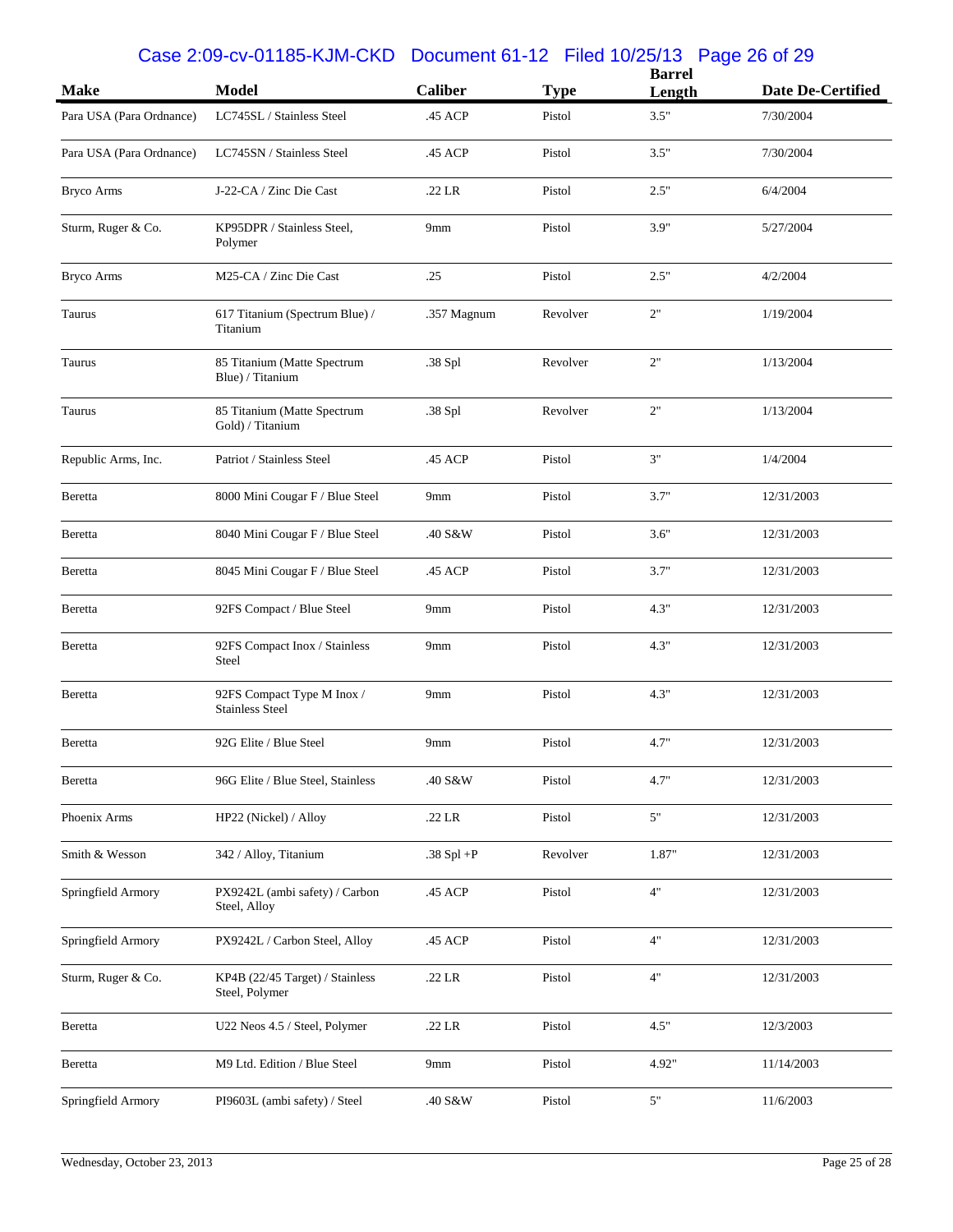### Case 2:09-cv-01185-KJM-CKD Document 61-12 Filed 10/25/13 Page 27 of 29

|                          |                                                           |                |             | <b>Barrel</b> |                   |
|--------------------------|-----------------------------------------------------------|----------------|-------------|---------------|-------------------|
| <b>Make</b>              | <b>Model</b>                                              | <b>Caliber</b> | <b>Type</b> | Length        | Date De-Certified |
| Springfield Armory       | PI9603L / Steel                                           | .40 S&W        | Pistol      | 5"            | 11/6/2003         |
| Charles Daly             | CDGR6036 1911A-1 / Stainless,<br><b>Blue Steel</b>        | .45 ACP        | Pistol      | 5"            | 8/2/2003          |
| Kimber                   | Ultra CDP Elite II / Stainless Steel,<br>Alum. Alloy      | .45 ACP        | Pistol      | 3"            | 7/17/2003         |
| Kimber                   | Ultra CDP Elite STS II / Stainless<br>Steel, Alum. Alloy  | .45 ACP        | Pistol      | 3"            | 7/17/2003         |
| Kimber                   | Pro Eclipse II / Stainless Steel                          | .45 ACP        | Pistol      | 4"            | 6/27/2003         |
| <b>Bryco Arms</b>        | Valor 380 / Zinc Die Cast                                 | .380           | Pistol      | 3.75"         | 6/4/2003          |
| Para USA (Para Ordnance) | T1640EL / Steel                                           | .40 S&W        | Pistol      | 5"            | 5/7/2003          |
| Para USA (Para Ordnance) | T1640EN / Steel                                           | .40 S&W        | Pistol      | 5"            | 5/7/2003          |
| Para USA (Para Ordnance) | T1640ER / Steel                                           | .40 S&W        | Pistol      | 5"            | 5/7/2003          |
| Charles Daly             | CDGR2077 DDA 10-45 / Blue<br>Steel, Polymer, Chrome       | .45 ACP        | Pistol      | 3.62"         | 4/26/2003         |
| <b>Charles Daly</b>      | CDGR2084 DDA 10-45 / Blue<br>Steel, Polymer, Chrome       | .45 ACP        | Pistol      | 3.62"         | 4/26/2003         |
| <b>Charles Daly</b>      | CDGR2099 DDA 10-45 / Blue<br>Steel, Polymer, Chrome       | .45 ACP        | Pistol      | 3.62"         | 4/26/2003         |
| <b>Charles Daly</b>      | CDGR2141 DDA 10-45 / Blue<br>Steel, Polymer, Chrome       | .45 ACP        | Pistol      | 4.37"         | 4/26/2003         |
| Colt                     | Police Positive / Blue Steel                              | .38 Spl        | Revolver    | 4"            | 4/26/2003         |
| Davis Industries         | D-22 Satin / Alloy                                        | .22 LR         | Derringer   | 2.4"          | 4/26/2003         |
| Kimber                   | Custom Eclipse II / Stainless Steel                       | .45 ACP        | Pistol      | 5"            | 4/26/2003         |
| Kimber                   | STS Gold Match SE II / Stainless<br>Steel                 | .45 ACP        | Pistol      | $5"$          | 4/26/2003         |
| Davis Industries         | D-38 Blue / Steel, Alloy                                  | .38 Spl        | Derringer   | 2.75"         | 4/5/2003          |
| Davis Industries         | D-38 Chrome / Steel, Alloy                                | .38 Spl        | Derringer   | 2.75"         | 4/5/2003          |
| Davis Industries         | D-38 Satin / Steel, Alloy                                 | .38 Spl        | Derringer   | 2.75"         | 4/5/2003          |
| <b>Charles Daly</b>      | CDGR2020 DDA 10-45 / Blue<br>Steel, Black Polymer         | .45 ACP        | Pistol      | 3.62"         | 4/4/2003          |
| Charles Daly             | CDGR2196 DDA 10-45 / Blue<br>Steel, Polymer, Chrome Steel | .45 ACP        | Pistol      | 4.37"         | 4/4/2003          |
| Kimber                   | Custom Defender II / Stainless<br>Steel                   | .45 ACP        | Pistol      | 5"            | 3/29/2003         |
| Kimber                   | Target Elite II / Stainless Steel                         | .45 ACP        | Pistol      | 5"            | 3/29/2003         |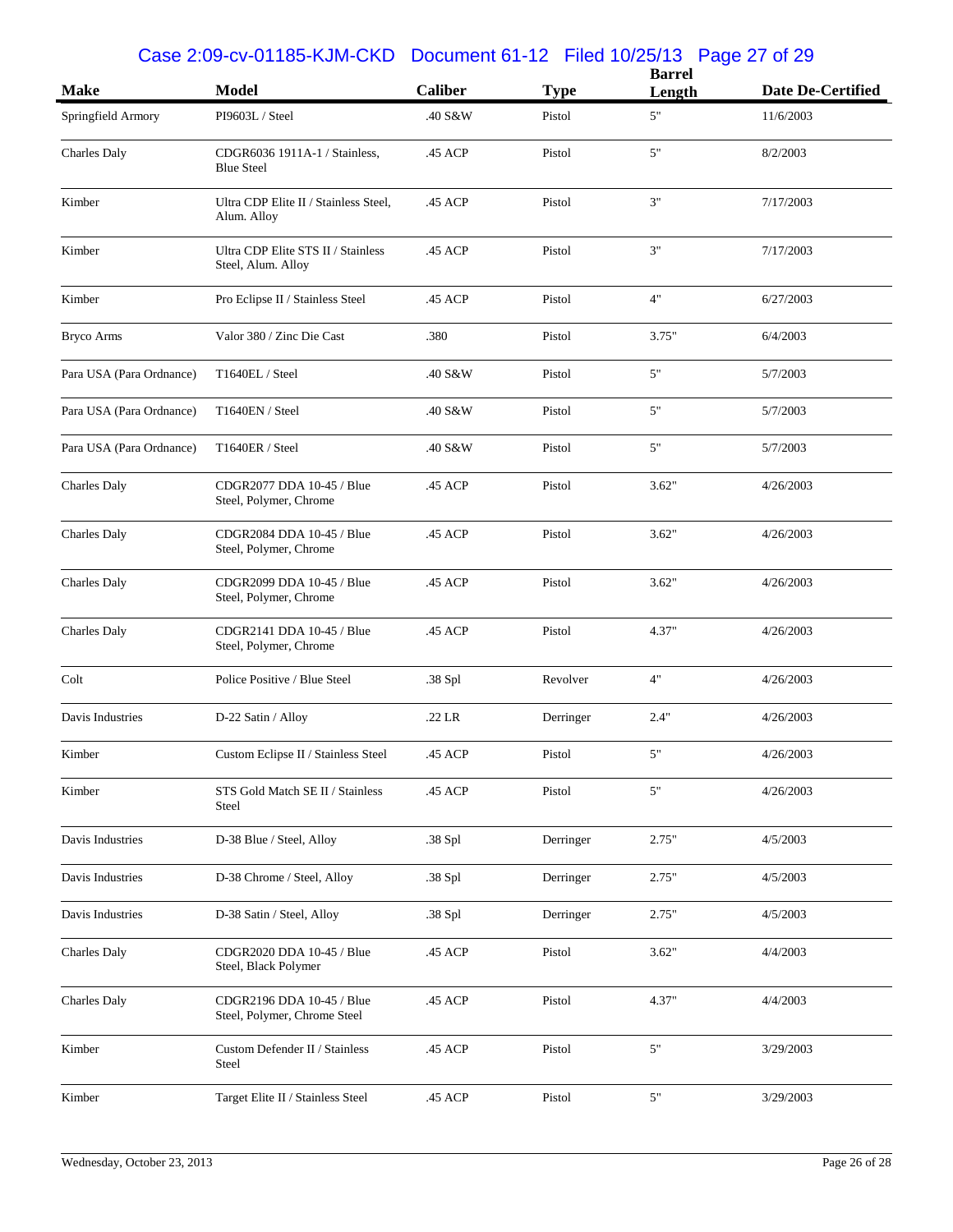## Case 2:09-cv-01185-KJM-CKD Document 61-12 Filed 10/25/13 Page 28 of 29

| <b>Make</b>              | <b>Model</b>                                            | <b>Caliber</b> | <b>Type</b> | <b>Barrel</b><br>Length | Date De-Certified |
|--------------------------|---------------------------------------------------------|----------------|-------------|-------------------------|-------------------|
| Colt                     | O4012XS Combat Commander /<br>Stainless Steel (brushed) | .45 ACP        | Pistol      | 4.25"                   | 3/12/2003         |
| Davis Industries         | D-22 Chrome / Alloy                                     | .22 LR         | Derringer   | 2.4"                    | 3/5/2003          |
| Davis Industries         | D-32 Blue / Alloy, Steel                                | .32            | Derringer   | 2.4"                    | 3/5/2003          |
| Davis Industries         | D-32 Satin / Alloy, Steel                               | .32            | Derringer   | 2.4"                    | 3/5/2003          |
| Davis Industries         | DM-22 Chrome / Alloy                                    | .22 Magnum     | Derringer   | 2.4"                    | 3/5/2003          |
| Davis Industries         | DM-22 Satin / Alloy                                     | .22 Magnum     | Derringer   | 2.4"                    | 3/5/2003          |
| Para USA (Para Ordnance) | L1440EL / Steel                                         | .40 S&W        | Pistol      | 3.5"                    | 2/28/2003         |
| Para USA (Para Ordnance) | L1440EN / Steel                                         | .40 S&W        | Pistol      | 3.5"                    | 2/28/2003         |
| Para USA (Para Ordnance) | L1440ER / Steel                                         | .40 S&W        | Pistol      | 3.5"                    | 2/28/2003         |
| Para USA (Para Ordnance) | P1045SL / Stainless Steel                               | .45 ACP        | Pistol      | 3"                      | 2/28/2003         |
| Para USA (Para Ordnance) | P1045SN / Stainless Steel                               | .45 ACP        | Pistol      | 3"                      | 2/28/2003         |
| Para USA (Para Ordnance) | P1045SR / Stainless Steel                               | .45 ACP        | Pistol      | 3"                      | 2/28/2003         |
| Para USA (Para Ordnance) | P1445RL / Steel, Alloy                                  | .45 ACP        | Pistol      | 5"                      | 2/28/2003         |
| Para USA (Para Ordnance) | P1445RN / Steel, Alloy                                  | .45 ACP        | Pistol      | 5"                      | 2/28/2003         |
| Para USA (Para Ordnance) | P1445RR / Steel, Alloy                                  | .45 ACP        | Pistol      | 5"                      | 2/28/2003         |
| Para USA (Para Ordnance) | S1245EL / Steel                                         | .45 ACP        | Pistol      | 3.5"                    | 2/28/2003         |
| Para USA (Para Ordnance) | S1245EN / Steel                                         | .45 ACP        | Pistol      | 3.5"                    | 2/28/2003         |
| Para USA (Para Ordnance) | S1245ER / Steel                                         | .45 ACP        | Pistol      | 3.5"                    | 2/28/2003         |
| Springfield Armory       | PX9162L (ambi safety) / Alloy,<br>Carbon Steel          | .45 ACP        | Pistol      | 3.75"                   | 2/8/2003          |
| Springfield Armory       | PX9162L / Alloy, Carbon Steel                           | .45 ACP        | Pistol      | 3.75"                   | 2/8/2003          |
| Springfield Armory       | PX9507L (ambi safety) / Alloy,<br>Carbon Steel          | .45 ACP        | Pistol      | 3.25"                   | 2/8/2003          |
| Springfield Armory       | PX9507L / Alloy, Carbon Steel                           | .45 ACP        | Pistol      | 3.25"                   | 2/8/2003          |
| Davis Industries         | D32 Chrome / Alloy, Steel                               | .32            | Derringer   | 2.4"                    | 2/6/2003          |
| Davis Industries         | D-22 Blue / Alloy                                       | .22 LR         | Derringer   | 2.4"                    | 1/17/2003         |
| Llama (Gabilondo)        | MAX-I Deluxe Blue / Steel                               | $.45$ ACP $\,$ | Pistol      | $5"$                    | 1/3/2003          |
| Davis Industries         | DM-22 Blue / Alloy                                      | .22 Magnum     | Derringer   | 2.4"                    | 12/31/2002        |